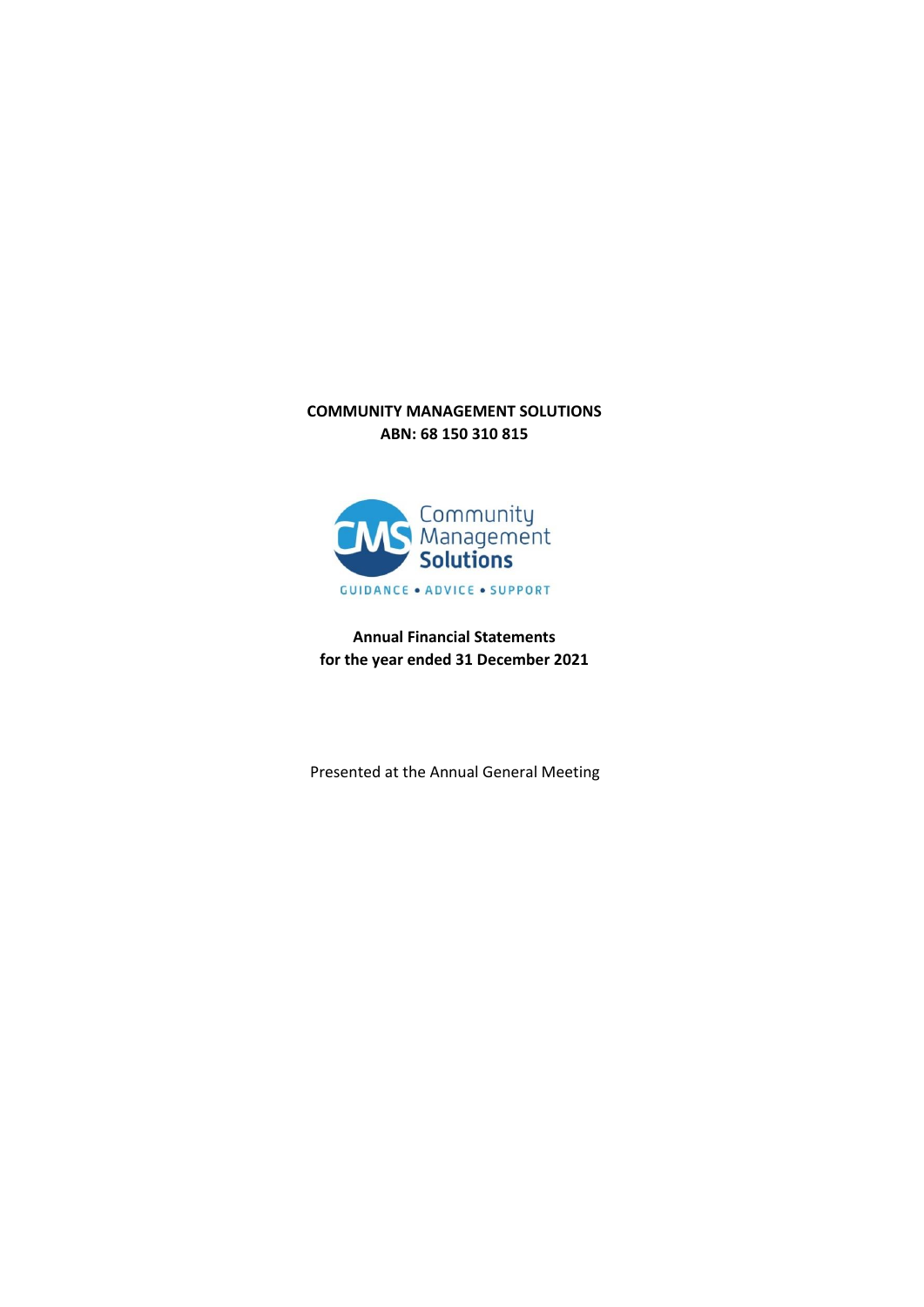### **ANNUAL FINANCIAL STATEMENTS FOR THE YEAR ENDED 31 DECEMBER 2021**

### **CONTENTS**

Page Number

| Operating report                               | 3  |
|------------------------------------------------|----|
| <b>Committee of Management Statement</b>       | 4  |
| Report under Subsection 255(2A)                |    |
| Statement of Comprehensive Income              | 6  |
| <b>Statement of Financial Position</b>         |    |
| Statement of Changes in Equity                 | 8  |
| <b>Statement of Cash Flows</b>                 | q  |
| Index to the notes of the Financial Statements | 10 |
| Notes to the Financial Statements              | 11 |
| <b>Officer Declaration Statement</b>           | 39 |
| Independent Auditor's Report                   | 40 |

| Postal Address:           | PO Box 3252<br>NEWMARKET QLD 4051                                                                                                                         |
|---------------------------|-----------------------------------------------------------------------------------------------------------------------------------------------------------|
| <b>Registered Office:</b> | Unit 5/321 Kelvin Grove Road<br>KELVIN GROVE QLD 4059                                                                                                     |
| Telephone:                | +61 7 3852 5177                                                                                                                                           |
| Facsimile:                | +61 7 3852 5188                                                                                                                                           |
| Email:                    | info@cmsolutions.org.au                                                                                                                                   |
| Registration:             | The Association is registered as an Industrial Union of Employers under<br>the provisions of the Fair Work (Registered Organisations) Act 2009<br>("RO"). |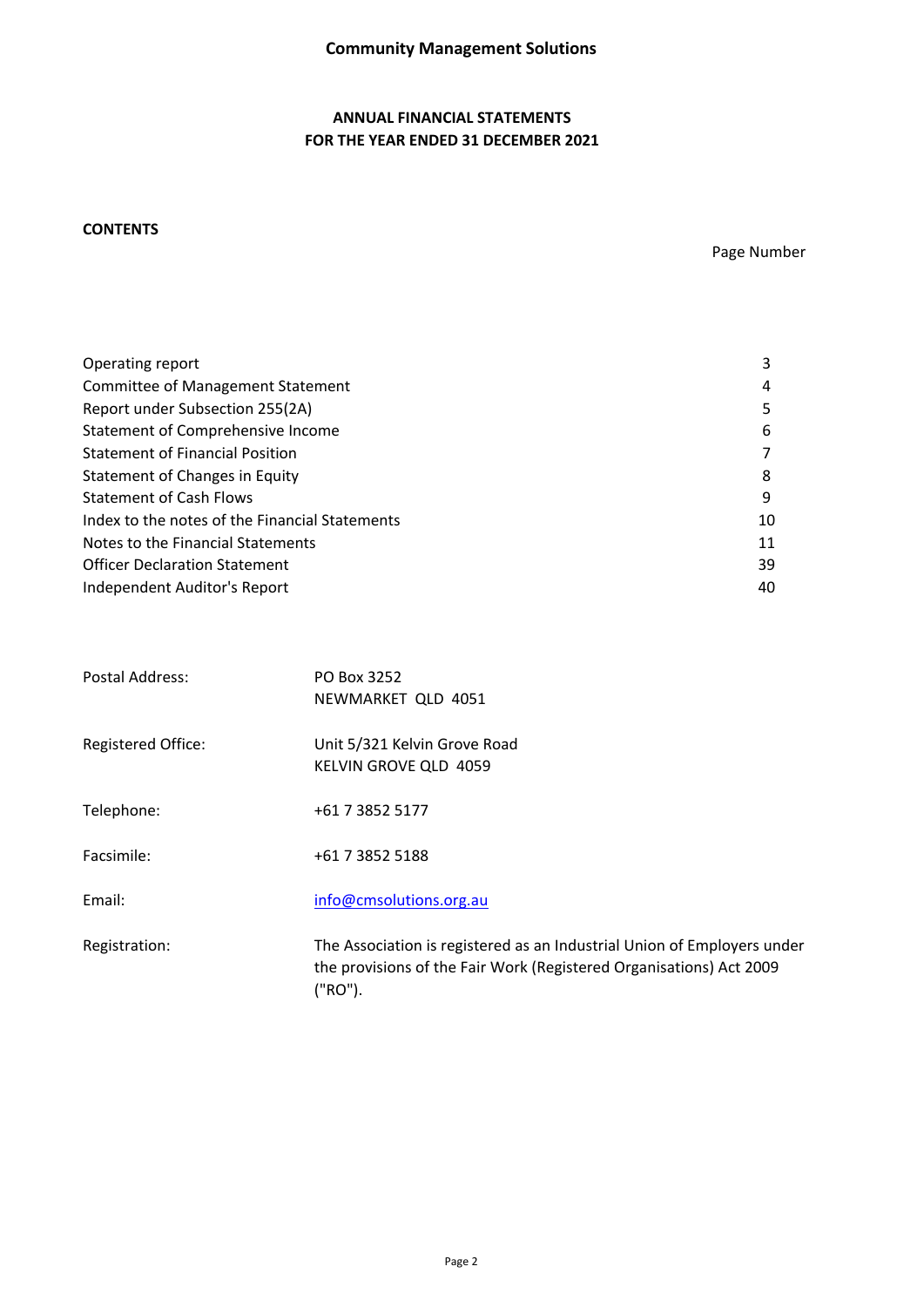### **Community Management Solutions**

### **OPERATING REPORT FOR THE YEAR ENDED 31 DECEMBER 2021**

The Committee of Management presents its operating report on the Association for the year ended 31 December 2021.

### **Review of principal activities, the results of those activities and any significant changes in the nature of those activities during the year**

The principal activity of the business is providing guidance, advice and support to our members. There has been no significant change in the nature of these activities during the year. The results of these activities include Industrial Relations & Human Relations services and support activities for our members. A review of the results of these activities shows they have achieved the objectives of the Association.

#### **Significant changes in financial affairs**

There were no significant changes in the financial affairs of the Association during 2021.

### **Right of members to resign**

Members may resign from the Association in accordance with R.9 (s.254 (2) (c)).

### **Officers or members who are superannuation fund trustee(s) or director of a company that is a superannuation fund trustee where being a member or officer of a registered organisation is a criterion for them holding such position**

No officers or members are a superannuation fund trustee or director of a company that is a superannuation fund trustee.

#### **Number of members**

The number of members who, at the end of the reporting period, were recorded on the Register of Members of the Association was 542.

#### **Number of employees**

The number of full time equivalent employees as at 31 December 2021 was 9.09 employees (2020: 6.59).

#### **Names of Committee of Management members and period positions held during the financial year**

The persons who held office as members of the Committee of Management of the Association during the reporting period are:

| Deborah Ponting  | President             |
|------------------|-----------------------|
| Jennifer O'Brien | <b>Vice President</b> |
| Kim Teague       | Secretary             |
| Lyanna George    | Treasurer             |
| Allan Fazldeen   | Board member          |
| Peter Hoens      | Board member          |

Unless otherwise indicated each person held office for the full period of the financial year.

Signature of designated officer:

DE Ponting

Name and title of designated officer: Deborah Ponting, President Dated: 24-May-22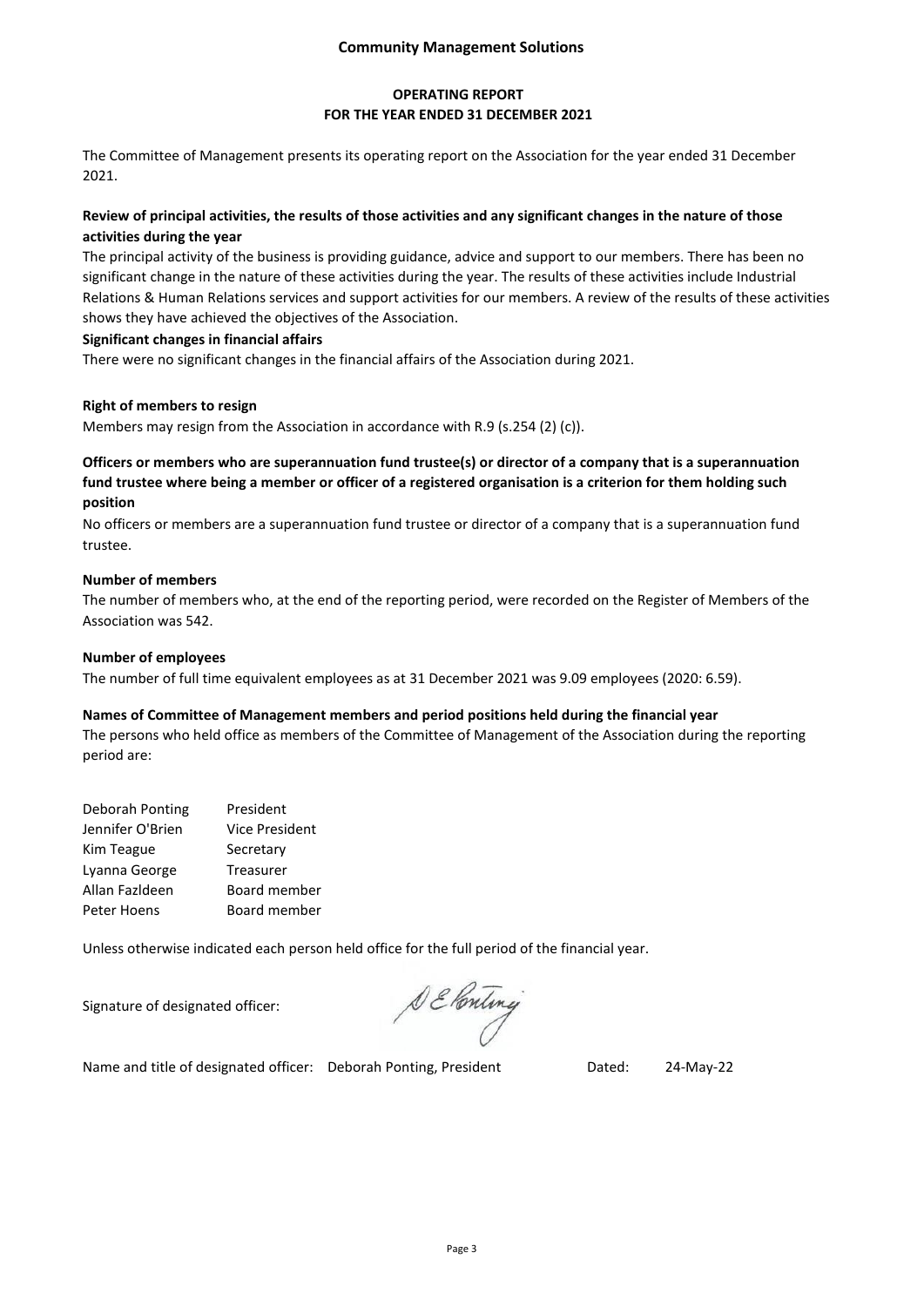### **FOR THE YEAR ENDED 31 DECEMBER 2021 COMMITTEE OF MANAGEMENT STATEMENT**

On the 24th May 2022 the Committee of Management of the above named Association passed the following resolution in relation to the general purpose financial report (GPFR) for the year ended 31 December 2021:

The Committee of Management declares that in its opinion:

- (a) the financial statements and notes comply with the Australian Accounting Standards;
- (b) the financial statements and notes comply with any other requirements imposed by the Reporting Guidelines or Part 3 of Chapter 8 of the *Fair Work (Registered Organisations) Act 2009* (the RO Act);
- $(c)$ the financial statements and notes give a true and fair view of the financial performance, financial position and cash flows of the Association for the financial year to which they relate;
- (d) there are reasonable grounds to believe that the Association will be able to pay its debts as and when they become due and payable; and
- (e) during the financial year to which the GPFR relates and since the end of that year:
	- (i) meetings of the committee of management were held in accordance with the rules of the organisation; and
	- (ii) the financial affairs of the Association have been managed in accordance with the rules of the organisation; and
	- (iii) the financial records of the Association have been kept and maintained in accordance with the RO Act; and
	- (iv) the organisation consists of only one reporting unit;
	- (v) no information has been sought in any request by a member of the Association or the Commissioner duly made under section 272 of the RO Act; and
	- (vi) no order for inspection of financial records has been made by the Fair Work Commission under section 273 of the RO Act.

This declaration is made in accordance with a resolution of the Committee of Management.

Signature of designated officer:

President- Deborah Ponting

Signature of designated officer:

Treasurer - Lyanna George

DE Ponting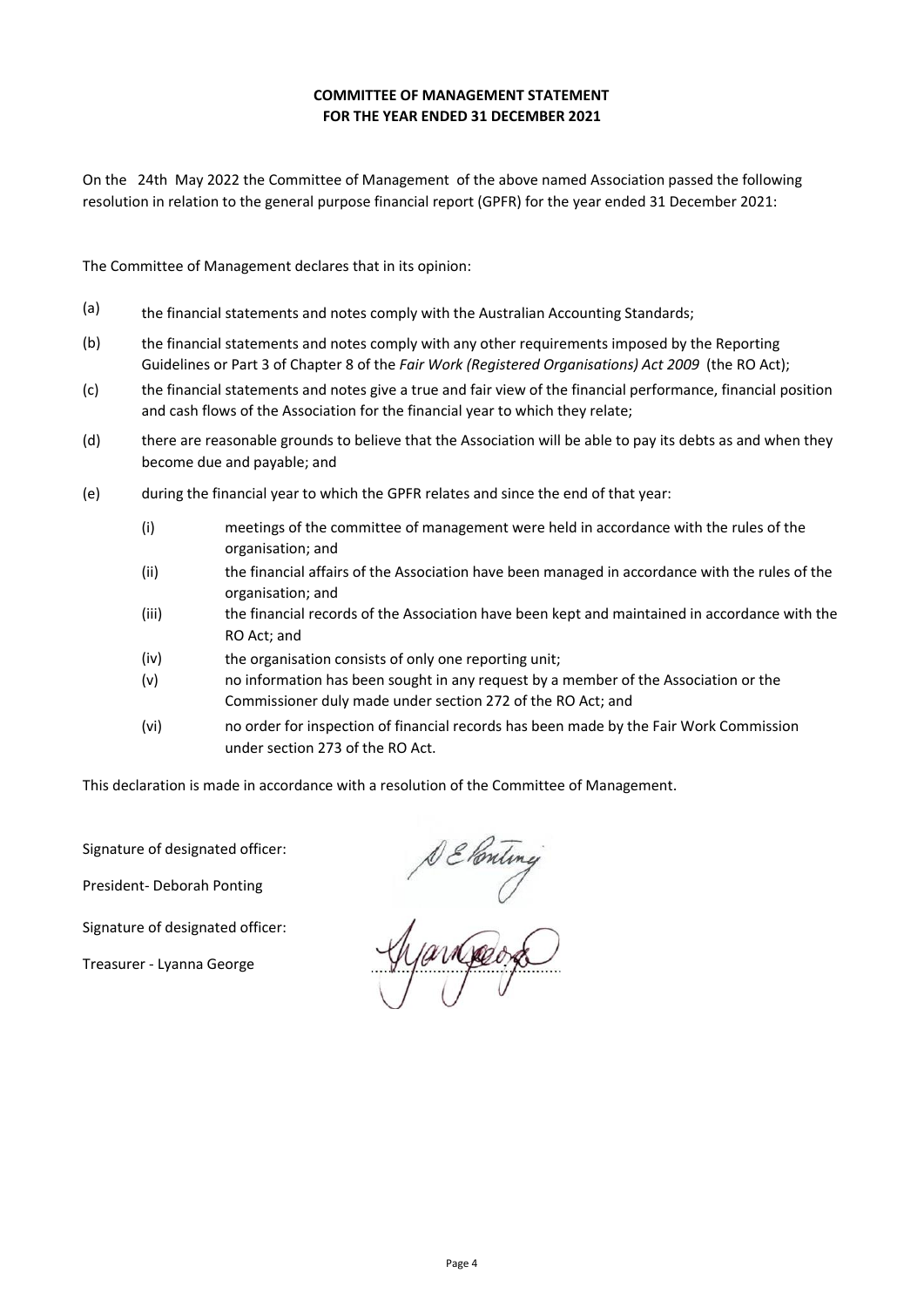### **REPORT REQUIRED UNDER SUBSECTION 255(2A) FOR THE YEAR ENDED 31 DECEMBER 2021**

The Committee of Management presents the expenditure report as required under subsection 255(2A) on the Association for the year ended 31 December 2021.

### **Descriptive form**

|                                        | 2021                     | 2020    |
|----------------------------------------|--------------------------|---------|
|                                        | \$                       | \$      |
| <b>Categories of expenditures</b>      |                          |         |
| Remuneration and other employment-     |                          |         |
| related costs and expenses - employees | 820,659                  | 848,942 |
| Advertising                            | $\overline{\phantom{a}}$ |         |
| Operating costs                        | 461,877                  | 452,948 |
| Donations to political parties         | $\overline{\phantom{a}}$ |         |
| Legal costs                            | 1,000                    |         |
|                                        |                          |         |

Signature of designated officer:

DE Ponting

Name of designated officer: Deborah Ponting

Title of designated officer: President

Dated: 24 May 2022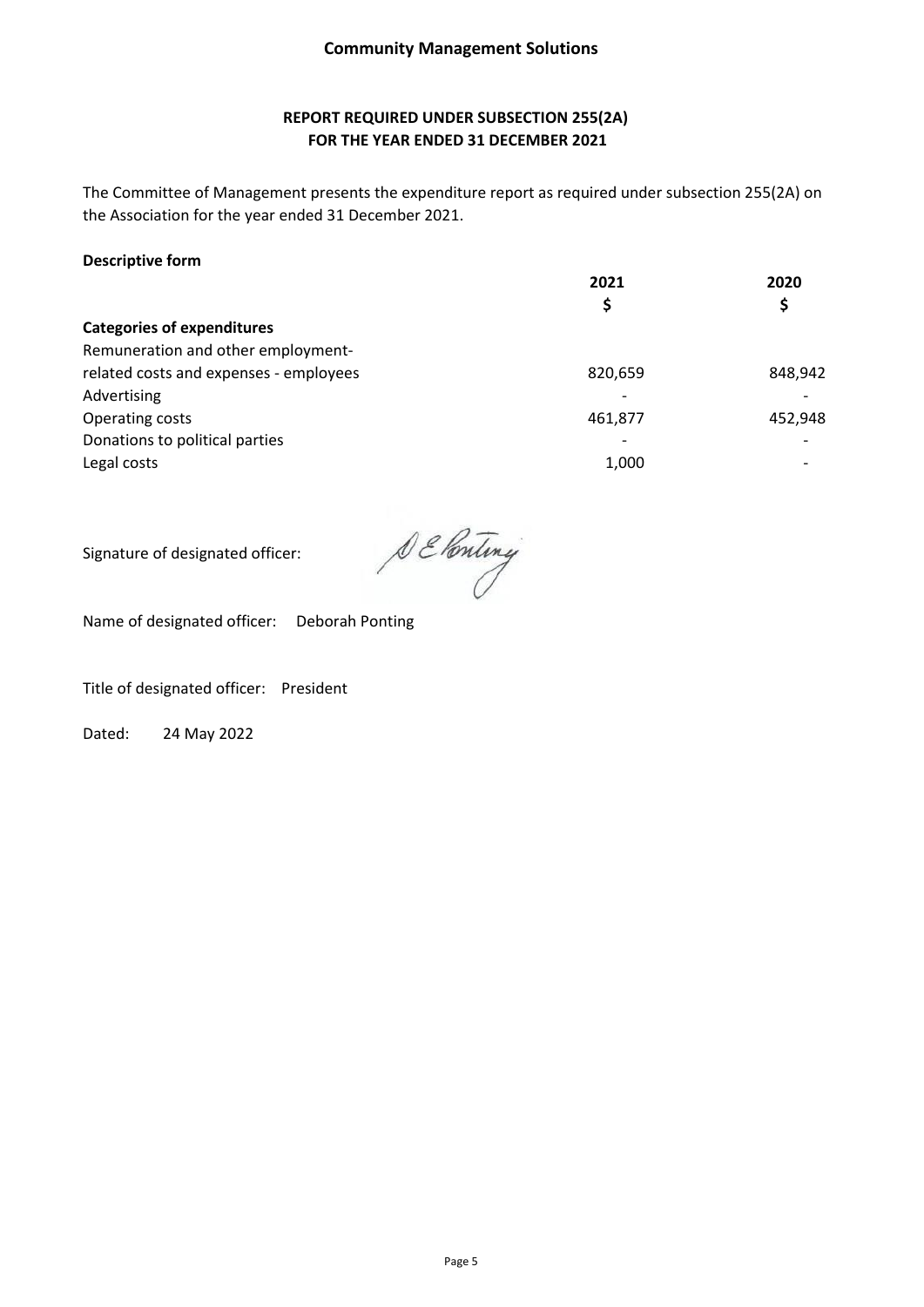## **Community Management Solutions**

### **STATEMENT OF COMPREHENSIVE INCOME FOR THE YEAR ENDED 31 DECEMBER 2021**

|                                                               | <b>Note</b> | 2021      | 2020      |
|---------------------------------------------------------------|-------------|-----------|-----------|
|                                                               |             | \$        | \$        |
| <b>REVENUE FROM CONTRACTS WITH CUSTOMERS</b>                  |             |           |           |
| Membership revenue                                            |             | 461,680   | 441,512   |
| Capitation fees and other revenue from another reporting unit |             |           |           |
| Levies                                                        |             |           |           |
| Services rendered income                                      |             | 713,084   | 676,475   |
| Manuals and awards sales income                               |             | 7,792     | 8,907     |
| TOTAL REVENUE FROM CONTRACTS WITH CUSTOMERS                   |             | 1,182,556 | 1,126,894 |
| <b>INCOME FOR FURTHERING OBJECTIVES</b>                       |             |           |           |
| Grants and donations                                          | 3b          | 11,200    | 313,203   |
| TOTAL INCOME FOR FURTHERING OBJECTIVES                        |             | 11,200    | 313,203   |
| <b>OTHER INCOME</b>                                           |             |           |           |
| Investment income                                             | За          | 39,685    | 18,185    |
| Revenue from recovery of wages activity                       |             |           |           |
| Rental and facilities income                                  | 3c          | 8,000     | 9,000     |
| Net gain/(loss) on disposal of investments                    |             | 46,448    | (37, 697) |
| Unrealised profit on financial assets held for trading        |             | 65,185    | 5,373     |
| Other revenue                                                 |             | 1,600     | 800       |
| <b>TOTAL OTHER INCOME</b>                                     |             | 160,918   | (4, 339)  |
| <b>TOTAL INCOME</b>                                           |             | 1,354,674 | 1,435,758 |
| <b>EXPENSES</b>                                               |             |           |           |
| Employee expenses                                             | 4a          | 820,659   | 848,942   |
| Capitation fees and other expense to another reporting unit   |             |           |           |
| <b>Affiliation fees</b>                                       |             |           |           |
| Administration expenses                                       | 4b          | 290,631   | 288,477   |
| Grants or donations                                           |             |           |           |
| Depreciation                                                  | 4c          | 53,626    | 61,537    |
| Finance costs                                                 | 4d          | 6,866     | 9,997     |
| Legal costs                                                   | 4e          | 1,000     |           |
| Other expenses                                                | 4f          |           |           |
| Audit fees                                                    | 14          | 14,160    | 13,905    |
| Brokerage & stamp duty                                        |             | 18,789    | 12,280    |
| Insurance expense                                             |             | 14,732    | 14,536    |
| Loss/(profit) from scrapping of asset                         |             |           | (40)      |
| Membership, subscriptions & member seminars                   |             | 10,817    | 12,615    |
| Project & recoverable costs                                   |             | 52,256    | 39,641    |
| <b>TOTAL EXPENSES</b>                                         |             | 1,283,536 | 1,301,890 |
| <b>SURPLUS FOR THE YEAR</b>                                   |             | 71,138    | 133,868   |
| OTHER COMPREHENSIVE INCOME                                    |             |           |           |
| TOTAL COMPREHENSIVE INCOME FOR THE YEAR                       |             | 71,138    | 133,868   |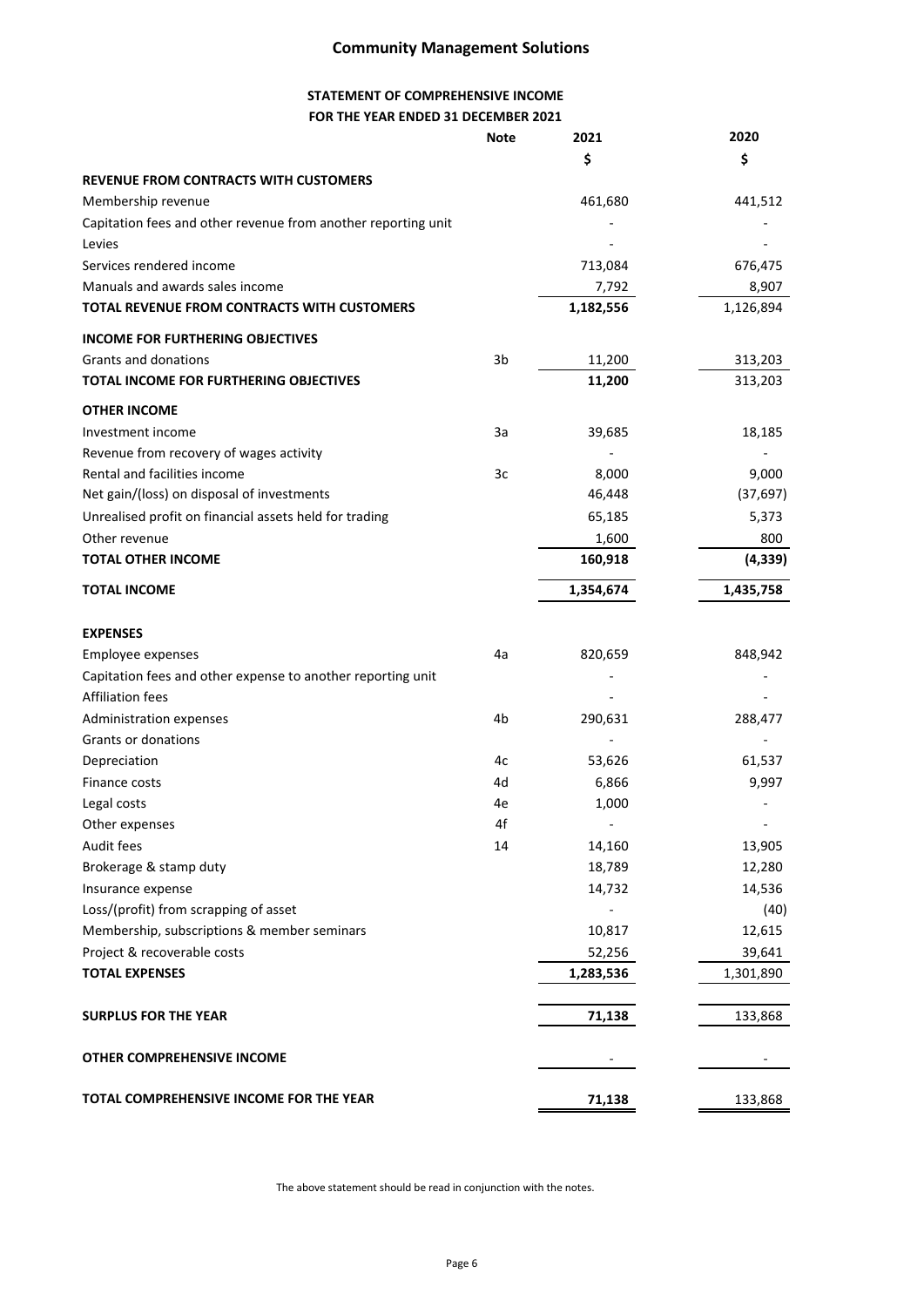### **STATEMENT OF FINANCIAL POSITION FOR THE YEAR ENDED 31 DECEMBER 2021**

|                                      | <b>Note</b> | 2021      | 2020      |
|--------------------------------------|-------------|-----------|-----------|
|                                      |             | \$        | \$        |
| <b>ASSETS</b>                        |             |           |           |
| <b>CURRENT ASSETS</b>                |             |           |           |
| Cash and cash equivalents            | 5a          | 755,786   | 924,200   |
| Trade and other receivables          | 5b          | 156,305   | 88,810    |
| Financial assets                     | 5c          | 985,031   | 755,646   |
| <b>TOTAL CURRENT ASSETS</b>          |             | 1,897,122 | 1,768,656 |
| <b>NON-CURRENT ASSETS</b>            |             |           |           |
| Furniture and equipment              | 6a          | 10,154    | 5,809     |
| Computer equipment                   | 6b          | 4,251     | 12,170    |
| Strata title office                  | 6c          | 549,342   | 575,519   |
| Right of use asset                   | 6d          | 38,701    | 54,190    |
| <b>TOTAL NON-CURRENT ASSETS</b>      |             | 602,448   | 647,688   |
| <b>TOTAL ASSETS</b>                  |             | 2,499,570 | 2,416,344 |
| <b>LIABILITIES</b>                   |             |           |           |
| <b>CURRENT LIABILITIES</b>           |             |           |           |
| Trade payables                       | 7a          | 23,155    | 20,196    |
| Other payables                       | 7b          | 685,140   | 587,616   |
| <b>Employee provisions</b>           | 8a          | 100,276   | 79,658    |
| Lease liability                      | 6d          | 15,884    | 15,286    |
| Other current liabilities            | 9           | 313,016   | 339,927   |
| <b>TOTAL CURRENT LIABILITIES</b>     |             | 1,137,471 | 1,042,683 |
| <b>NON-CURRENT LIABILITIES</b>       |             |           |           |
| <b>Employee provisions</b>           | 8a          | 21,835    | 22,882    |
| Lease liability                      | 6d          | 24,551    | 40,435    |
| Other non-current liabilities        | 9           | 74,812    | 140,581   |
| <b>TOTAL NON-CURRENT LIABILITIES</b> |             | 121,198   | 203,898   |
| <b>TOTAL LIABILITIES</b>             |             | 1,258,669 | 1,246,581 |
| <b>NET ASSETS</b>                    |             | 1,240,901 | 1,169,763 |
| <b>EQUITY</b>                        |             |           |           |
| <b>Accumulated funds</b>             | 10          | 1,240,901 | 1,169,763 |
| <b>TOTAL EQUITY</b>                  |             | 1,240,901 | 1,169,763 |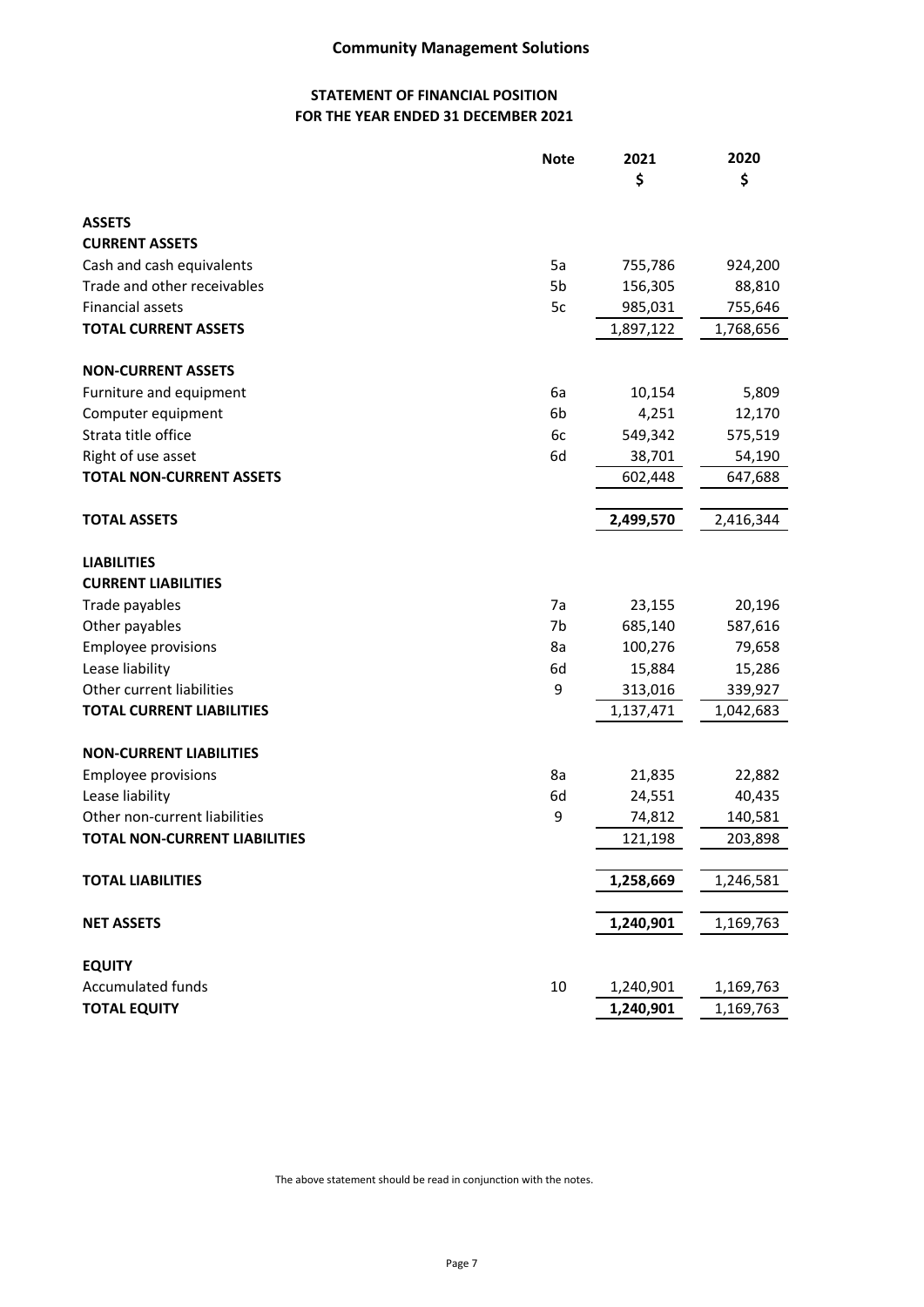### **STATEMENT OF CHANGES IN EQUITY FOR THE YEAR ENDED 31 DECEMBER 2021**

|                                        | <b>Note</b> | Accumulated<br>funds | <b>Total equity</b> |
|----------------------------------------|-------------|----------------------|---------------------|
|                                        |             | \$                   | \$                  |
| Balance as at 1 January 2020           |             | 1,035,895            | 1,035,895           |
| Surplus                                |             | 133,868              | 133,868             |
| Other comprehensive income             |             |                      |                     |
| Closing balance as at 31 December 2020 | 10          | 1,169,763            | 1,169,763           |
| Surplus                                |             | 71,138               | 71,138              |
| Other comprehensive income             |             |                      |                     |
| Closing balance as at 31 December 2021 | 10          | 1,240,901            | 1,240,901           |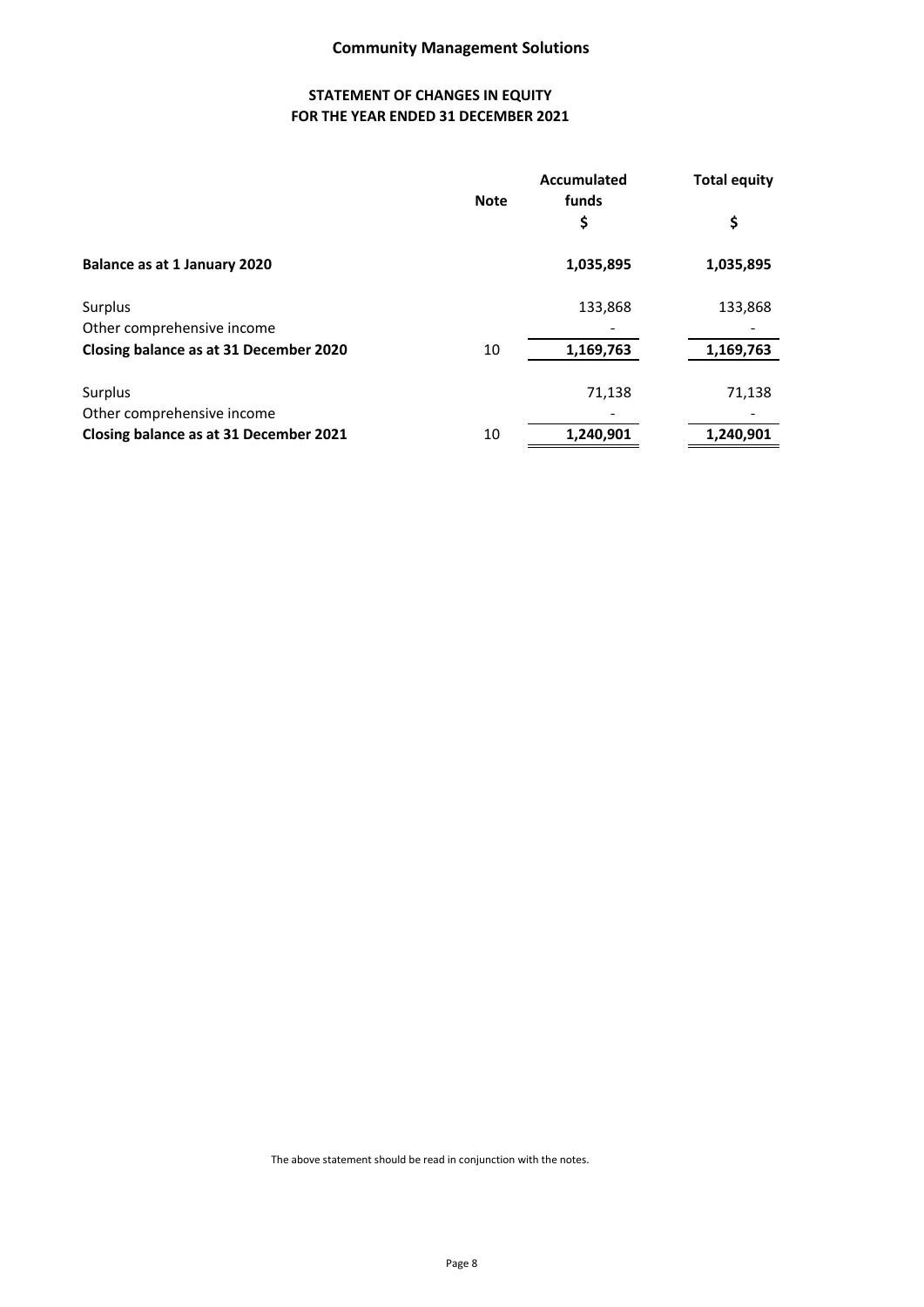## **Community Management Solutions**

## **STATEMENT OF CASH FLOWS FOR THE YEAR ENDED 31 DECEMBER 2021**

|                                                                  | <b>Note</b> | 2021<br>\$ | 2020<br>\$ |
|------------------------------------------------------------------|-------------|------------|------------|
| <b>OPERATING ACTIVITIES</b>                                      |             |            |            |
| <b>Cash received</b>                                             |             |            |            |
| Receipts from members and customers                              |             | 1,238,233  | 1,247,212  |
| Receipts from grants                                             |             | 10,000     | 312,000    |
| Dividends                                                        |             | 38,799     | 17,370     |
| Interest                                                         |             | 886        | 815        |
| <b>Cash used</b>                                                 |             |            |            |
| <b>Suppliers</b>                                                 |             | (361, 524) | (213, 830) |
| Employees                                                        |             | (801,088)  | (865, 572) |
| Lease payments for leases of low-value assets                    | 6d          | (7,203)    | (5, 238)   |
| Finance costs                                                    |             | (5,616)    | (8, 134)   |
| GST                                                              |             | (74, 908)  | (69, 113)  |
| Net cash from/(used by) operating activities                     | 11a         | 37,579     | 415,510    |
| <b>INVESTING ACTIVITIES</b>                                      |             |            |            |
| <b>Cash received</b>                                             |             |            |            |
| Proceeds from sale of investments                                |             | 539,817    | 329,921    |
| Cash used                                                        |             |            |            |
| Purchase of plant & equipment                                    |             | (8, 386)   | (7,969)    |
| Payments for investments                                         |             | (657, 569) | (396, 351) |
| Net cash from/(used by) investing activities                     |             | (126, 138) | (74, 399)  |
| <b>FINANCING ACTIVITIES</b>                                      |             |            |            |
| Cash used                                                        |             |            |            |
| Repayment of borrowings                                          |             | (64, 569)  | (37, 250)  |
| Repayment of right of use asset                                  |             | (15, 286)  | (14, 708)  |
| Net cash from/(used by) financing activities                     |             | (79, 855)  | (51,958)   |
| Net (decrease)/increase in cash & cash equivalents held          |             | (168, 414) | 289,153    |
| Cash & cash equivalents at the beginning of the reporting period |             | 924,200    | 635,047    |
| Cash & cash equivalents at the end of the                        |             |            |            |
| reporting period                                                 | 5a          | 755,786    | 924,200    |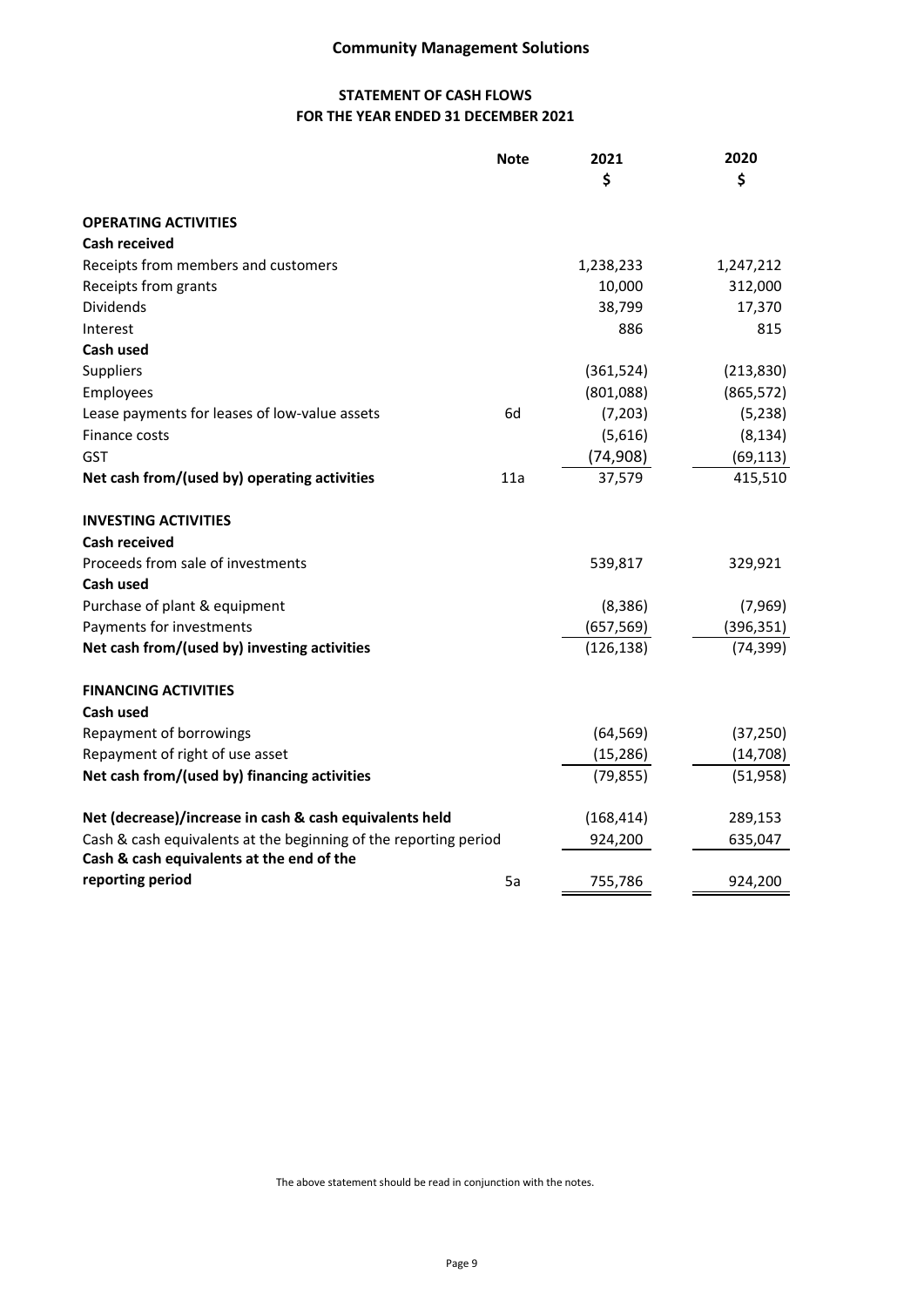### **Community Management Solutions**

### **INDEX TO THE NOTES OF THE FINANCIAL STATEMENTS**

- Note 1 Summary of significant accounting policies
- Note 2 Events after the reporting period
- Note 3 Revenue and other income
- Note 4 Expenses
- Note 5 Current assets
- Note 6 Non-current assets
- Note 7 Current liabilities
- Note 8 Provisions
- Note 9 Other current and non-current liabilities
- Note 10 Equity
- Note 11 Cash flow
- Note 12 Contingent liabilities, assets and commitments
- Note 13 Related party disclosures
- Note 14 Remuneration of auditors
- Note 15 Financial instruments
- Note 16 Fair value measurements
- Note 17 Section 272 *Fair Work (Registered Organisations) Act 2009*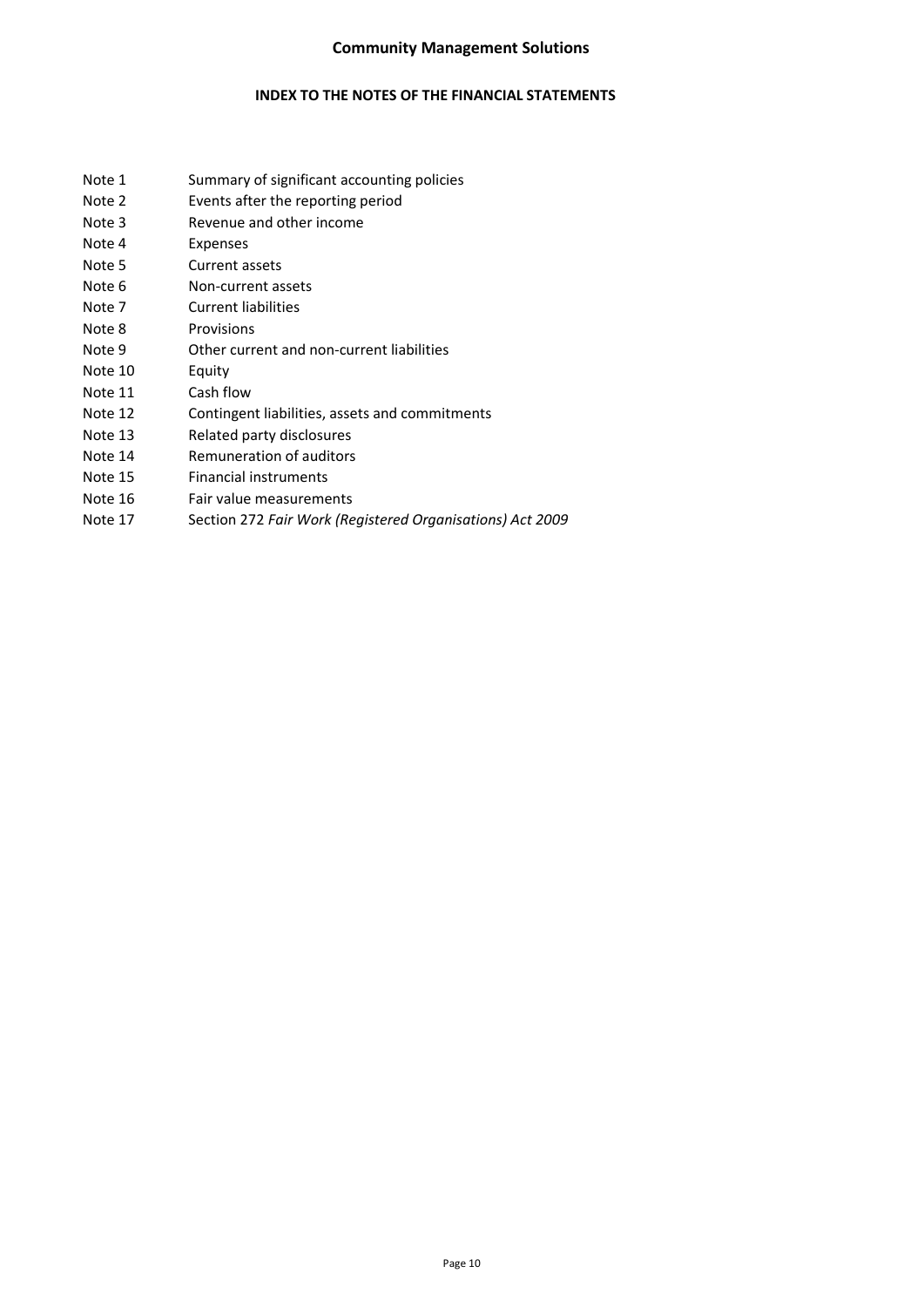#### **Note 1: Summary of significant accounting policies**

#### **1.1 Basis of preparation of financial statements**

The financial statements are general purpose financial statements and have been prepared in accordance with Australian Accounting Standards and Interpretations issued by the Australian Accounting Standards Board (AASB) that apply for the reporting period, and the *Fair Work (Registered Organisation) Act 2009 (RO Act).* For the purpose of preparing the general purpose financial statements Community Management Solutions (the Association) is a not-for-profit entity.

The financial statements, except for cash flow information, have been prepared using the accrual basis of accounting. The financial statements have been prepared on a historical cost basis, except for certain assets and liabilities measured at fair value, as explained in the accounting policies below. Historical cost is generally based on the fair values of the consideration given in exchange for assets. Except where stated, no allowance is made for the effect of changing prices on the results or the financial position. The financial statements are presented in Australian dollars.

#### **1.2 Comparative amounts**

When required by Accounting Standards, comparative figures have been adjusted to conform to changes in presentation for the current financial year.

#### **1.3 Significant accounting judgements and estimates**

No accounting assumptions or estimates have been identified that have a significant risk of causing a material adjustment to the carrying amounts of assets and liabilities within the next reporting period.

#### **1.4 New Australian Accounting Standards**

#### *Adoption of New Australian Accounting Standards and amendments*

No accounting standard has been adopted earlier than the application date stated in the standard. The accounting policies adopted are consistent with those of the previous financial year except for the following accounting standard and amendments which have been adopted for the first time this financial year.

#### **AASB 2019-1** *Amendments to Australian Accounting Standards – References to the Conceptual Framework*

The Conceptual Framework is not a standard, and none of the concepts contained therein override the concepts or requirements in any standard. The purpose of the Conceptual Framework is to assist the accounting standard setter in developing standards, to help preparers develop consistent accounting policies where there is no applicable standard in place and to assist all parties to understand and interpret the standards. This will affect those entities which developed their accounting policies based on the Conceptual Framework. The revised Conceptual Framework includes some new concepts, updated definitions nad recognition criteria for assets and liabilities and clarified some important concepts.

These amendments had no impact on the financial statements of the Association, nor is there expected to be any future impact to the Association.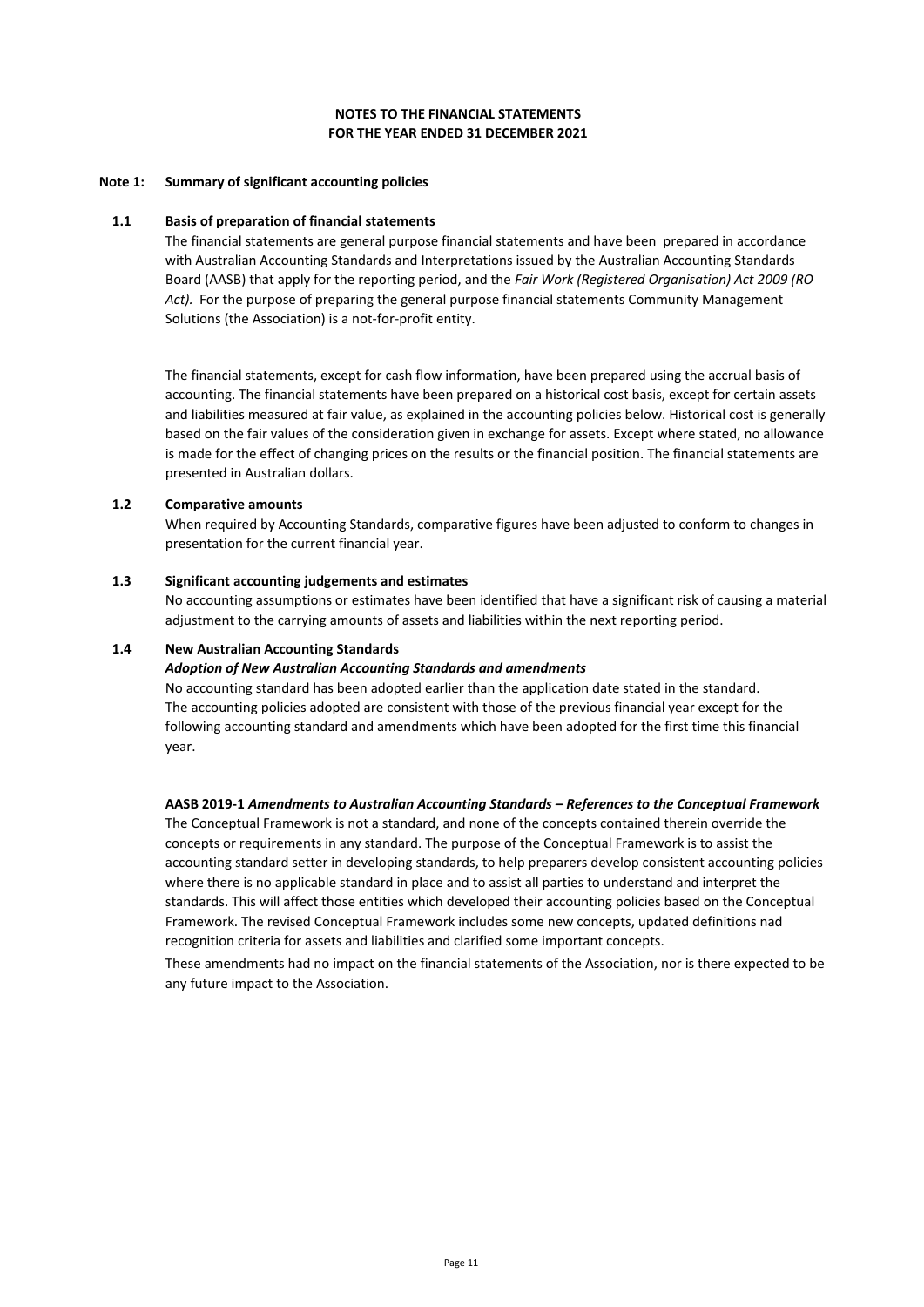#### **FOR THE YEAR ENDED 31 DECEMBER 2021 NOTES TO THE FINANCIAL STATEMENTS**

#### **Note 1: Summary of significant accounting policies (continued)**

#### **1.4 New Australian Accounting Standards (continued)**

#### *Future Australian Accounting Standard Requirements*

New standards, amendments to standards or interpretations that were issued prior to the sign-off date and are applicable to future reporting periods that are expected to have a potential future financial impact on the Association include:

#### **AASB 2020-1** *Amendments to Australian Accounting Standards – Classification of Liabilities as Current or Non-current*

This Standard amends AASB 101 *Presentation of Financial Statements* to clarify requirements for the presentation of liabilities in the statement of financial position as current or non-current. For example, the amendments clarify that a liability is classified as non-current if an entity has the right at the end of the reporting period to defer settlement of the liability for at least 12 months after the reporting period. This Standard applies to annual reporting periods beginning on or after 1 January 2023. Earlier application is permitted. The Association does not expect the adoption of this amendment to have a material impact on its financial statements.

The following new and revised Australian Accounting Standards, Interpretations and amendments, that have been issued but are not yet effective have not been applied:

AASB 1060 General Purpose Financial Statements - Simplified Disclosures for For-Profit and Not-for-Profit Tier 2 Entities. It is not expected that this standard will have a significant impact in the financial statements.

#### **1.5 Current vs non-current classification**

The Association presents assets and liabilities in the statement of financial position based on current/noncurrent classification.

An asset is current when it is:

- expected to be realised or intended to be sold or consumed in the normal operating cycle;
- held primarily for the purpose of trading;
- expected to be realised within twelve months after the reporting period; or

- cash or cash equivalent unless restricted from being exchanged or used to settle a liability for at least twelve months after the reporting period

All other assets are classified as non-current.

A liability it current when:

- it is expected to be settled in the normal operating cycle;

- it is held primarily for the purpose of trading;

- it is due to be settled within twelve months after the reporting period; or

- there is no unconditional right to defer the settlement of the liability for at least twelve months after the reporting period.

The terms of the liability that could, at the option of the counterparty, result in its settlement by the issue of equity instruments do not affect its classification.

The Association classifies all other liabilities as non-current.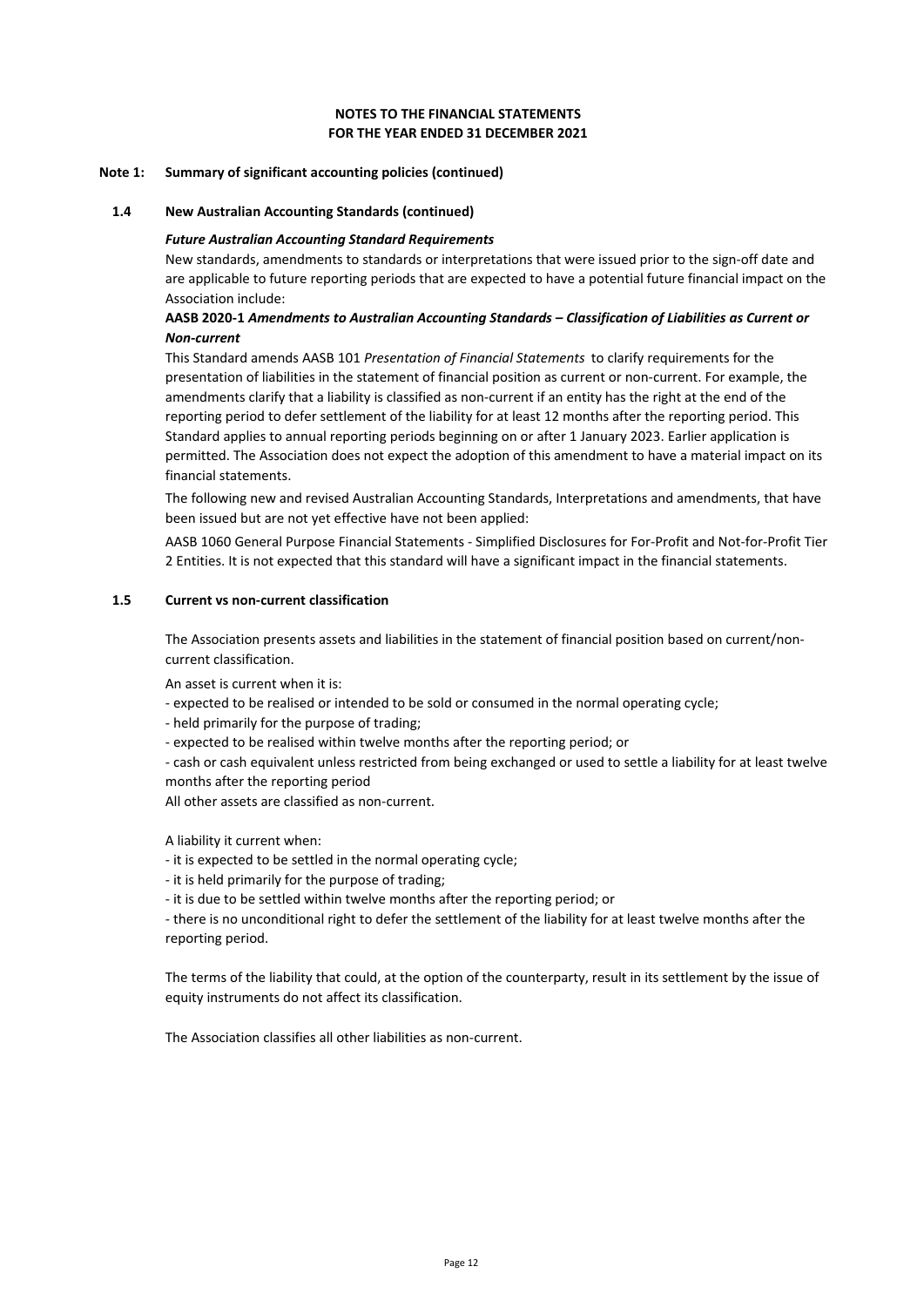#### **FOR THE YEAR ENDED 31 DECEMBER 2021 NOTES TO THE FINANCIAL STATEMENTS**

#### **Note 1: Summary of significant accounting policies (continued)**

#### **1.6 Revenue**

The Association enters into various arrangements where it receives consideration from another party. These arrangements include consideration in the form of membership subscriptions, grants and donations.

The timing of recognition of these amounts as either revenue or income depends on the rights and obligations in those arrangements.

#### **Revenue from contracts with customers**

Where the Association has a contract with a customer, the Association recognises revenue when or as it transfers control of goods or services to the customer. The Association accounts for an arrangement as a contract with a customer if the following criteria are met:

- the arrangement is enforceable; and

- the arrangement contains promises (that are also known as performance obligations) to transfer goods or services to the customer (or to other parties on behalf of the customer) that are sufficiently specific so that it can be determiend whether the performance obligation has been satisfied.

#### **Membership revenue**

For membership subscription arrangements that meet the criteria to be contracts with customers, revenue is recognised when the promised goods or services transfer to the customer as a member of the Association.

If there is only one distinct membership service promised in the arrangement, the Association recognises revenue as the membership service is provided, which is typically based on the passage of time over the subscription period to reflect the Association's promise to stand ready to provide assistance and support to the member as required.

For member subscriptions paid annually in advance, the Association has elected to apply the practical expedient to not adjust the transaction price for the effects of a significant financing component because the period from when the customer pays and the good or services will transfer to the customer will be one year or less. The annual membership revenue is recognised on a straight line basis over the year consistent with the delivery of services rendered to members. Members who do not renew their membership are removed from the Association's member register.

When a member subsequently purchases additional goods or services from the Association at their standalone selling price, the Association accounts for those sales as a separate contract with a customer.

#### **Income of the Association as a not-for-profit entity**

Consideration is received by the Association to enable the entity to further its objectives. The Association recognises each of these amounts of consideration as income when the consideration is received (which is when the Association obtains control of the cash), because based on the rights and obligations in each arrangement:

- the arrangements do not meet the criteria to be contracts with customers because either the arrangement is unenforceable or lacks sufficiently specific promises to transfer goods or services to the customer; and

- the Association's recognition of the cash contribution does not give to any related liabilities. During the year, the Association received cash consideration from government grants whereby that consideration was recognised as income upon receipt.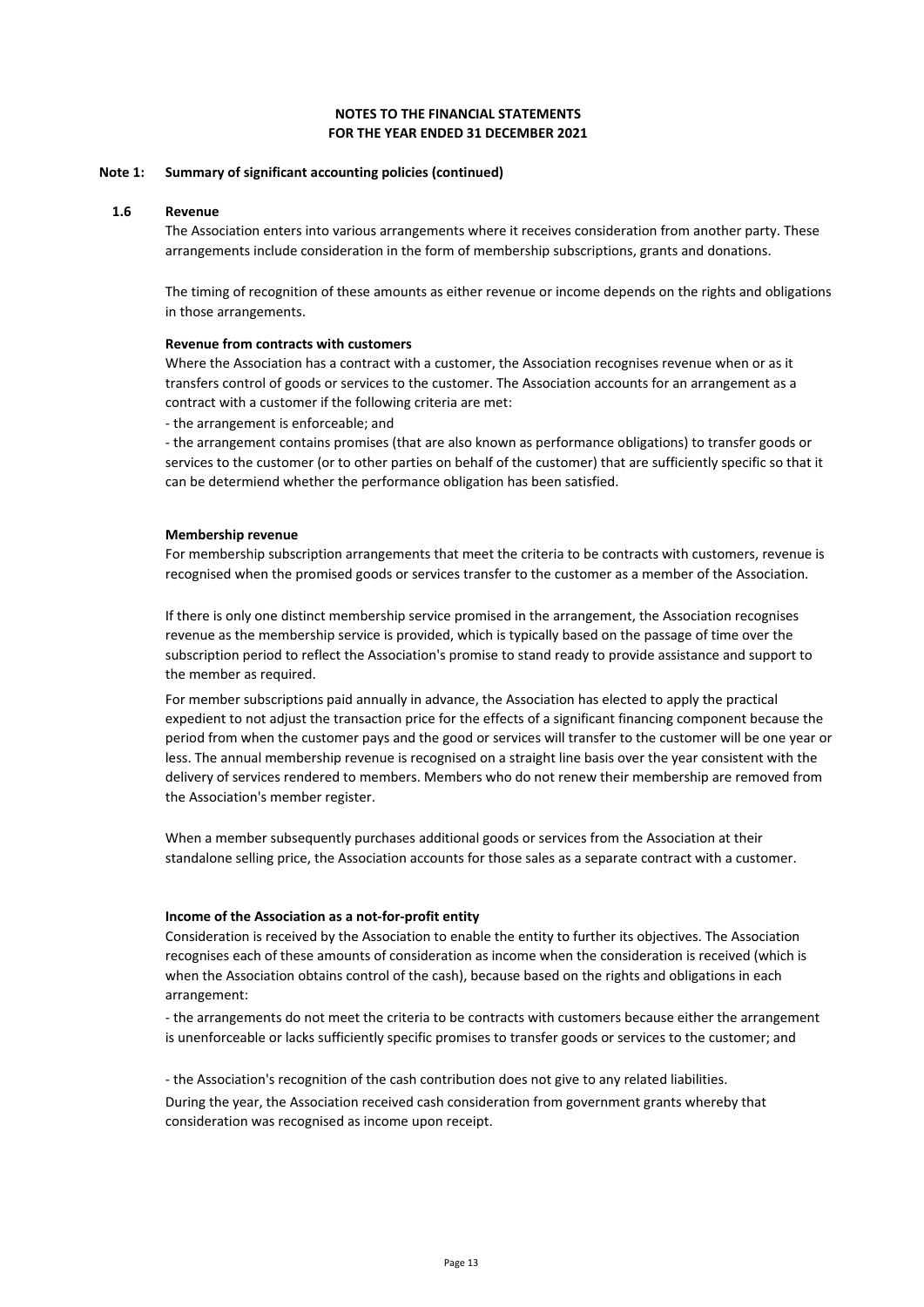#### **Note 1: Summary of significant accounting policies (continued)**

#### **1.6 Revenue (continued)**

#### *Interest revenue*

Interest revenue is recognised on an accrual basis using the effective interest method.

#### *Dividend revenue*

Dividend revenue is recognised when the Association has established that it has a right to receive a dividend.

#### *Service revenue*

*Rental income* Revenue from the rendering of a service is recognised upon the delivery of the service to the customers.

Leases in which the Association as a lessor, does not transfer substantially all the risks and rewards incidental to ownership of an asset are classified as operating leases. Rental income arising is accounted for on a straightline basis over the relevant lease term. Contingent rents are recognised as income in the period in which they are earned.

#### *Gains on disposal of financial assets*

Gains from the disposal of financial assets is recognised as other income in the period in which the financial asset is disposed of.

Sales made on credit are included in "Trade Debtors" and are recorded at the balance due less any provision for impairment for amounts estimated to be un-collectable. Trade debtor amounts are due within 30 days of invoice.

The organisation by its nature and location has a concentration of credit risk in that all of its trade debtors are due from customers in Queensland who operate in the education and child care industry.

#### **Gains**

#### *Sale of assets*

An item of property, plant and equipment is derecognised upon disposal (which is at the date the recipient obtains control) or when no future economic benefits are expected from its use or disposal. Any gain or loss arising on derecognition of the asset (calculated as the difference between the net disposal proceeds and the carrying amount of the asset) is included in the statement of comprehensive income when the asset is derecognised.

#### **Capitation fees**

Where the Association's arrangement with a branch or another reporting unit meets the criteria to be a contract with a customer, the Association recognises the capitation fees promised under that arrangement when or as it transfers.

In circumstances where the criteria for a contract with a customer are not met, the Association will recognise capitation fees as income upon receipt.

#### **Levies**

Levies paid by a member (or other party) in an arrangement that meets the criteria to be a contract with a customer is recognised as revenue when or as the Association transfers the goods or services that will transfer as part of its sufficiently specific promise to the branch/other reporting unit.

In circumstances where the criteria for a contract with a customer are not met, the Association will recognise levies as income upon receipt.

All revenue is stated net of the amount of goods and services tax (GST).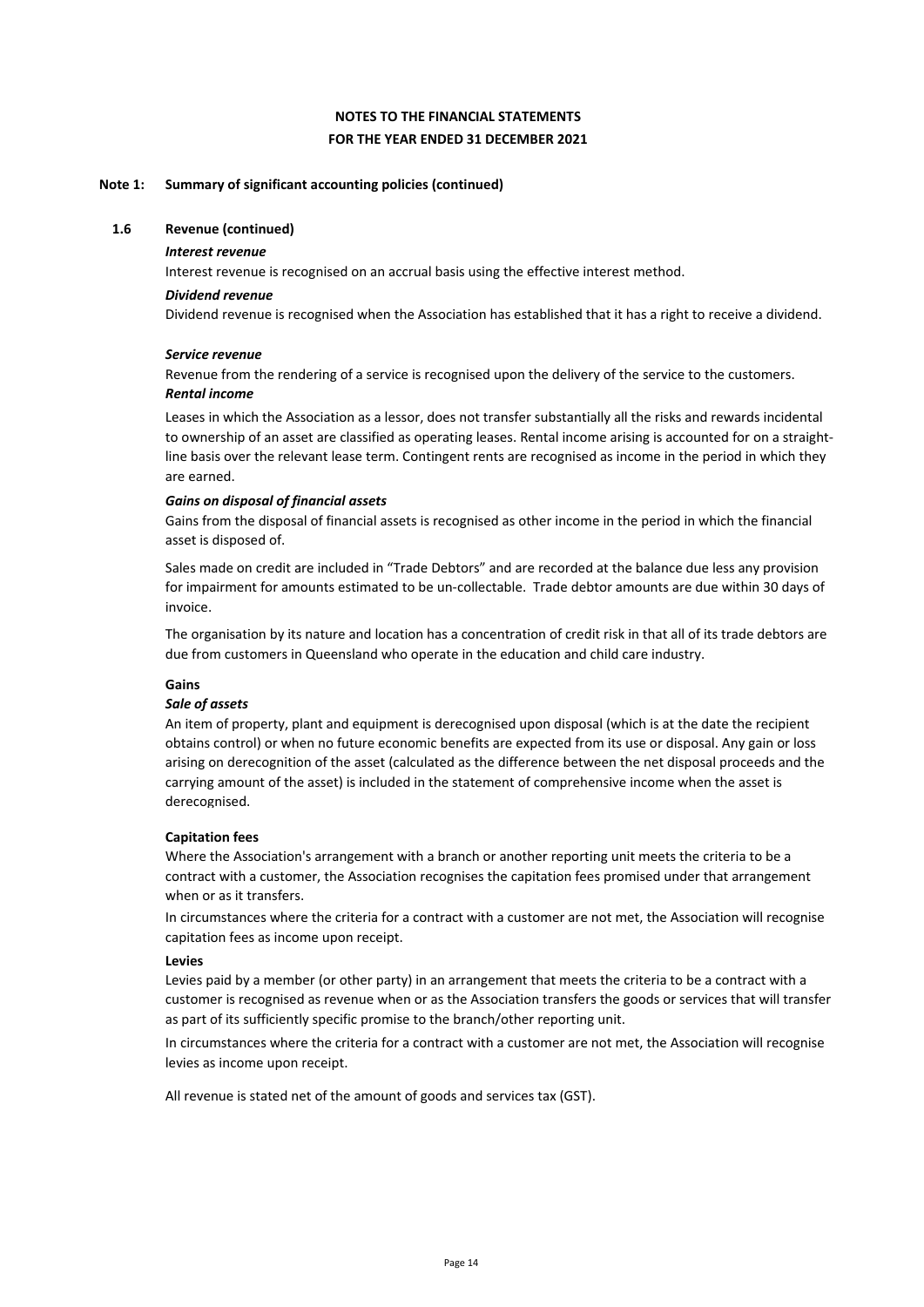#### **FOR THE YEAR ENDED 31 DECEMBER 2021 NOTES TO THE FINANCIAL STATEMENTS**

#### **Note 1: Summary of significant accounting policies (continued)**

#### **1.7 Employee benefits**

A liability is recognised for benefits accruing to employees in respect of wages and salaries, annual leave, long service leave and termination benefits when it is probable that settlement will be required and they are capable of being measured reliably.

Liabilities for short-term employee benefits (as defined in AASB 119 *Employee Benefits*) and termination benefits which are expected to be settled within twelve months of the end of reporting period are measured at their nominal amounts. The nominal amount is calculated with regard to the rates expected to be paid on settlement of the liability.

Other long-term employee benefits which are expected to be settled beyond twelve months are measured as the present value of the estimated future cash outflows to be made by the Association in respect of services provided by employees up to reporting date.

#### **1.8 Leases**

The Association assesses at contract inception whether a contract is, or contains a lease. That is, if the contract conveys the right to control the use of an identified asset for a period of time in exchange for consideration.

#### **The Association as a lessee**

The Association applies a single recognition and measurement approach for all leases, except for short-term leases and leases of low-value assets. The Association recognises lease liabilities to make lease payments and right-of-use assets representing the right to use the underlying assets.

#### **Right of use assets**

The Association recognises right-of-use assets at the commencement date of the lease (i.e. the date the underlying asset is available for use). Right-of-use assets are measured at cost, less any accumulated depreciation and impairment losses, and adjusted for any remeasurement of lease liabilities. The cost of rightof-use assets includes the amount of lease liabilities recognised, initial direct costs incurred, and lease payments made at or before the commencement date less any lease incentives received. Right-of-use assets are depreciated on a straight-line basis over the shorter of the lease term and the estimated useful lives of the assets, as follows:

|                     | 2021    | 2020    |
|---------------------|---------|---------|
| Plant and equipment | 5 years | 5 years |

The right of use asset is also subject to impairment.

For leases of low-value assets the Association has applied the optional exemptions to not recognise right-ofuse assets but to account for the lease expense on a straight line basis over the remaining lease term.

#### **Lease liabilities**

At the commencement date of the lease, the Association recognises lease liabilities measured at the present value of lease payments to be made over the lease term. The lease payments include fixed payments (including in-substance fixed payments) less any lease incentives receivable, variable lease payments that depend on an index or a rate, and amounts expected to be paid under residual value guarantees.

In calculating the present value of lease payments, the Association uses the incremental borrowing rate. After the commencement date, the amount of lease liabilities is increased to reflect the accretion of interest and reduced for the lease payments made. In addition, the carrying amount of lease liabilities is remeasured if there is a modification, a change in the lease term, a change in the lease payments or a change in the assessment of an option to purchase the underlying asset.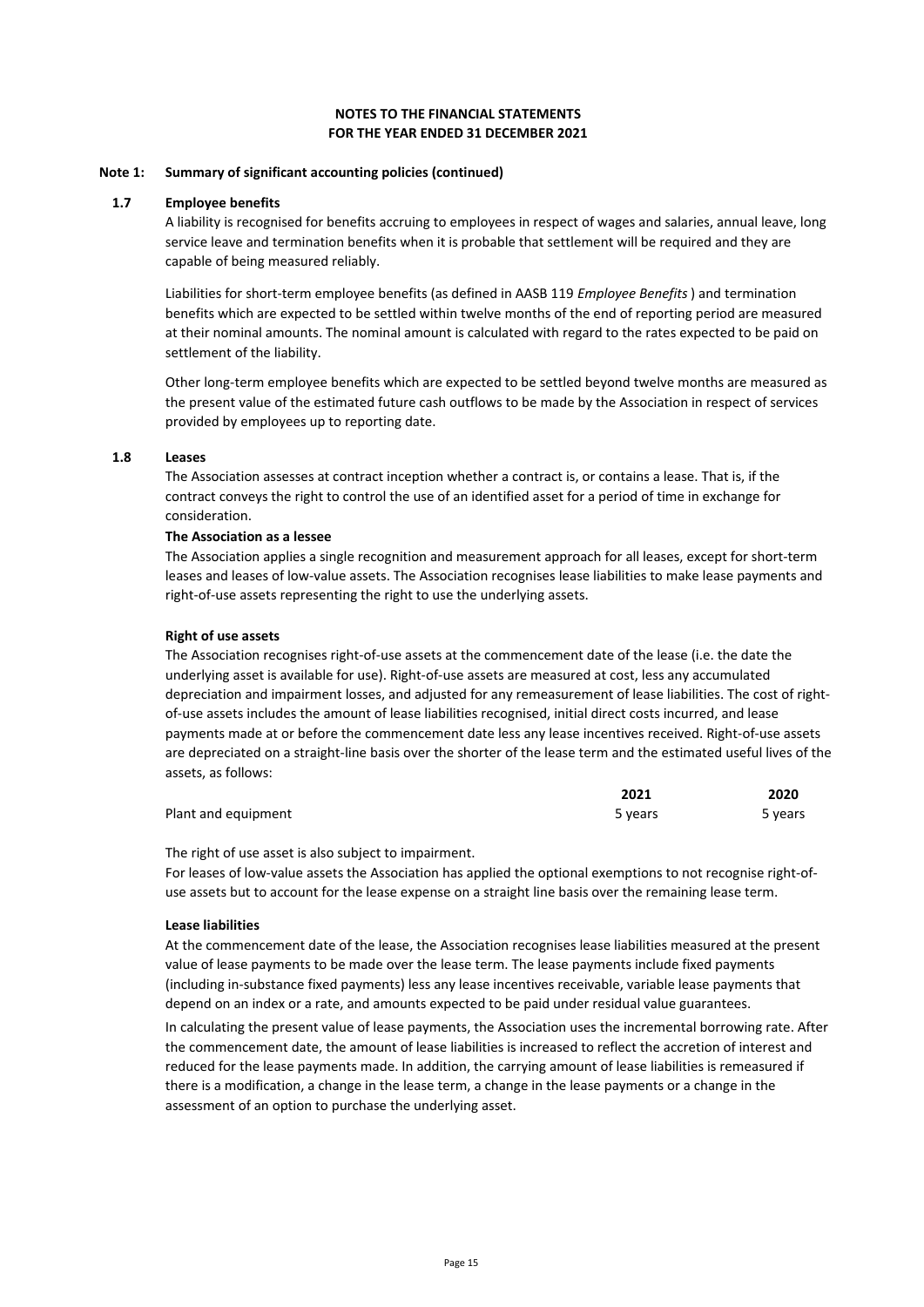#### **Note 1: Summary of significant accounting policies (continued)**

#### **1.8 Leases**

#### **Short-term leases and leases of low-value assets**

The Association's short-term leases are those that have a lease term of 12 months or less from the commencement. It also applies the lease of low-value assets recognition exemption to leases of assets that are below \$8,000. Lease payments on short-term leases and leases of low-value assets are recognised on a straight-line basis over the lease term.

#### **1.9 Borrowing costs**

All borrowing costs are recognised in profit and loss in the period in which they are incurred.

#### **1.10 Cash**

Cash is recognised at its nominal amount. Cash and cash equivalents includes cash on hand, deposits held at call with bank, other short-term highly liquid investments with original maturity of 3 months or less that are readily convertible to known amounts of cash and subject to insignificant risk of changes in value and bank overdrafts. Bank overdrafts are shown within short-term borrowings in current liabilities on the statement of financial position.

#### **1.11 Financial instruments**

Financial assets and financial liabilities are recognised when the Association becomes a party to the contractual provisions of the instrument.

#### **1.12 Financial assets**

#### *Initial Recognition and Measurement*

Financial assets are classified, at initial recognition, and subsequently measured at amortised cost, fair value through other comprehensive income (OCI), or fair value through profit or loss.

The classification of financial assets at initial recognition depends on the financial asset's contractual cash flow characteristics and the Association's business model for managing them. With the exception of trade receivables that do not contain a significant financing component, the Association initially measures a financial asset at its fair value plus, in the case of a financial asset not at fair value through profit or loss, transaction costs.

In order for a financial asset to be classified and measured at amortised cost or fair value through OCI, it needs to give rise to cash flows that are 'solely payments of principal and interest' (SPPI) on the principal amount outstanding. This assessment is referred to as the SPPI test and is performed at an instrument level.

The Association's business model for managing financial assets refers to how it manages its financial assets in order to generate cash flows. The business model determines whether cash flows will result from collecting contractual cash flows, selling the financial assets, or both.

Purchases or sales of financial assets that require delivery of assets within a time frame established by regulation or convention in the market place (regular way trades) are recognised on the trade date, i.e.. the date that the Association commits to purchase or sell the asset.

#### **Subsequent measurement**

For purposes of subsequent measurement, financial assets are classified in five categories:

- (other) financial assets at amortised cost
- (other) financial assets at fair value through other comprehensive income
- Investments in equity instruments designated at fair value through other comprehensive income
- (other) financial assets at fair value through profit or loss
- (other) financial assets designated at fair value through profit or loss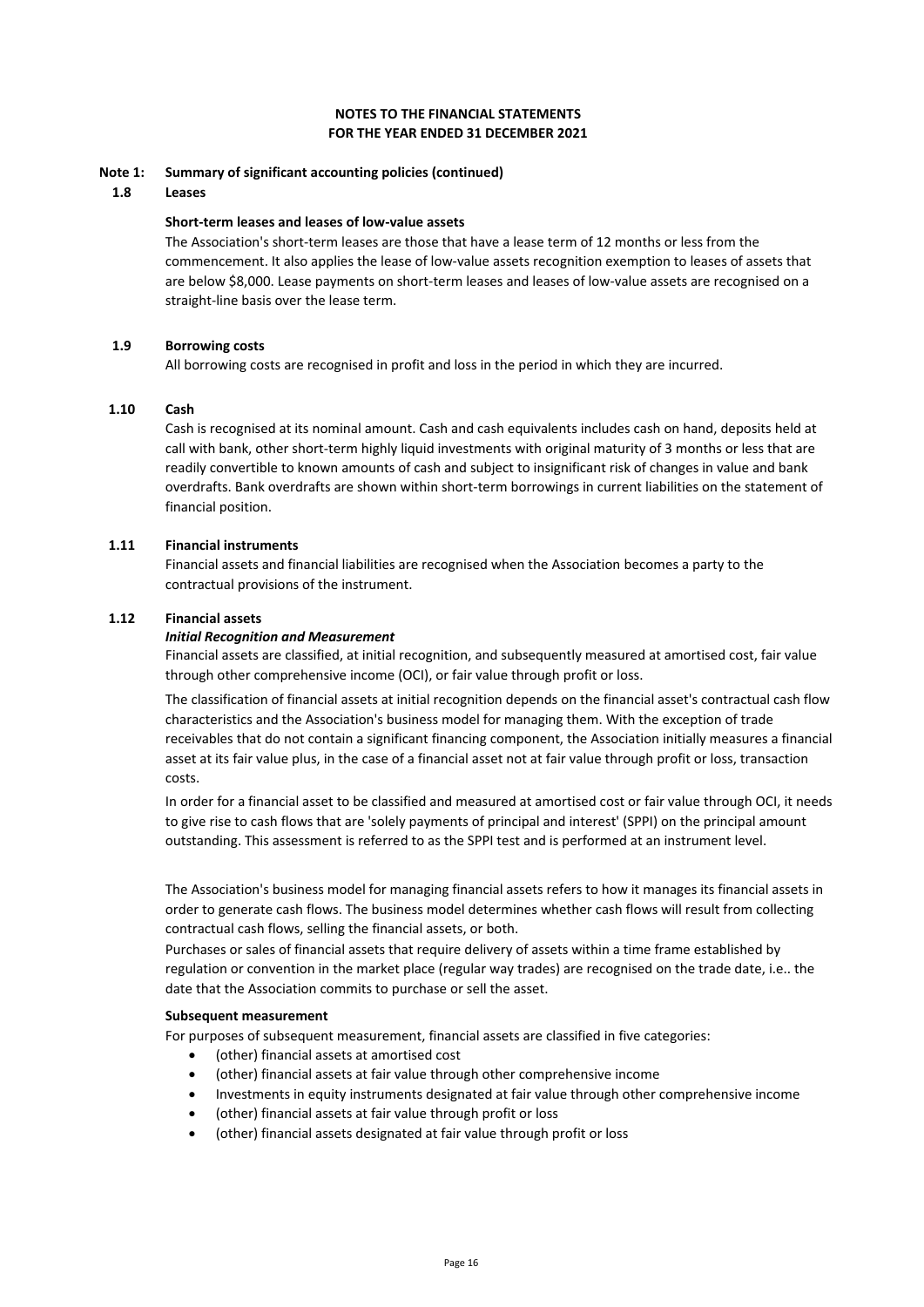#### **FOR THE YEAR ENDED 31 DECEMBER 2021 NOTES TO THE FINANCIAL STATEMENTS**

#### **Note 1: Summary of significant accounting policies (continued)**

#### **1.12 Financial assets (continued)**

#### *Financial assets at Amortised Cost*

The Association measures financial assets at amortised cost if both of the following conditions are met:

- the financial asset is held within a business model with the objective to hold financial assets in order to collect contractual cash flows; and
- the contractual terms of the financial asset give rise on specified dates to cash flows that are solely payments of principal and interest on the principal amount outstanding.

Financial assets at amortised cost are subsequently measured using the effective interest rate (EIR) method and are subject to impairment. Gains and losses are recognised in profit or loss when the asset is derecognised, modified or impaired.

#### *Financial assets at Amortised Cost (continued)*

The Association's financial assets at amortised cost includes trade receivables.

#### *Financial assets at fair value through profit or loss (including designated)*

Financial assets at fair value through profit or loss include financial assets held for trading, financial assets designated upon initial recognition at fair value through profit or loss, or financial assets mandatorily required to be measured at fair value.

Financial assets are classified as held for trading if they are acquired for the purpose of selling or repurchasing in the near term. Derivatives, including separated embedded derivatives, are also classified as held for trading unless they are designated as effective hedging instruments. Financial assets with cash flows that are not solely payments of principal and interest are classified and measured at fair value through profit or loss, irrespective of the business model. Notwithstanding the criteria for debt instruments to be classified at amortised cost or at fair value through OCI, as described above, debt instruments may be designated at fair value through profit or loss on initial recognition if doing so eliminates, or significantly reduces, an accounting mismatch.

Financial assets at fair value through profit or loss are carried in the statement of financial position at fair value with net changes in fair value recognised in profit or loss.

#### *Derecognition*

A financial asset is derecognised when:

- the rights to receive cash flows from the asset have expired or
- the Association has transferred its rights to receive cash flows from the asset or has assumed an obligation to pay the received cash flows in full without material delay to a third party under a 'passthrough' arrangement; and either
	- a) the Association has transferred substantially all the risk and rewards of the asset, or

 b) the Association has neither transferred nor retained substantially all the risks and rewards of the asset, but has transferred control of the asset.

When the Association has transferred its rights to receive cash flows from an asset or has entered into a passthrough arrangement, it evaluates if, and to what extent, it has retained the risks and rewards of ownership.

When it has neither transferred nor retained substantially all of the risks and rewards of the asset, nor transferred control of the asset, the Association continues to recognise the transferred asset to the extent of its continuing involvement together with associated liability.

#### *Offsetting*

Financial assets and financial liabilities are offset and the net amount is reported in the statement of financial position if there is a currently enforceable legal right to offset the recognised amounts and there is an intention to settle on a net basis, to realise the assets and settle the liabilities simultaneously.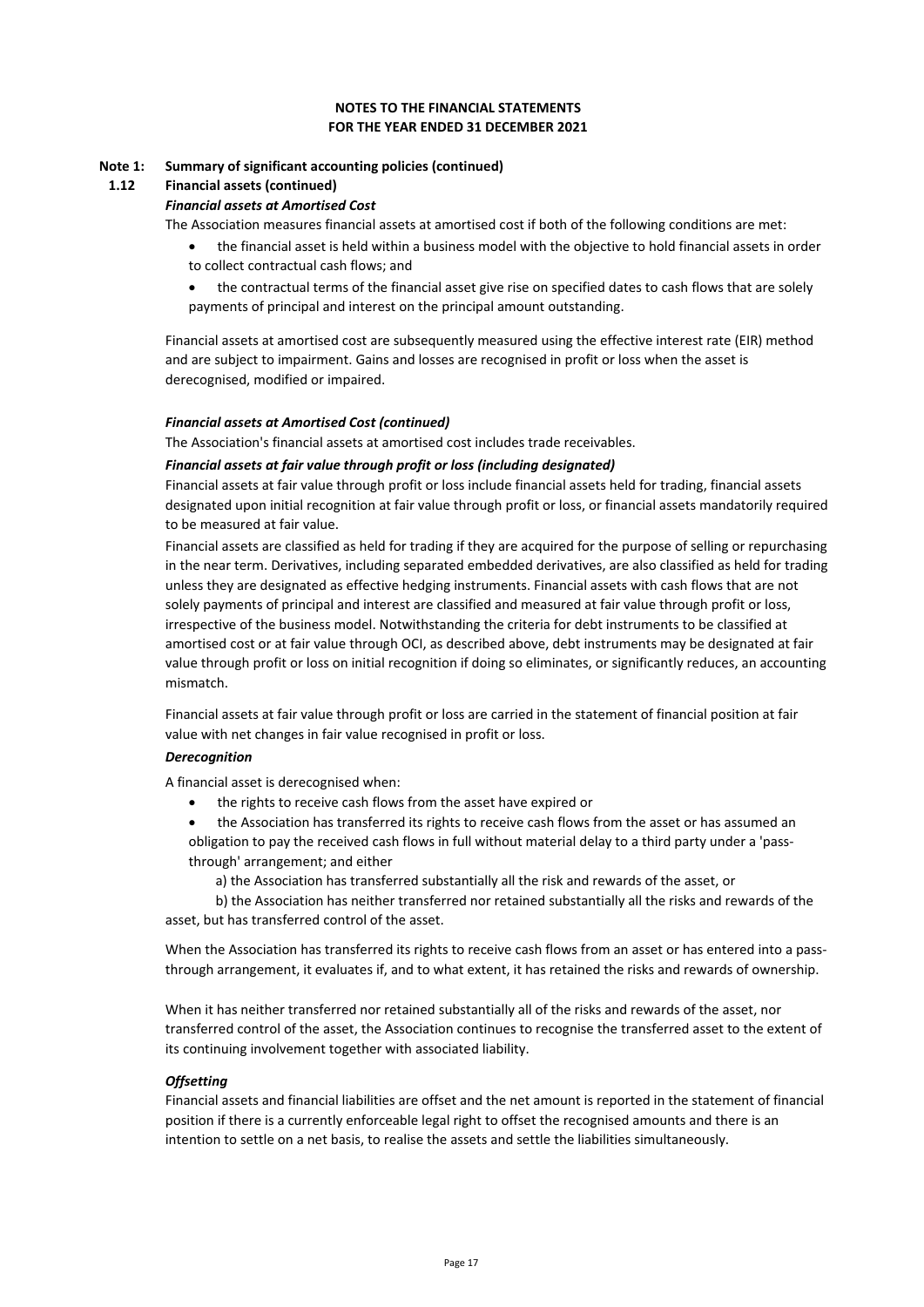#### **FOR THE YEAR ENDED 31 DECEMBER 2021 NOTES TO THE FINANCIAL STATEMENTS**

#### **Note 1: Summary of significant accounting policies (continued)**

#### **1.12 Financial assets (continued)**

#### *Impairment*

#### **Expected credit losses**

Receivables for goods and services, which have 30-day terms, are recognised at the nominal amounts due less any loss allowance due to expected credit losses (ECLs) at each reporting date. A provision matrix that is based on historical credit loss experience, adjusted for forward-looking factors specific to the debtors and the economic environment has been established.

#### **(i) Trade receivables**

For trade receivables that do not have a significant financing component, the Association applies a simplified approach in calculating ECLs which requires lifetime ECLs to be recognised from initial recognition of the receivables.

Therefore, the Association does not track changes in credit risk, but instead recognises a loss allowance based on lifetime ECLs at each reporting date. The Association has established a provision matrix that is based on its historical credit loss experience, adjusted for forward-looking factors specific to the debtors and the economic environment.

Trade receivables and other receivables are non-interest bearing and receipt is normally on 30 - 60 days terms. Therefore, the carrying value of trade receivables and other receivables approximates its fair value.

#### **(ii) Debt instruments other than trade receivables**

ECLs are recognised in two stages: For all debt instruments other than trade receivables and debt instruments not held at fair value through profit or loss, the Association recognises an allowance for ECLs using the general approach. ECLs are based on the difference between the contractual cash flows due in accordance with the contract and all the cash flows that the Association expects to receive, discounted at an approximation of the original effective interest rate.

- Where there has not been a significant increase in credit risk since initial recognition, ECLs are provided for credit losses from possible default events within the next 12-months (a 12-month ECL).
- Where there has been a significant increase in credit risk since initial recognition, a loss allowance is required for credit losses expected over the remaining life of the debt, irrespective of the timing of the default (a lifetime ECL).

The Association considers a financial asset in default when contractual payments are 30 to 60 days past due. However, in certain cases, the Association may also consider a financial asset to be in default when internal or external information indicates that the Association is unlikely to receive the outstanding contractual amounts in full. A financial asset is written off when there is no reasonable expectation of recovering the contractual cash flows.

#### **1.13 Financial Liabilities**

#### *Initial recognition and measurement*

Financial liabilities are classified, at initial recognition, at amortised cost unless at fair value through profit or loss.

All financial liabilities are recognised initially at fair value and, in the case of financial liabilities at amortised cost, net of directly attributable transaction costs.

The Association's financial liabilities include trade and other payables.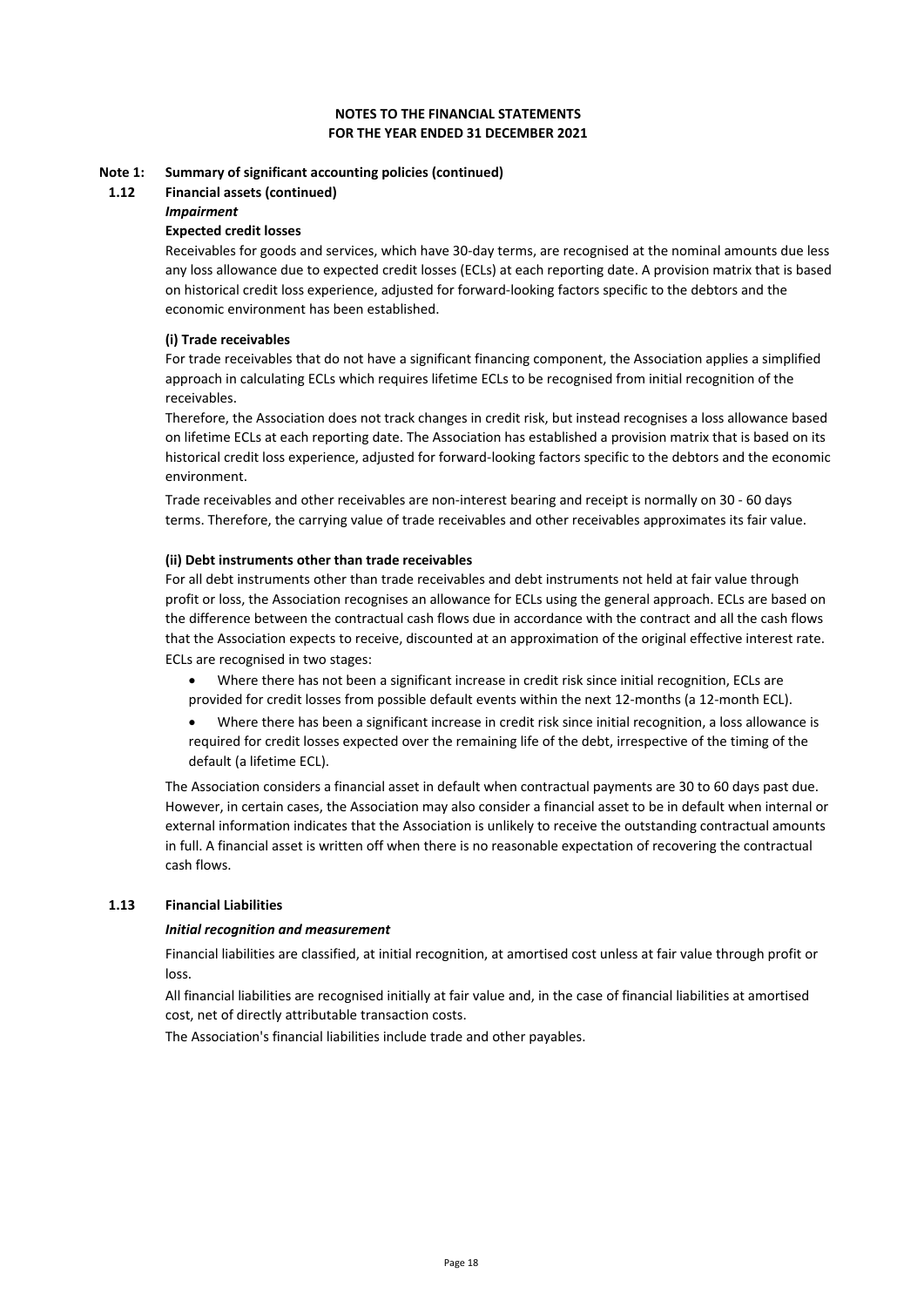#### **Note 1: Summary of significant accounting policies (continued)**

# **1.13 Financial Liabilities (continued)**

### *Subsequent measurement*

#### *Financial liabilities at fair value through profit or loss (including designated)*

Financial liabilities at fair value through profit or loss include financial liabilities held for trading and financial liabilities designated upon initial recognition as at fair value through profit or loss.

Gains or losses on liabilities held for trading are recognised in profit or loss. Financial liabilities designated upon initial recognition at fair value through profit or loss are designated at the initial date of recognition, and only if the criteria in AASB 9 Financial Instruments are satisfied.

#### *Financial liabilities at amortised cost*

After initial recognition, trade payables and interest-bearing loans and borrowings are subsequently measured at amortised cost using the effective interest (EIR) method. Gains and losses are recognised in profit or loss when the liabilities are derecognised as well as through the EIR amortisation process.

Amortised cost is calculated by taking into account any discount or premium on acquisition and fees or costs that are an integral part of the EIR. The EIR amortisation is included as finance costs in profit or loss.

#### *Derecognition*

A financial liability is derecognised when the obligation under the liability is discharged or cancelled or expires. When an existing financial liability is replaced by another from the same lender on substantially different terms, or the terms of an existing liability are substantially modified, such an exchange or modification is treated as the derecognition of the original liability and the recognition of a new liability. The difference in the respective carrying amounts is recognised in profit or loss.

#### **1.14 Contingent Liabilities and Contingent Assets**

Contingent liabilities and contingent assets are not recognised in the Statement of Financial Position but are reported in the relevant notes. They may arise from uncertainty as to the existence of a liability or asset or represent an existing liability or asset in respect of which the amount cannot be reliably measured. Contingent assets are disclosed when settlement is probable but not virtually certain, and contingent liabilities are disclosed when settlement is greater than remote.

#### **1.15 Land, Buildings, Plant and Equipment**

#### *Asset Recognition Threshold*

Purchases of land, buildings, plant and equipment are recognised initially at cost in the Statement of Financial Position. The initial cost of an asset includes an estimate of the cost of dismantling and removing the item and restoring the site on which it is located.

#### *Revaluations—Land and Buildings*

Following initial recognition at cost, land and buildings are carried at fair value less subsequent accumulated depreciation and accumulated impairment losses. Revaluations are performed with sufficient frequency such that the carrying amount of assets do not differ materially from those that would be determined using fair values as at the reporting date.

Revaluation adjustments are made on a class basis. Any revaluation increment is credited to equity under the heading of asset revaluation reserve except to the extent that it reversed a previous revaluation decrement of the same asset class that was previously recognised in the surplus/deficit. Revaluation decrements for a class of assets are recognised directly in the profit or loss except to the extent that they reverse a previous revaluation increment for that class. Any accumulated depreciation as at the revaluation date is eliminated against the gross carrying amount of the asset and the asset is restated to the revalued amount.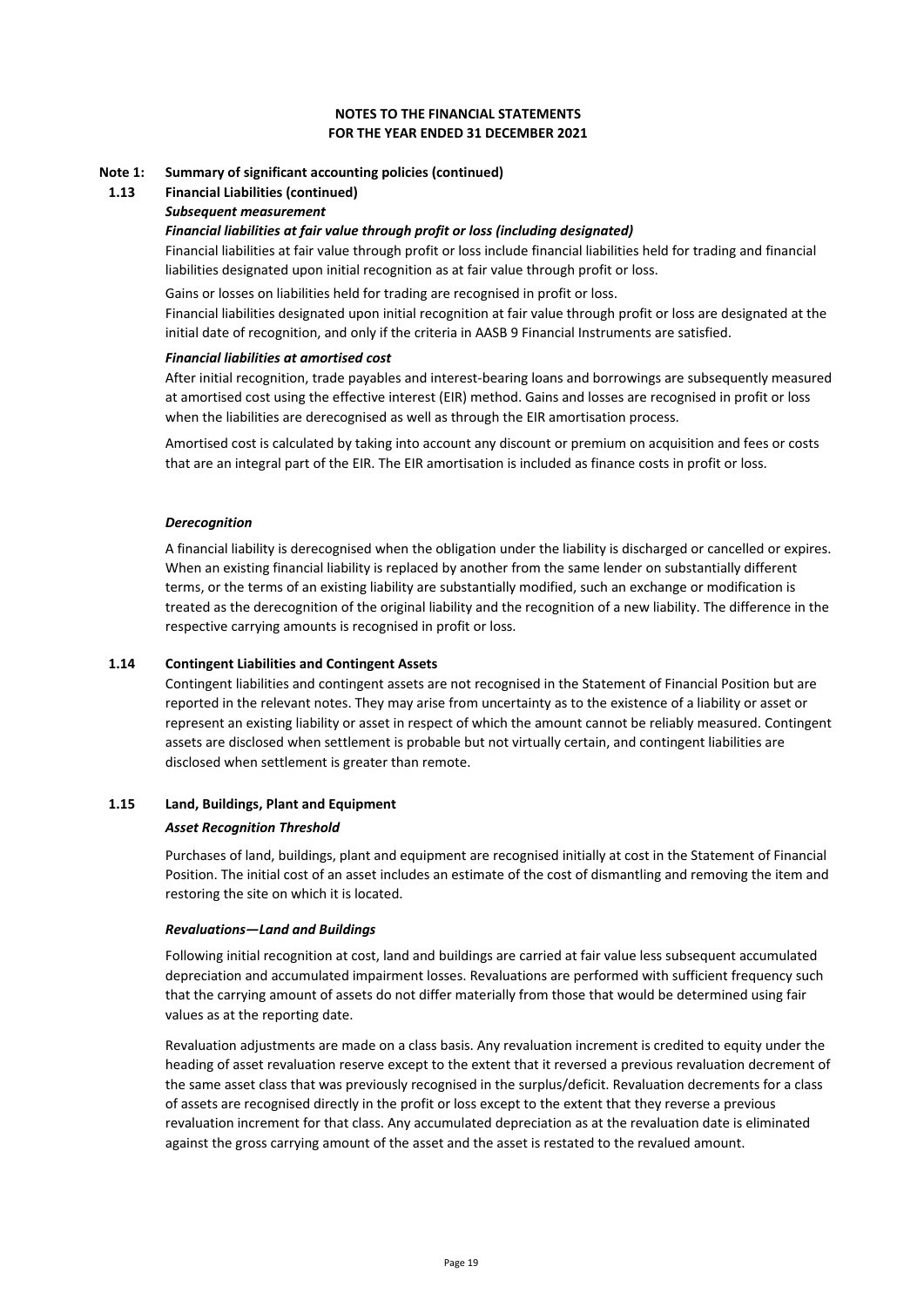#### **Note 1: Summary of significant accounting policies (continued)**

**1.15 Land, Buildings, Plant and Equipment (continued)**

#### *Depreciation*

Depreciable property, plant and equipment assets are written-off to their estimated residual values over their estimated useful life using, in all cases, the straight line method of depreciation. Depreciation rates (useful lives), residual values and methods are reviewed at each reporting date and necessary adjustments are recognised in the current, or current and future reporting periods, as appropriate. Depreciation rates applying to each class of depreciable asset are based on the following useful lives:

| <b>Class of assets</b>  | 2021           | 2020           |
|-------------------------|----------------|----------------|
| Furniture and equipment | 3 to 10 years  | 4 to 10 years  |
| Computer equipment      | 3 years        | 3 years        |
| Strata Title Office     | 10 to 40 years | 10 to 40 years |

#### *Derecognition*

An item of land, buildings, plant and equipment is derecognised upon disposal or when no future economic benefits are expected from its use or disposal. Any gain or loss arising on the disposal or retirement of an item of property, plant and equipment is determined as the difference between the sales proceeds and the carrying amount of the asset and is recognised in the profit and loss.

#### **1.16 Impairment of non-financial assets**

All assets are assessed for impairment at the end of each reporting period to the extent that there is an impairment trigger. Where indications of impairment exist, the asset's recoverable amount is estimated, and an impairment adjustment made if the asset's recoverable amount is less than the carrying amount.

The recoverable amount of an asset is the higher of its fair value less costs of disposal and its value in use. Value in use is the present value of the future cash flows expected to be derived from the asset. Where the future economic benefit of an asset is not primarily dependent on the asset's ability to generate future cash flows, and the asset would be replaced if the Association were deprived of the asset, its value in use is taken to be its depreciated replacement cost.

### **1.17 Non-current assets held for sale**

Non-current assets are classified as held for sale if their carrying amount will be recovered principally through a sale transaction rather than through continuing use. This condition is regarded as met only when the sale is highly probable and the non-current asset is available for immediate sale in its present condition. Management must be committed to the sale, which should be expected to qualify for recognition as a completed sale within one year from the date of classification.

Non-current assets classified as held for sale are measured at the lower of their previous carrying amount and fair value less costs of disposal.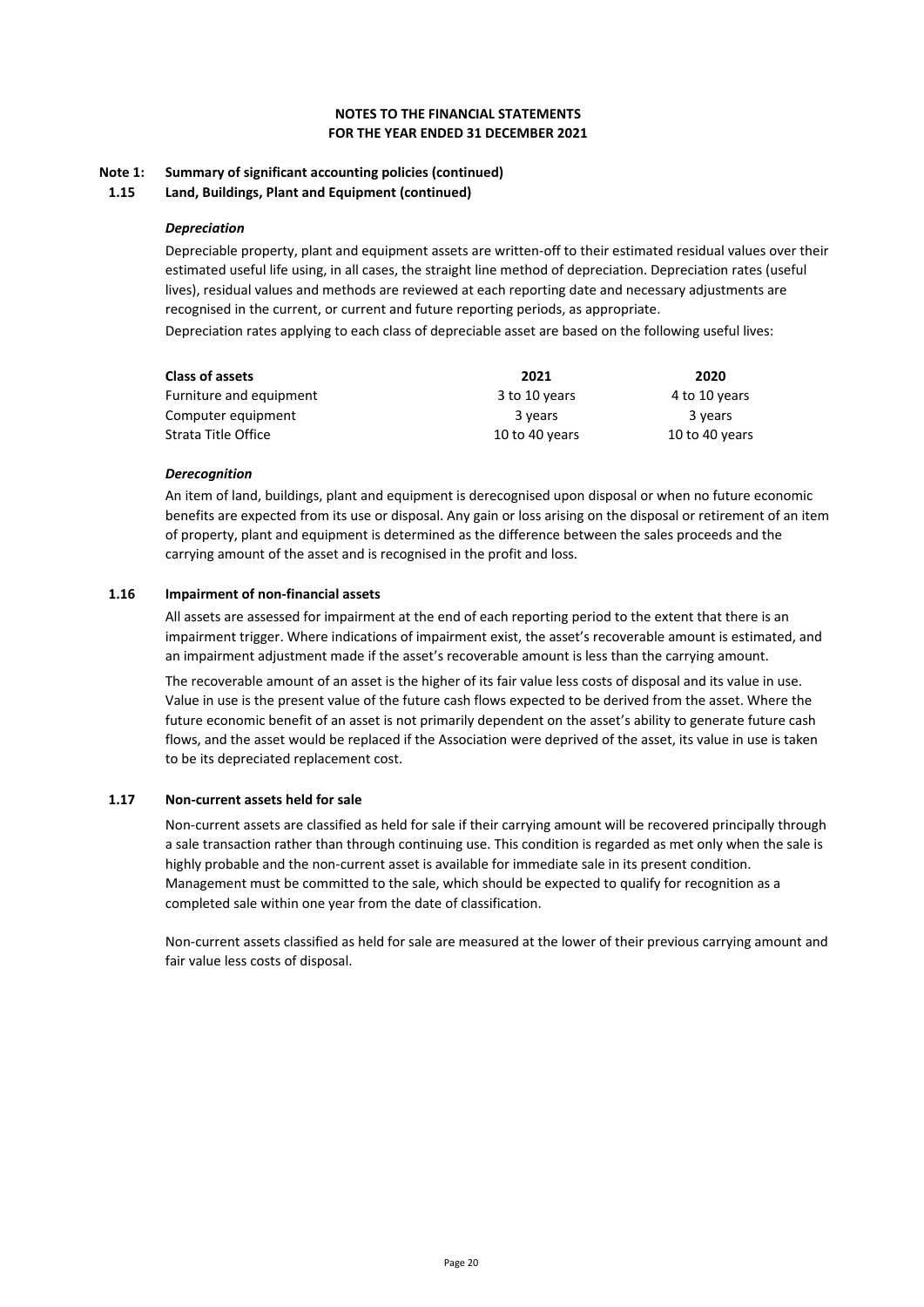#### **Note 1: Summary of significant accounting policies (continued)**

#### **1.18 Taxation**

The Association is exempt from income tax under section 50.1 of the Income Tax Assessment Act 1997 however still has obligation for Fringe Benefits Tax (FBT) and the Goods and Services Tax (GST).

Revenues, expenses and assets are recognised net of GST except:

- · where the amount of GST incurred is not recoverable from the Australian Taxation Office; and
- for receivables and payables.

The net amount of GST recoverable from, or payable to, the taxation authority is included as part of receivables or payables.

Cash flows are included in the Statement of Cash Flows on a gross basis. The GST component of cash flows arising from investing and financing activities which is recoverable from, or payable to, the Australian Taxation Office is classified within operating cash flows.

#### **1.19 Fair value measurement**

The Association measures financial instruments, such as, financial assets as at fair value through the profit and loss, financial assets at fair value through other comprehensive income, and non-financial assets such as land and buildings, at fair value at each balance sheet date. Also, fair values of financial instruments measured at amortised cost are considered in Note 16(a) Financial assets and liabilities.

Fair value is the price that would be received to sell an asset or paid to transfer a liability in an orderly transaction between market participants at the measurement date. The fair value measurement is based on the presumption that the transaction to sell the asset or transfer the liability takes place either:

- · In the principal market for the asset or liability, or
- · In the absence of a principal market, in the most advantageous market for the asset or liability.

The principal or the most advantageous market must be accessible by the Association. The fair value of an asset or a liability is measured using the assumptions that market participants would use when pricing the asset or liability, assuming that market participants act in their economic best interest.

A fair value measurement of a non-financial asset takes into account a market participant's ability to generate economic benefits by using the asset in its highest and best use or by selling it to another market participant that would use the asset in its highest and best use.

The Association uses valuation techniques that are appropriate in the circumstances and for which sufficient data are available to measure fair value, maximising the use of relevant observable inputs and minimising the use of unobservable inputs.

All assets and liabilities for which fair value is measured or disclosed in the financial statements are categorised within the fair value hierarchy, described as follows, based on the lowest level input that is significant to the fair value measurement as a whole:

· Level 1—Quoted (unadjusted) market prices in active markets for identical assets or liabilities

· Level 2—Valuation techniques for which the lowest level input that is significant to the fair value measurement is directly or indirectly observable

· Level 3—Valuation techniques for which the lowest level input that is significant to the fair value measurement is unobservable

For assets and liabilities that are recognised in the financial statements on a recurring basis, the Association determines whether transfers have occurred between levels in the hierarchy by re-assessing categorisation (based on the lowest level input that is significant to the fair value measurement as a whole) at the end of each reporting period.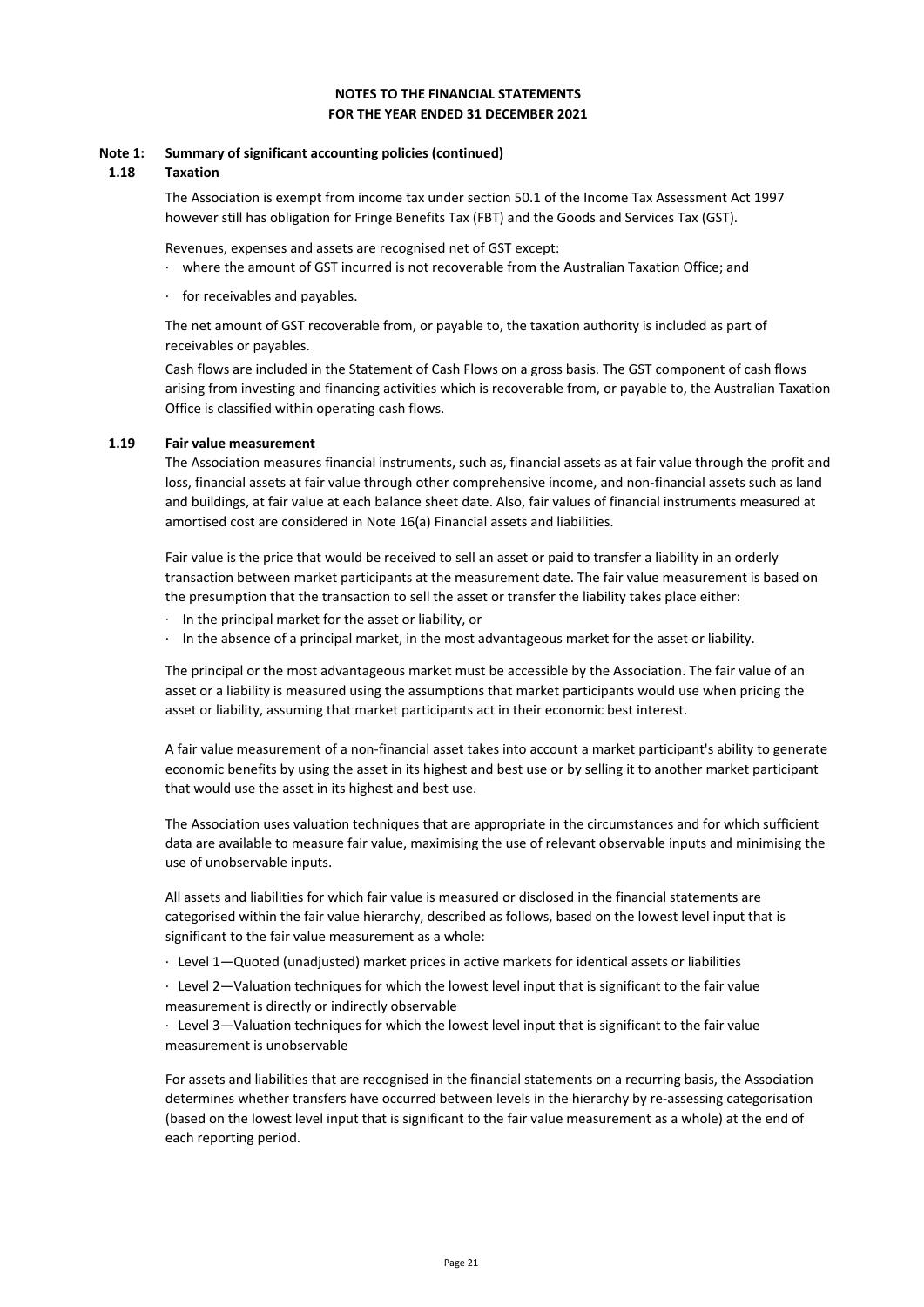#### **Note 1: Summary of significant accounting policies (continued)**

#### **1.19 Fair value Measurement (continued)**

External valuers are involved for valuation of significant assets, such as land and buildings. Selection criteria include market knowledge, reputation, independence and whether professional standards are maintained. For the purpose of fair value disclosures, the Association has determined classes of assets and liabilities on the basis of the nature, characteristics and risks of the asset or liability and the level of the fair value hierarchy.

#### **1.20 Finance costs**

All finance costs are recognised in the statement of comprehensive income in the period in which they are incurred.

#### **Note 2: Events after the reporting period**

There has not been any matter or circumstance occurring subsequent to the end of the financial year that has significantly affected, or may significantly affect, the operations of the Association, the results of those operations, or the state of affairs of the Association in subsequent financial periods.

|         |                                                          | 2021      | 2020      |
|---------|----------------------------------------------------------|-----------|-----------|
|         |                                                          | \$        | \$        |
| Note 3: | <b>Revenue and other income</b>                          |           |           |
|         | Disaggregation of revenue from contracts with customers  |           |           |
|         | A disaggregation of the Association's revenue by type of |           |           |
|         | arrangement is provided on the face of the statement of  |           |           |
|         | comprehensive income. The table below also sets out a    |           |           |
|         | disaggregation of revenue by type of customer:           |           |           |
|         | Type of customer                                         |           |           |
|         | <b>Members</b>                                           | 1,182,556 | 1,126,894 |
|         | Other parties                                            |           |           |
|         | Total revenue from contracts with customers              | 1,182,556 | 1,126,894 |
|         | Disaggregation of income for furthering activities       |           |           |
|         | A disaggregation of the Association's revenue by type of |           |           |
|         | arrangement is provided on the face of the statement of  |           |           |
|         | comprehensive income. The table below also sets out a    |           |           |
|         | disaggregation of income by funding source:              |           |           |
|         | <b>Income funding sources</b>                            |           |           |
|         | Government                                               | 11,200    | 313,203   |
|         | Other parties                                            |           |           |
|         | Total income for furthering activities                   | 11,200    | 313,203   |
| 3(a)    | <b>Investment income</b>                                 |           |           |
|         | Interest                                                 |           |           |
|         | Deposits                                                 | 886       | 815       |
|         | Loans                                                    |           |           |
|         | <b>Dividends</b>                                         | 38,799    | 17,370    |
|         | <b>Total investment income</b>                           | 39,685    | 18,185    |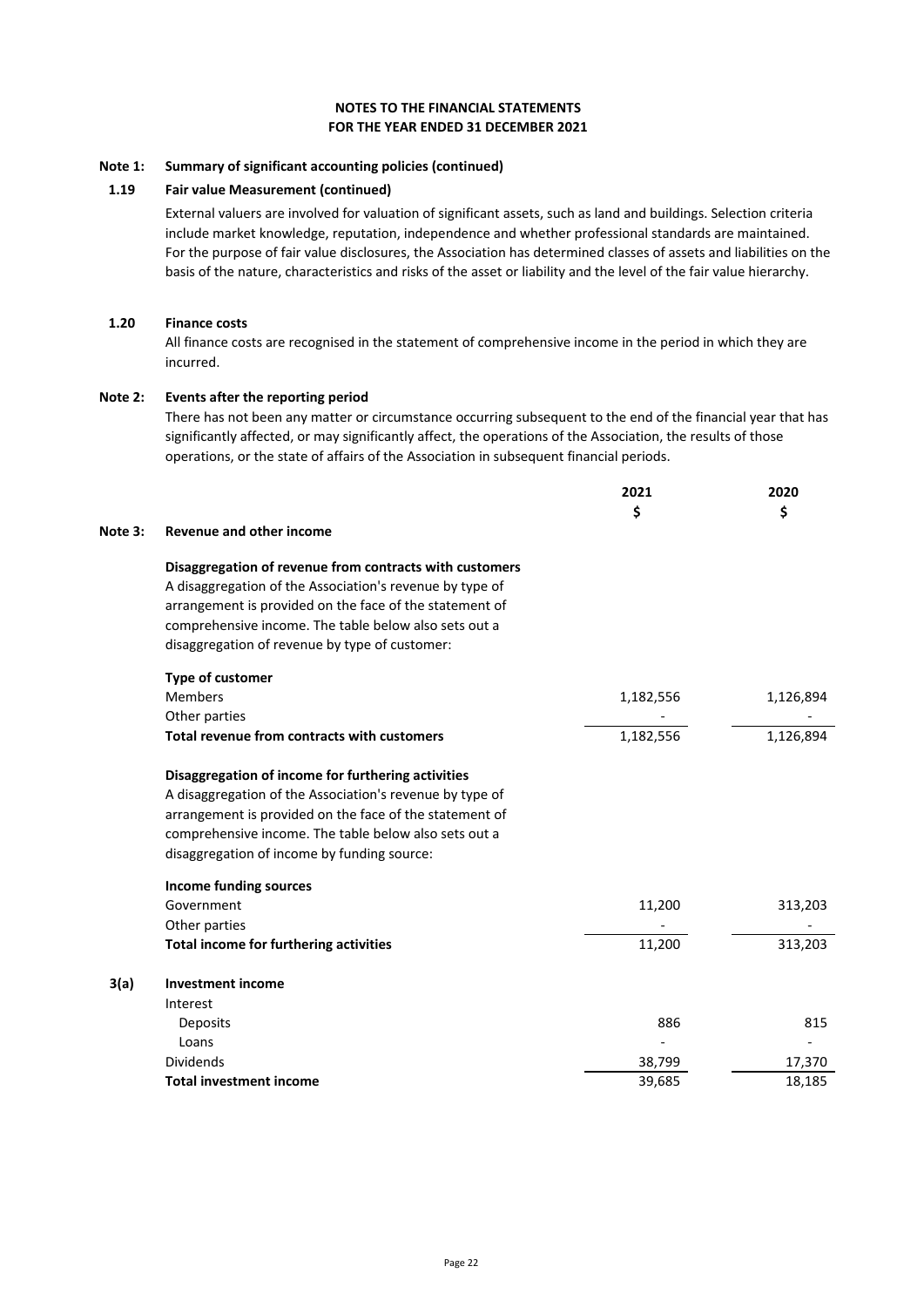|         |                                                      | 2021    | 2020      |
|---------|------------------------------------------------------|---------|-----------|
|         |                                                      | \$      | \$        |
| Note 3: | Revenue and other income (continued)                 |         |           |
| 3(b)    | <b>Grants or donations</b>                           |         |           |
|         | Grants                                               |         |           |
|         | Government grants                                    | 11,200  | 313,203   |
|         | <b>Donations</b>                                     |         |           |
|         | <b>Total grants or donations</b>                     | 11,200  | 313,203   |
| 3(c)    | <b>Rental income</b>                                 |         |           |
|         | Office rental                                        | 8,000   | 9,000     |
| Note 4: | <b>Expenses</b>                                      |         |           |
| 4(a)    | <b>Employee expenses</b>                             |         |           |
|         | <b>Holders of office:</b>                            |         |           |
|         | Wages and salaries                                   |         |           |
|         | Superannuation                                       |         |           |
|         | Leave and other entitlements                         |         |           |
|         | Separation and redundancies                          |         |           |
|         | Other employee expenses                              |         |           |
|         | Subtotal employee expenses holders of office         |         |           |
|         | <b>Employees other than office holders</b>           |         |           |
|         | Wages and salaries                                   | 717,892 | 781,666   |
|         | Superannuation                                       | 71,674  | 67,160    |
|         | Leave and other entitlements                         | 19,571  | (16, 630) |
|         | Separation and redundancies                          |         |           |
|         | Other employee expenses                              | 11,522  | 16,746    |
|         | Subtotal employee expenses other than office holders | 820,659 | 848,942   |
|         | <b>Total employee expenses</b>                       | 820,659 | 848,942   |
|         |                                                      |         |           |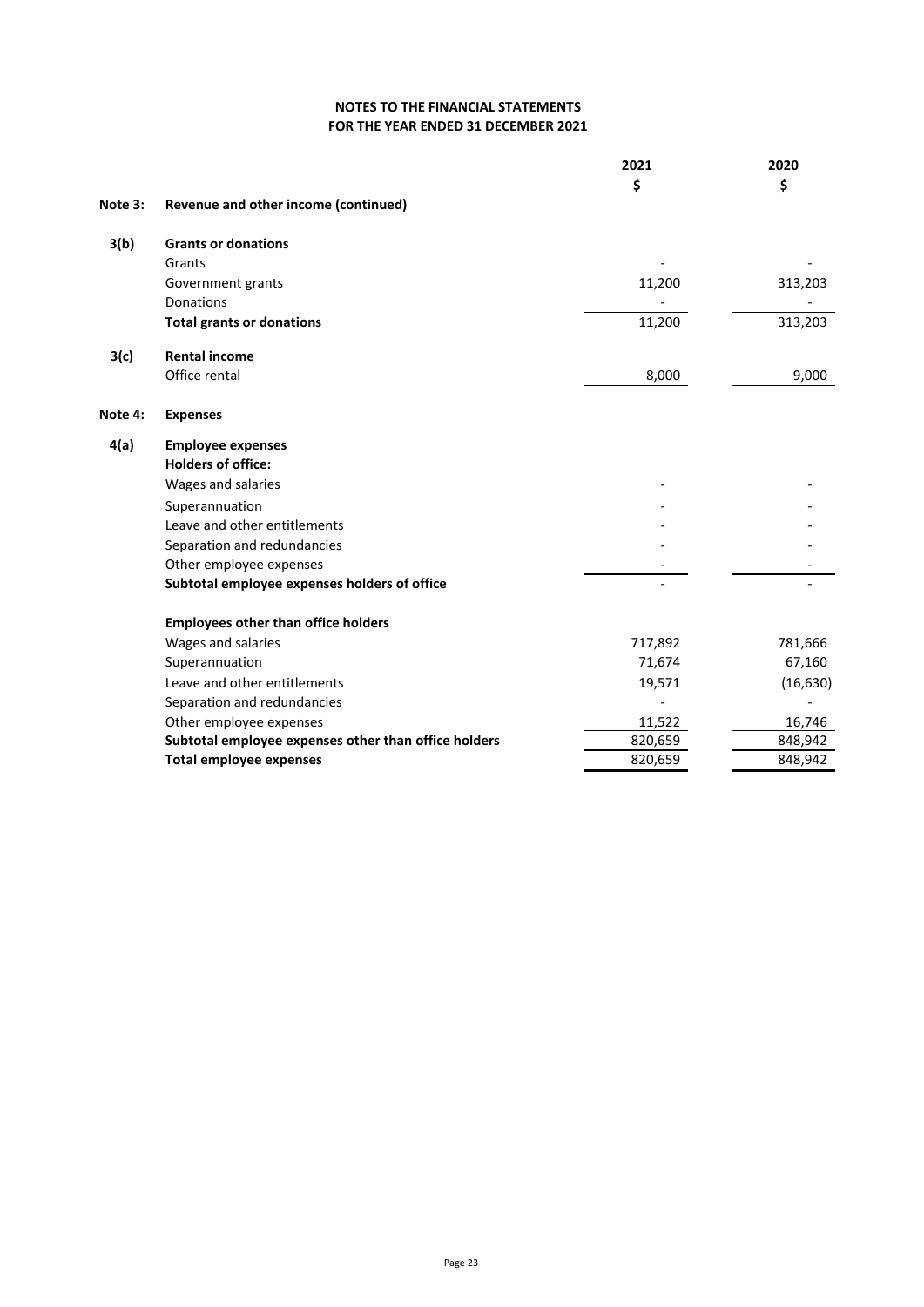|         |                                                              | 2021    | 2020    |
|---------|--------------------------------------------------------------|---------|---------|
|         |                                                              | \$      | \$      |
| Note 4: | <b>Expenses (continued)</b>                                  |         |         |
| 4(b)    | <b>Administration expenses</b>                               |         |         |
|         | Total paid to employers for payroll deductions of membership |         |         |
|         | subscriptions                                                |         |         |
|         | Compulsory levies                                            |         |         |
|         | Fees/allowances- meeting and conferences                     |         |         |
|         | Conference and meeting expenses                              | 2,249   | 2,720   |
|         | Contractors/consultants                                      | 198,736 | 170,549 |
|         | Property expenses                                            | 22,306  | 23,818  |
|         | Office expenses                                              | 26,879  | 44,466  |
|         | Information communications technology                        | 22,470  | 35,503  |
|         | Other                                                        | 10,788  | 6,183   |
|         | <b>Subtotal administration expense</b>                       | 283,428 | 283,239 |
|         | Operating lease rentals:                                     |         |         |
|         | Short term, low value lease payments                         | 7,203   | 5,238   |
|         |                                                              | 7,203   | 5,238   |
|         | <b>Total administration expenses</b>                         | 290,631 | 288,477 |
| 4(c)    | Depreciation                                                 |         |         |
|         | Strata title office                                          | 26,177  | 26,249  |
|         | Right of use asset                                           | 15,489  | 15,531  |
|         | Property, plant and equipment                                | 11,960  | 19,756  |
|         | <b>Total depreciation</b>                                    | 53,626  | 61,537  |
| 4(d)    | <b>Finance costs</b>                                         |         |         |
|         | Finance charges                                              | 4,993   | 7,549   |
|         | Lease interest                                               | 1,873   | 2,448   |
|         | <b>Total finance costs</b>                                   | 6,866   | 9,997   |
| 4(e)    | Legal costs                                                  |         |         |
|         |                                                              |         |         |
|         | Litigation<br>Other legal costs                              | 1,000   |         |
|         | <b>Total legal costs</b>                                     | 1,000   |         |
|         |                                                              |         |         |
| 4(f)    | <b>Other expenses</b>                                        |         |         |
|         | Penalties - via RO Act or the Fair Work Act 2009             |         |         |
|         | <b>Total other expenses</b>                                  |         |         |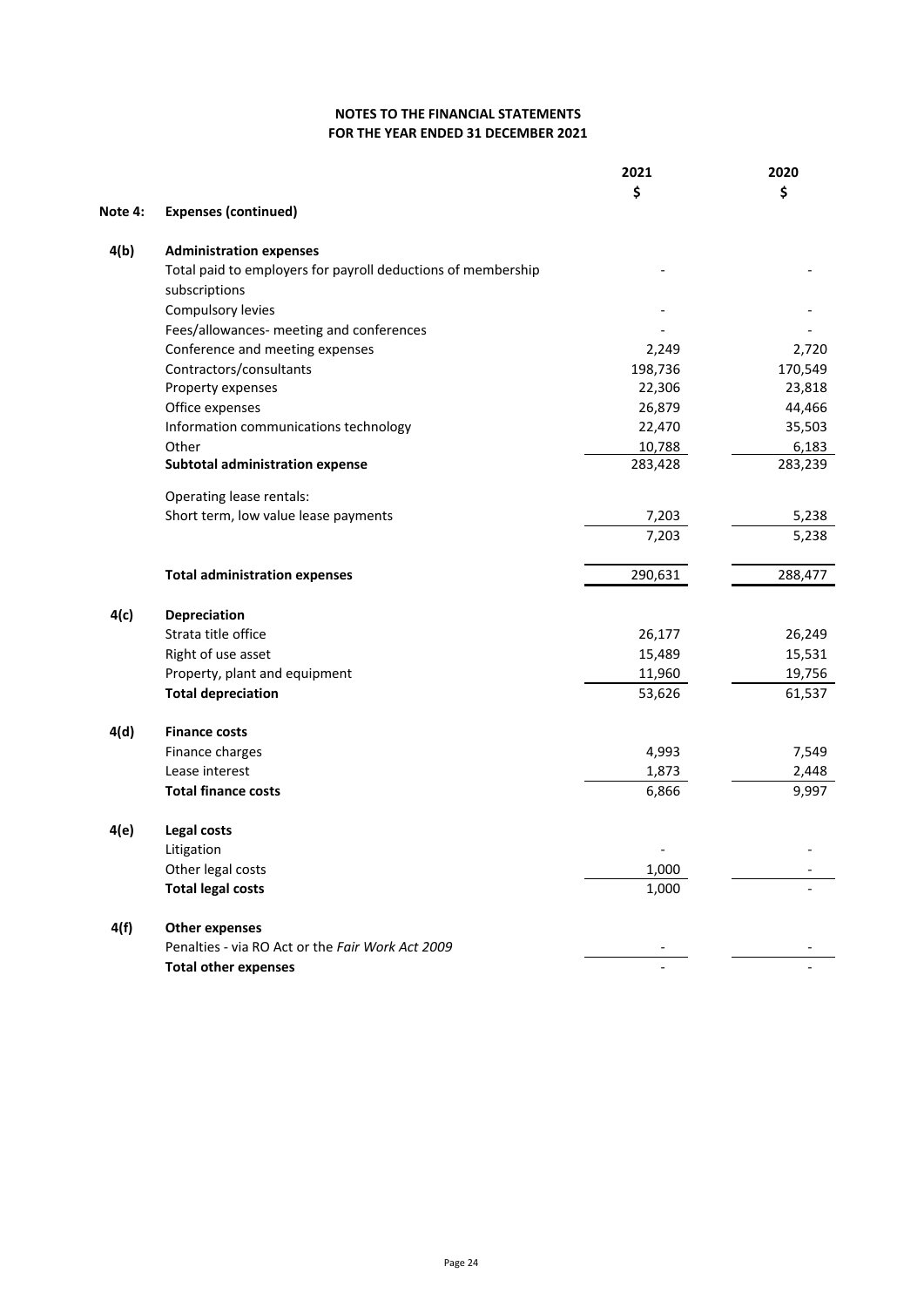|         |                                        | 2021<br>\$ | 2020<br>\$ |
|---------|----------------------------------------|------------|------------|
| Note 5: | <b>Current assets</b>                  |            |            |
| 5(a)    | Cash and cash equivalents              |            |            |
|         | Cash at bank                           | 189,021    | 455,109    |
|         | Cash at bank - held in trust           | 566,265    | 468,591    |
|         | Cash on hand                           | 500        | 500        |
|         | <b>Total cash and cash equivalents</b> | 755,786    | 924,200    |

**Other comments**: The "cash at bank - held in trust" relates to funds received from payroll and/or bookkeeping clients which is held and used on their behalf for their payroll and/or bookkeeping activities. Refer to Note 7b for the corresponding liability.

### **5(b) Trade and other receivables**

| Receivables from other reporting unit(s)                           |         |        |
|--------------------------------------------------------------------|---------|--------|
| Total receivables from other reporting unit(s)                     |         |        |
| Less: allowance                                                    |         |        |
|                                                                    |         |        |
| <b>Total allowance</b>                                             |         |        |
| Receivable from other reporting unit(s)- net                       |         |        |
| <b>Other receivables</b>                                           |         |        |
| Trade receivables                                                  | 131,833 | 58,620 |
| Less: Allowance                                                    |         |        |
|                                                                    | 131,833 | 58,620 |
| Other debtors                                                      | 24,472  | 30,190 |
| Total trade and other receivables-net                              | 156,305 | 88,810 |
|                                                                    |         |        |
| The movement in the allowance of trade and other receivables is as |         |        |
| follows:                                                           |         |        |
| At 1 January                                                       |         |        |
| Provision for expected credit losses                               |         |        |
| Write-off                                                          |         |        |
| At 31 December                                                     |         |        |
|                                                                    |         |        |

*Credit risk* Refer to Note 15(d) for assessment of credit risk.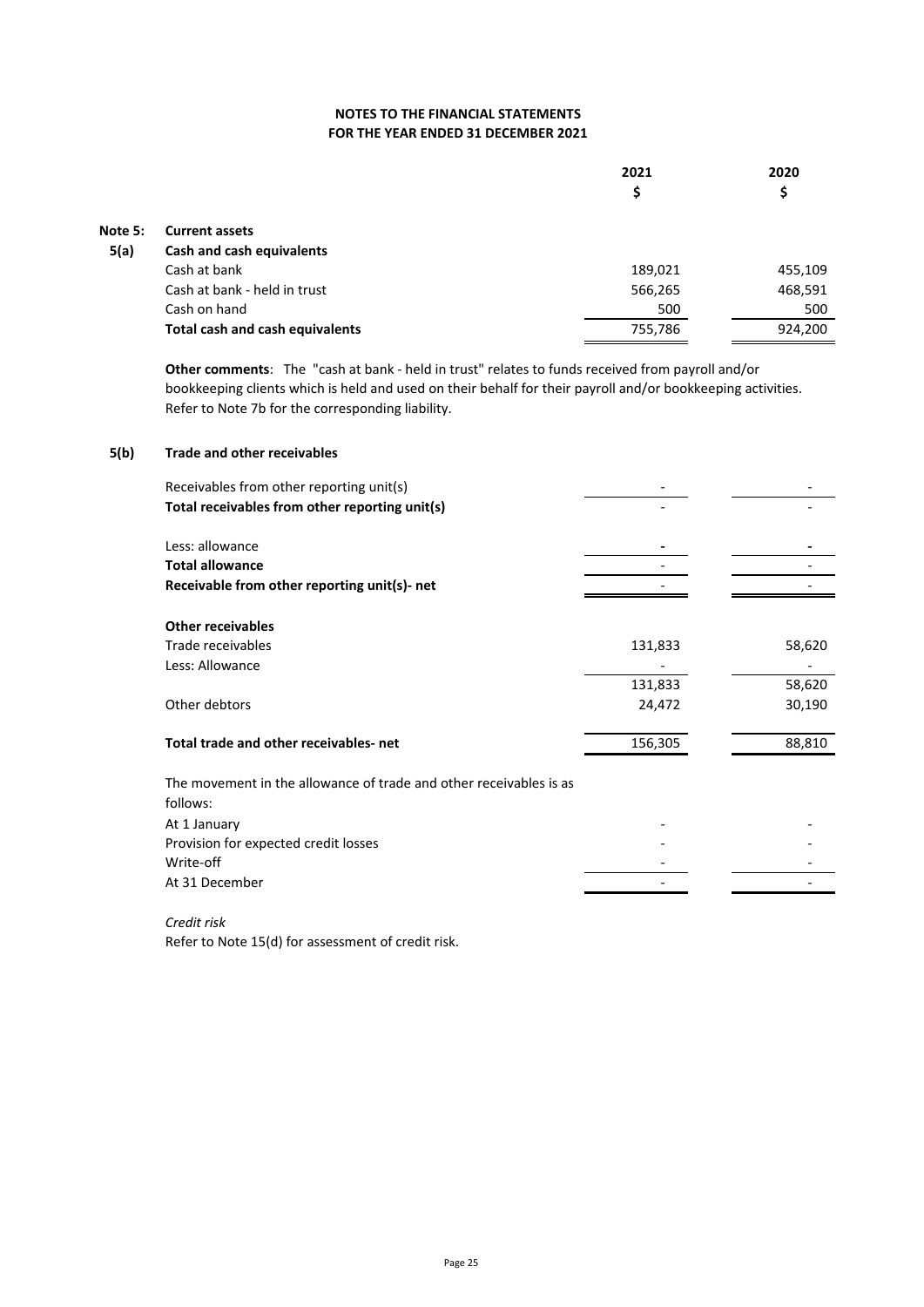|         |                                                                              | 2021      | 2020      |
|---------|------------------------------------------------------------------------------|-----------|-----------|
|         |                                                                              | \$        | \$        |
| Note 5: | <b>Current assets (continued)</b>                                            |           |           |
| 5(c)    | <b>Financial assets</b>                                                      |           |           |
|         | Financial assets held for trading:                                           |           |           |
|         | - shares in listed corporations at market value                              | 985,031   | 755,646   |
|         | <b>Total financial assets</b>                                                | 985,031   | 755,646   |
| Note 6: | <b>Non-current assets</b>                                                    |           |           |
| 6(a)    | <b>Furniture and equipment</b>                                               |           |           |
|         | At cost                                                                      | 38,190    | 32,217    |
|         | Accumulated depreciation                                                     | (28,036)  | (26, 408) |
|         | <b>Total furniture and equipment</b>                                         | 10,154    | 5,809     |
|         | Reconciliation of opening and closing balances of furniture and<br>equipment |           |           |
|         | As at 1 January                                                              |           |           |
|         | Gross book value                                                             | 32,217    | 34,265    |
|         | Accumulated depreciation and impairment                                      | (26, 408) | (26, 170) |
|         | Net book value 1 January                                                     | 5,809     | 8,095     |
|         | Additions:                                                                   |           |           |
|         | By purchase                                                                  | 6,691     | 1,988     |
|         | Depreciation expense                                                         | (2, 346)  | (4, 275)  |
|         | Disposals:                                                                   |           |           |
|         | Other - Write offs and scrapping of assets                                   |           |           |
|         | Net book value 31 December                                                   | 10,154    | 5,809     |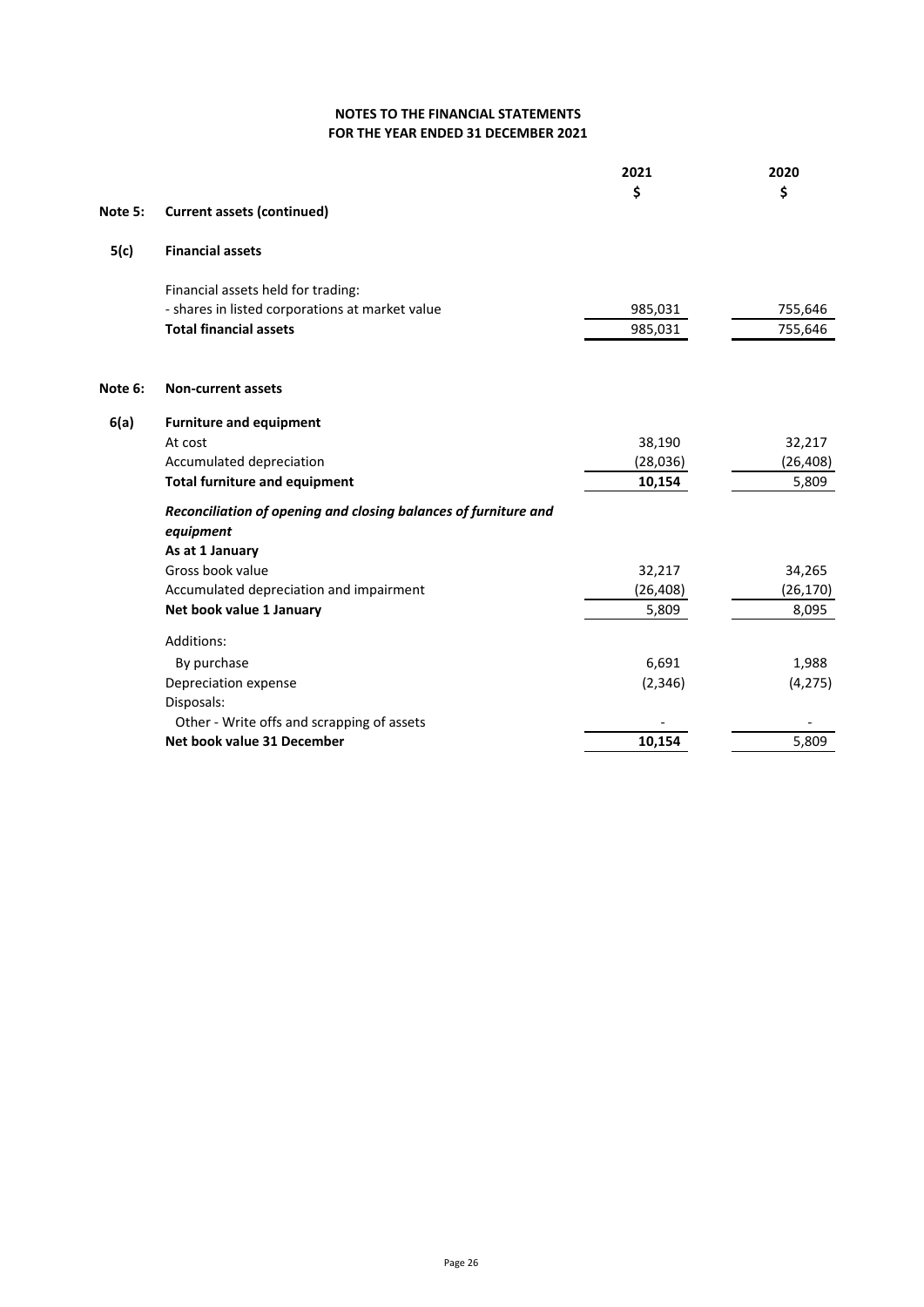|         |                                                                         | 2021<br>Ś             | 2020<br>\$            |
|---------|-------------------------------------------------------------------------|-----------------------|-----------------------|
| Note 6: | Non-current assets (continued)                                          |                       |                       |
| 6(a)    | <b>Furniture and equipment (continued)</b>                              |                       |                       |
|         | Net book value as at 31 December represented by:                        |                       |                       |
|         | Gross book value                                                        | 34,871                | 32,217                |
|         | Accumulated depreciation and impairment                                 | (24, 717)             | (26, 408)             |
|         | Net book value 31 December                                              | 10,154                | 5,809                 |
| 6(b)    | <b>Computer equipment</b>                                               |                       |                       |
|         | At cost                                                                 | 45,005                | 43,310                |
|         | Accumulated depreciation                                                | (40, 754)             | (31, 140)             |
|         | <b>Total computer equipment</b>                                         | 4,251                 | 12,170                |
|         | Reconciliation of opening and closing balances of computer<br>equipment |                       |                       |
|         | As at 1 January                                                         |                       |                       |
|         | Gross book value                                                        | 43,310                | 38,146                |
|         | Accumulated depreciation and impairment                                 | (31, 140)             | (15, 925)             |
|         | Net book value 1 January                                                | 12,170                | 22,221                |
|         |                                                                         |                       |                       |
|         | Additions:<br>By purchase                                               | 1,695                 | 5,980                 |
|         | Depreciation expense                                                    | (9,614)               | (15, 482)             |
|         | Disposals:                                                              |                       |                       |
|         | Other - Write offs and scrapping of assets                              |                       | (550)                 |
|         | Net book value 31 December                                              | 4,251                 | 12,170                |
|         | Net book value as at 31 December represented by:                        |                       |                       |
|         | Gross book value                                                        | 45,005                | 43,310                |
|         | Accumulated depreciation and impairment                                 | (40, 754)             | (31, 140)             |
|         | Net book value 31 December                                              | 4,251                 | 12,170                |
| 6(c)    | <b>Strata Title Office</b>                                              |                       |                       |
|         | At cost                                                                 | 697,735               | 697,735               |
|         | Accumulated depreciation                                                | (148, 393)            | (122, 216)            |
|         | Total strata title office                                               | 549,342               | 575,519               |
|         | Reconciliation of the Opening and Closing balances of Strata Title      |                       |                       |
|         | <b>Office</b>                                                           |                       |                       |
|         | As at 1 January                                                         |                       |                       |
|         | Gross book value                                                        | 697,735               | 697,735               |
|         | Accumulated depreciation and impairment                                 | (122, 216)            | (95, 967)             |
|         | Net book value 1 January                                                | 575,519               | 601,768               |
|         | Additions:                                                              |                       |                       |
|         | By purchase                                                             |                       |                       |
|         | Depreciation expense                                                    | (26, 177)             | (26, 249)             |
|         | Net book value 31 December                                              | 549,342               | 575,519               |
|         |                                                                         |                       |                       |
|         | Net book value as at 31 December represented by:                        |                       |                       |
|         | Gross book value<br>Accumulated depreciation and impairment             | 697,735<br>(148, 393) | 697,735<br>(122, 216) |
|         | Net book value 31 December                                              | 549,342               | 575,519               |
|         |                                                                         |                       |                       |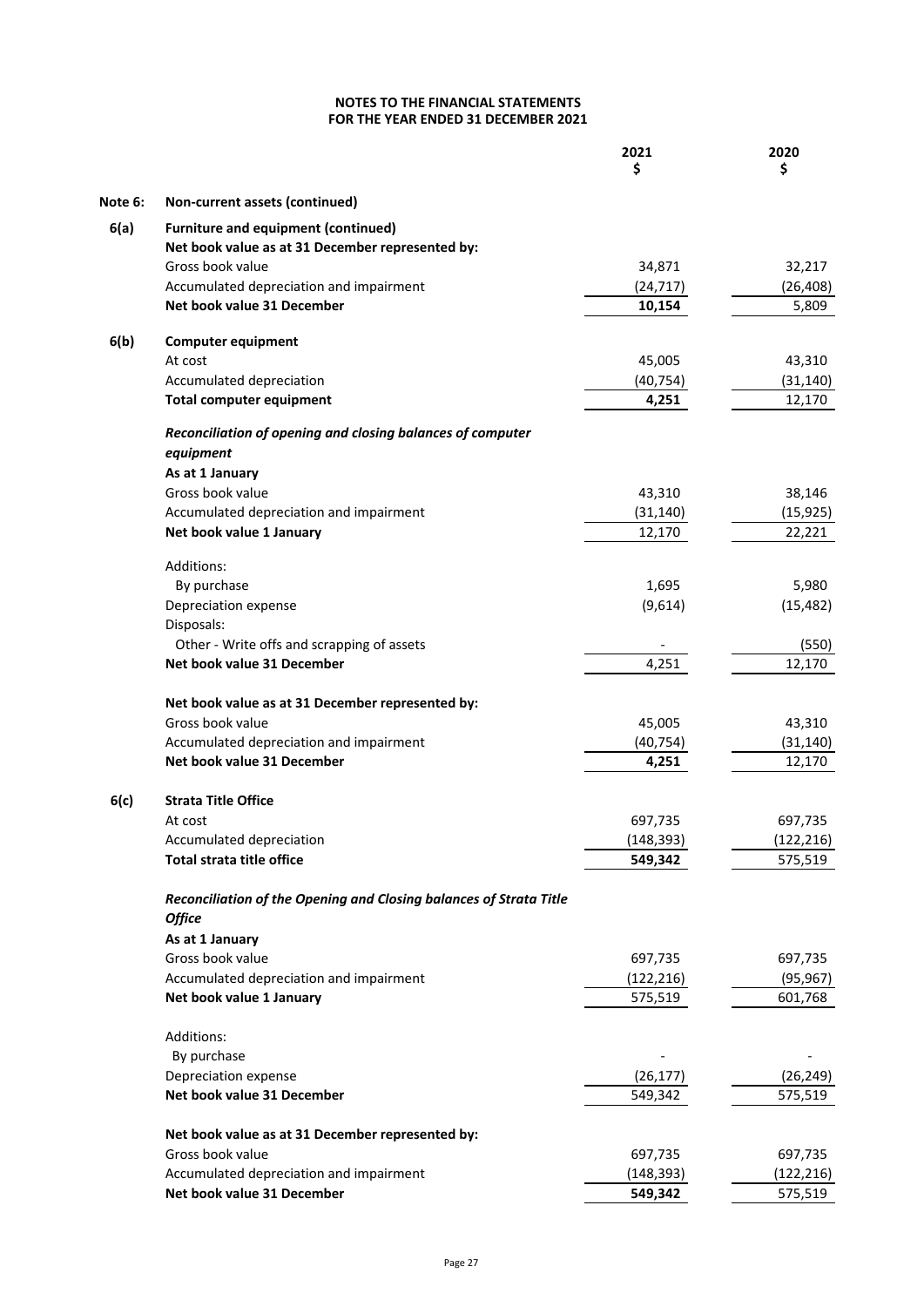|         |                                                                        | 2021      | 2020      |
|---------|------------------------------------------------------------------------|-----------|-----------|
|         |                                                                        | \$        | \$        |
| Note 6: | Non-current assets (continued)                                         |           |           |
| 6(d)    | <b>Right of use asset</b>                                              |           |           |
|         | Cost                                                                   | 77,487    | 77,487    |
|         | Accumulated depreciation                                               | (38, 786) | (23, 297) |
|         | Total right of use asset                                               | 38,701    | 54,190    |
|         | Set out below are the carrying amounts of right-of-use assets          |           |           |
|         | recognised and the movements during the period:                        |           |           |
|         | As at 1 January                                                        |           |           |
|         | Gross book value                                                       | 77,487    | 77,487    |
|         | Accumulated depreciation and impairment                                | (23, 297) | (7, 766)  |
|         | Net book value 1 January                                               | 54,190    | 69,721    |
|         | Additions:                                                             |           |           |
|         | By lease addition                                                      |           |           |
|         | Depreciation expense                                                   | (15, 489) | (15, 531) |
|         | Net book value 31 December                                             | 38,701    | 54,190    |
|         | Net book value as at 31 December represented by:                       |           |           |
|         | Gross book value                                                       | 77,487    | 77,487    |
|         | Accumulated depreciation and impairment                                | (38, 786) | (23, 297) |
|         | Net book value 31 December                                             | 38,701    | 54,190    |
|         | Set out below are the carrying amounts of lease liabilities (included  |           |           |
|         | under interest-bearing loans and borrowings) and the movements         |           |           |
|         | during the period:                                                     |           |           |
|         | As at 1 January                                                        | 55,721    | 70,429    |
|         | Additions                                                              |           |           |
|         | Accretion of interest                                                  | 1,873     | 2,448     |
|         | Payments                                                               | (17, 159) | (17, 156) |
|         | As at 31 December                                                      | 40,435    | 55,721    |
|         | Current                                                                | 15,884    | 15,286    |
|         | Non current                                                            | 24,551    | 40,435    |
|         | The maturity analysis of lease liabilities is disclosed in note 15(e). |           |           |
|         | The following are the amounts recognised in profit or loss:            |           |           |
|         | Depreciation expense of right-of-use asset                             | 15,489    | 15,531    |
|         | Interest expense on lease liabilities                                  | 1,873     | 2,448     |
|         | Expense relating to leases of low-value assets (included in            |           |           |
|         | administrative expenses)                                               | 7,203     | 5,238     |
|         | Total amount recognised in profit or loss                              | 24,565    | 23,217    |
|         |                                                                        |           |           |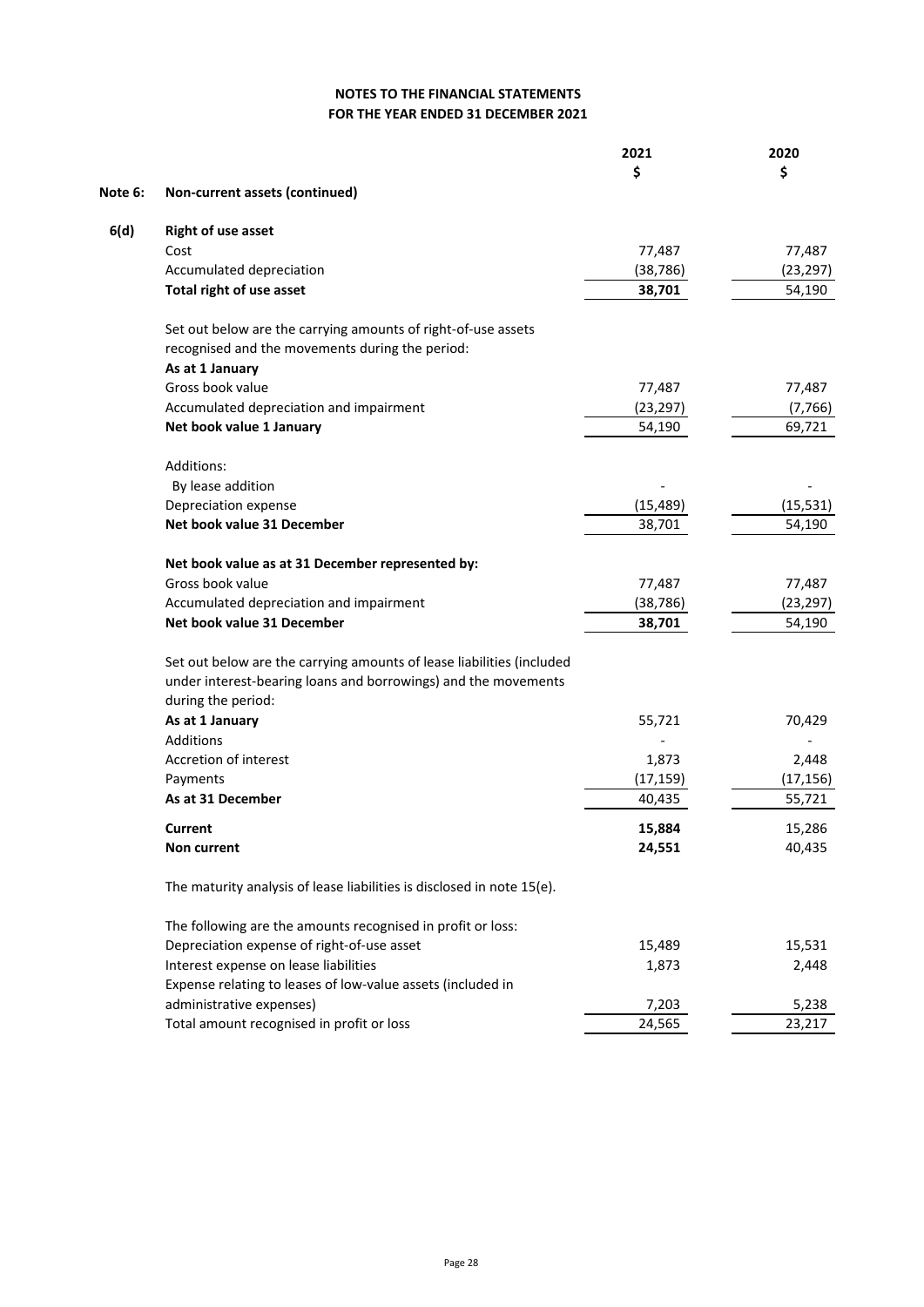| \$<br>\$<br><b>Current liabilities</b><br>Note 7:<br>7(a)<br><b>Trade payables</b><br><b>Unsecured liabilities:</b><br>Trade creditors<br>20,196<br>23,155<br><b>Subtotal trade creditors</b><br>23,155<br>20,196<br>Payables to other reporting unit(s)<br><b>Total trade payables</b><br>23,155<br>20,196<br>Settlement is usually made within 30 days.<br>7(b)<br><b>Other payables</b><br>566,265<br>468,089<br>Liability - Funds held in trust<br>Other payables<br>118,875<br>119,527<br>Payable to employers for making payroll deductions of membership<br>subscriptions<br>Legal costs<br>Litigation<br>Other legal costs<br><b>Total other payables</b><br>685,140<br>587,616<br>Total other payables are expected to be settled in:<br>No more than 12 months<br>685,140<br>587,616<br>More than 12 months<br>685,140<br>587,616<br><b>Total other payables</b><br><b>Provisions</b><br>Note 8:<br>8(a)<br><b>Employee Provisions</b><br><b>Office holders:</b><br>Annual leave<br>Long service leave<br>Separations and redundancies<br>Other<br>Subtotal employee provisions-office holders<br><b>Employees other than office holders:</b><br>Annual leave<br>64,891<br>54,423<br>Long service leave<br>57,220<br>48,117<br>Separations and redundancies<br>Other<br>Subtotal employee provisions- employees other than office holders<br>122,111<br>102,540<br><b>Total employee provisions</b><br>122,111<br>102,540<br>Current<br>100,276<br>79,658<br>Non current<br>21,835<br>22,882<br><b>Total employee provisions</b><br>122,111<br>102,540 |  | 2021 | 2020 |
|------------------------------------------------------------------------------------------------------------------------------------------------------------------------------------------------------------------------------------------------------------------------------------------------------------------------------------------------------------------------------------------------------------------------------------------------------------------------------------------------------------------------------------------------------------------------------------------------------------------------------------------------------------------------------------------------------------------------------------------------------------------------------------------------------------------------------------------------------------------------------------------------------------------------------------------------------------------------------------------------------------------------------------------------------------------------------------------------------------------------------------------------------------------------------------------------------------------------------------------------------------------------------------------------------------------------------------------------------------------------------------------------------------------------------------------------------------------------------------------------------------------------------------------------------------------|--|------|------|
|                                                                                                                                                                                                                                                                                                                                                                                                                                                                                                                                                                                                                                                                                                                                                                                                                                                                                                                                                                                                                                                                                                                                                                                                                                                                                                                                                                                                                                                                                                                                                                  |  |      |      |
|                                                                                                                                                                                                                                                                                                                                                                                                                                                                                                                                                                                                                                                                                                                                                                                                                                                                                                                                                                                                                                                                                                                                                                                                                                                                                                                                                                                                                                                                                                                                                                  |  |      |      |
|                                                                                                                                                                                                                                                                                                                                                                                                                                                                                                                                                                                                                                                                                                                                                                                                                                                                                                                                                                                                                                                                                                                                                                                                                                                                                                                                                                                                                                                                                                                                                                  |  |      |      |
|                                                                                                                                                                                                                                                                                                                                                                                                                                                                                                                                                                                                                                                                                                                                                                                                                                                                                                                                                                                                                                                                                                                                                                                                                                                                                                                                                                                                                                                                                                                                                                  |  |      |      |
|                                                                                                                                                                                                                                                                                                                                                                                                                                                                                                                                                                                                                                                                                                                                                                                                                                                                                                                                                                                                                                                                                                                                                                                                                                                                                                                                                                                                                                                                                                                                                                  |  |      |      |
|                                                                                                                                                                                                                                                                                                                                                                                                                                                                                                                                                                                                                                                                                                                                                                                                                                                                                                                                                                                                                                                                                                                                                                                                                                                                                                                                                                                                                                                                                                                                                                  |  |      |      |
|                                                                                                                                                                                                                                                                                                                                                                                                                                                                                                                                                                                                                                                                                                                                                                                                                                                                                                                                                                                                                                                                                                                                                                                                                                                                                                                                                                                                                                                                                                                                                                  |  |      |      |
|                                                                                                                                                                                                                                                                                                                                                                                                                                                                                                                                                                                                                                                                                                                                                                                                                                                                                                                                                                                                                                                                                                                                                                                                                                                                                                                                                                                                                                                                                                                                                                  |  |      |      |
|                                                                                                                                                                                                                                                                                                                                                                                                                                                                                                                                                                                                                                                                                                                                                                                                                                                                                                                                                                                                                                                                                                                                                                                                                                                                                                                                                                                                                                                                                                                                                                  |  |      |      |
|                                                                                                                                                                                                                                                                                                                                                                                                                                                                                                                                                                                                                                                                                                                                                                                                                                                                                                                                                                                                                                                                                                                                                                                                                                                                                                                                                                                                                                                                                                                                                                  |  |      |      |
|                                                                                                                                                                                                                                                                                                                                                                                                                                                                                                                                                                                                                                                                                                                                                                                                                                                                                                                                                                                                                                                                                                                                                                                                                                                                                                                                                                                                                                                                                                                                                                  |  |      |      |
|                                                                                                                                                                                                                                                                                                                                                                                                                                                                                                                                                                                                                                                                                                                                                                                                                                                                                                                                                                                                                                                                                                                                                                                                                                                                                                                                                                                                                                                                                                                                                                  |  |      |      |
|                                                                                                                                                                                                                                                                                                                                                                                                                                                                                                                                                                                                                                                                                                                                                                                                                                                                                                                                                                                                                                                                                                                                                                                                                                                                                                                                                                                                                                                                                                                                                                  |  |      |      |
|                                                                                                                                                                                                                                                                                                                                                                                                                                                                                                                                                                                                                                                                                                                                                                                                                                                                                                                                                                                                                                                                                                                                                                                                                                                                                                                                                                                                                                                                                                                                                                  |  |      |      |
|                                                                                                                                                                                                                                                                                                                                                                                                                                                                                                                                                                                                                                                                                                                                                                                                                                                                                                                                                                                                                                                                                                                                                                                                                                                                                                                                                                                                                                                                                                                                                                  |  |      |      |
|                                                                                                                                                                                                                                                                                                                                                                                                                                                                                                                                                                                                                                                                                                                                                                                                                                                                                                                                                                                                                                                                                                                                                                                                                                                                                                                                                                                                                                                                                                                                                                  |  |      |      |
|                                                                                                                                                                                                                                                                                                                                                                                                                                                                                                                                                                                                                                                                                                                                                                                                                                                                                                                                                                                                                                                                                                                                                                                                                                                                                                                                                                                                                                                                                                                                                                  |  |      |      |
|                                                                                                                                                                                                                                                                                                                                                                                                                                                                                                                                                                                                                                                                                                                                                                                                                                                                                                                                                                                                                                                                                                                                                                                                                                                                                                                                                                                                                                                                                                                                                                  |  |      |      |
|                                                                                                                                                                                                                                                                                                                                                                                                                                                                                                                                                                                                                                                                                                                                                                                                                                                                                                                                                                                                                                                                                                                                                                                                                                                                                                                                                                                                                                                                                                                                                                  |  |      |      |
|                                                                                                                                                                                                                                                                                                                                                                                                                                                                                                                                                                                                                                                                                                                                                                                                                                                                                                                                                                                                                                                                                                                                                                                                                                                                                                                                                                                                                                                                                                                                                                  |  |      |      |
|                                                                                                                                                                                                                                                                                                                                                                                                                                                                                                                                                                                                                                                                                                                                                                                                                                                                                                                                                                                                                                                                                                                                                                                                                                                                                                                                                                                                                                                                                                                                                                  |  |      |      |
|                                                                                                                                                                                                                                                                                                                                                                                                                                                                                                                                                                                                                                                                                                                                                                                                                                                                                                                                                                                                                                                                                                                                                                                                                                                                                                                                                                                                                                                                                                                                                                  |  |      |      |
|                                                                                                                                                                                                                                                                                                                                                                                                                                                                                                                                                                                                                                                                                                                                                                                                                                                                                                                                                                                                                                                                                                                                                                                                                                                                                                                                                                                                                                                                                                                                                                  |  |      |      |
|                                                                                                                                                                                                                                                                                                                                                                                                                                                                                                                                                                                                                                                                                                                                                                                                                                                                                                                                                                                                                                                                                                                                                                                                                                                                                                                                                                                                                                                                                                                                                                  |  |      |      |
|                                                                                                                                                                                                                                                                                                                                                                                                                                                                                                                                                                                                                                                                                                                                                                                                                                                                                                                                                                                                                                                                                                                                                                                                                                                                                                                                                                                                                                                                                                                                                                  |  |      |      |
|                                                                                                                                                                                                                                                                                                                                                                                                                                                                                                                                                                                                                                                                                                                                                                                                                                                                                                                                                                                                                                                                                                                                                                                                                                                                                                                                                                                                                                                                                                                                                                  |  |      |      |
|                                                                                                                                                                                                                                                                                                                                                                                                                                                                                                                                                                                                                                                                                                                                                                                                                                                                                                                                                                                                                                                                                                                                                                                                                                                                                                                                                                                                                                                                                                                                                                  |  |      |      |
|                                                                                                                                                                                                                                                                                                                                                                                                                                                                                                                                                                                                                                                                                                                                                                                                                                                                                                                                                                                                                                                                                                                                                                                                                                                                                                                                                                                                                                                                                                                                                                  |  |      |      |
|                                                                                                                                                                                                                                                                                                                                                                                                                                                                                                                                                                                                                                                                                                                                                                                                                                                                                                                                                                                                                                                                                                                                                                                                                                                                                                                                                                                                                                                                                                                                                                  |  |      |      |
|                                                                                                                                                                                                                                                                                                                                                                                                                                                                                                                                                                                                                                                                                                                                                                                                                                                                                                                                                                                                                                                                                                                                                                                                                                                                                                                                                                                                                                                                                                                                                                  |  |      |      |
|                                                                                                                                                                                                                                                                                                                                                                                                                                                                                                                                                                                                                                                                                                                                                                                                                                                                                                                                                                                                                                                                                                                                                                                                                                                                                                                                                                                                                                                                                                                                                                  |  |      |      |
|                                                                                                                                                                                                                                                                                                                                                                                                                                                                                                                                                                                                                                                                                                                                                                                                                                                                                                                                                                                                                                                                                                                                                                                                                                                                                                                                                                                                                                                                                                                                                                  |  |      |      |
|                                                                                                                                                                                                                                                                                                                                                                                                                                                                                                                                                                                                                                                                                                                                                                                                                                                                                                                                                                                                                                                                                                                                                                                                                                                                                                                                                                                                                                                                                                                                                                  |  |      |      |
|                                                                                                                                                                                                                                                                                                                                                                                                                                                                                                                                                                                                                                                                                                                                                                                                                                                                                                                                                                                                                                                                                                                                                                                                                                                                                                                                                                                                                                                                                                                                                                  |  |      |      |
|                                                                                                                                                                                                                                                                                                                                                                                                                                                                                                                                                                                                                                                                                                                                                                                                                                                                                                                                                                                                                                                                                                                                                                                                                                                                                                                                                                                                                                                                                                                                                                  |  |      |      |
|                                                                                                                                                                                                                                                                                                                                                                                                                                                                                                                                                                                                                                                                                                                                                                                                                                                                                                                                                                                                                                                                                                                                                                                                                                                                                                                                                                                                                                                                                                                                                                  |  |      |      |
|                                                                                                                                                                                                                                                                                                                                                                                                                                                                                                                                                                                                                                                                                                                                                                                                                                                                                                                                                                                                                                                                                                                                                                                                                                                                                                                                                                                                                                                                                                                                                                  |  |      |      |
|                                                                                                                                                                                                                                                                                                                                                                                                                                                                                                                                                                                                                                                                                                                                                                                                                                                                                                                                                                                                                                                                                                                                                                                                                                                                                                                                                                                                                                                                                                                                                                  |  |      |      |
|                                                                                                                                                                                                                                                                                                                                                                                                                                                                                                                                                                                                                                                                                                                                                                                                                                                                                                                                                                                                                                                                                                                                                                                                                                                                                                                                                                                                                                                                                                                                                                  |  |      |      |
|                                                                                                                                                                                                                                                                                                                                                                                                                                                                                                                                                                                                                                                                                                                                                                                                                                                                                                                                                                                                                                                                                                                                                                                                                                                                                                                                                                                                                                                                                                                                                                  |  |      |      |
|                                                                                                                                                                                                                                                                                                                                                                                                                                                                                                                                                                                                                                                                                                                                                                                                                                                                                                                                                                                                                                                                                                                                                                                                                                                                                                                                                                                                                                                                                                                                                                  |  |      |      |
|                                                                                                                                                                                                                                                                                                                                                                                                                                                                                                                                                                                                                                                                                                                                                                                                                                                                                                                                                                                                                                                                                                                                                                                                                                                                                                                                                                                                                                                                                                                                                                  |  |      |      |
|                                                                                                                                                                                                                                                                                                                                                                                                                                                                                                                                                                                                                                                                                                                                                                                                                                                                                                                                                                                                                                                                                                                                                                                                                                                                                                                                                                                                                                                                                                                                                                  |  |      |      |
|                                                                                                                                                                                                                                                                                                                                                                                                                                                                                                                                                                                                                                                                                                                                                                                                                                                                                                                                                                                                                                                                                                                                                                                                                                                                                                                                                                                                                                                                                                                                                                  |  |      |      |
|                                                                                                                                                                                                                                                                                                                                                                                                                                                                                                                                                                                                                                                                                                                                                                                                                                                                                                                                                                                                                                                                                                                                                                                                                                                                                                                                                                                                                                                                                                                                                                  |  |      |      |
|                                                                                                                                                                                                                                                                                                                                                                                                                                                                                                                                                                                                                                                                                                                                                                                                                                                                                                                                                                                                                                                                                                                                                                                                                                                                                                                                                                                                                                                                                                                                                                  |  |      |      |
|                                                                                                                                                                                                                                                                                                                                                                                                                                                                                                                                                                                                                                                                                                                                                                                                                                                                                                                                                                                                                                                                                                                                                                                                                                                                                                                                                                                                                                                                                                                                                                  |  |      |      |
|                                                                                                                                                                                                                                                                                                                                                                                                                                                                                                                                                                                                                                                                                                                                                                                                                                                                                                                                                                                                                                                                                                                                                                                                                                                                                                                                                                                                                                                                                                                                                                  |  |      |      |
|                                                                                                                                                                                                                                                                                                                                                                                                                                                                                                                                                                                                                                                                                                                                                                                                                                                                                                                                                                                                                                                                                                                                                                                                                                                                                                                                                                                                                                                                                                                                                                  |  |      |      |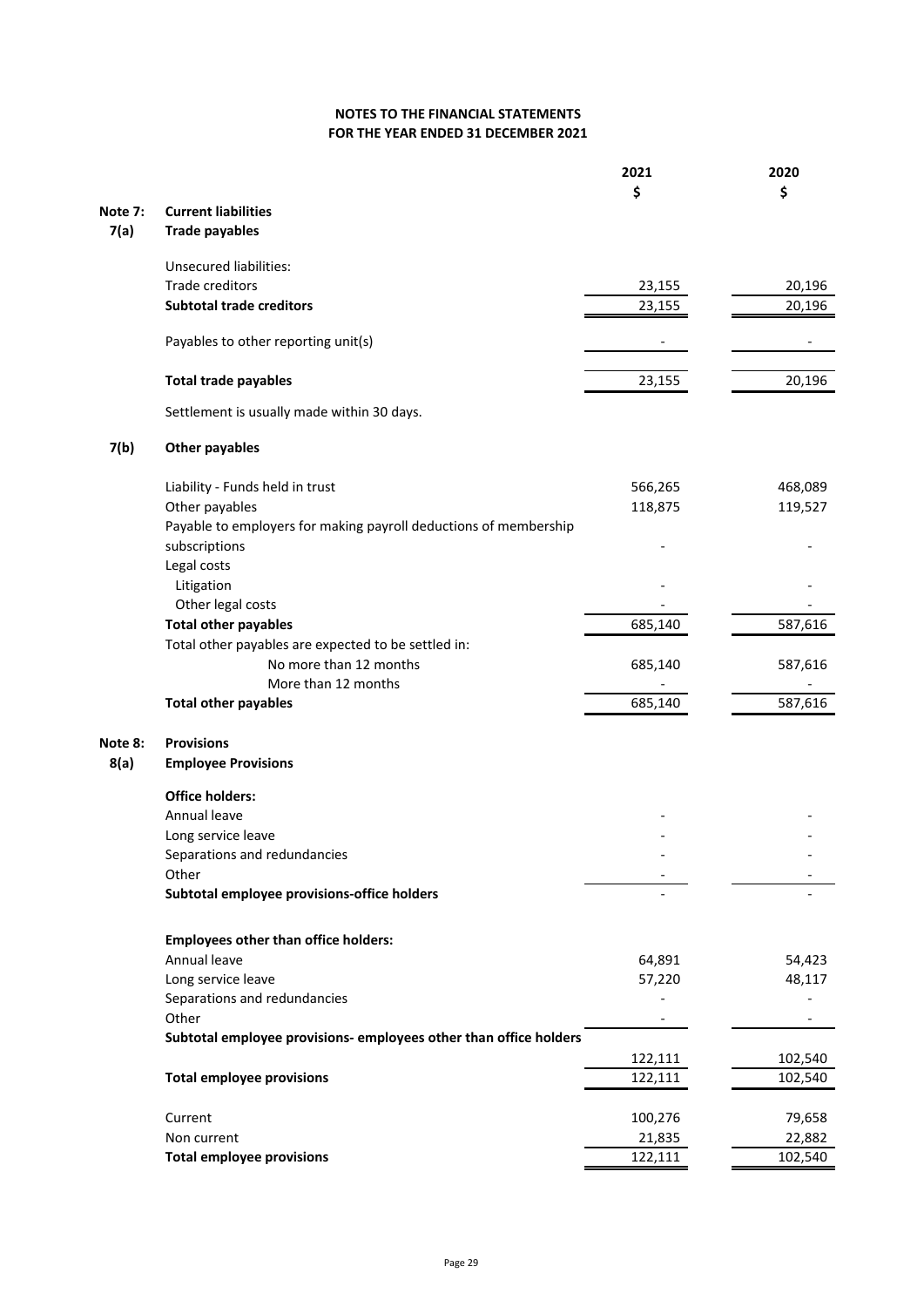|         |                                           | 2021<br>\$ | 2020<br>\$ |
|---------|-------------------------------------------|------------|------------|
| Note 9: | Other current and non-current liabilities |            |            |
|         | Current                                   |            |            |
|         | Membership fees received in advance       | 293,126    | 320,037    |
|         | Deferred revenue                          | 1,098      | 1,098      |
|         | Loan                                      | 18,792     | 18,792     |
|         |                                           | 313,016    | 339,927    |
|         | Non current                               |            |            |
|         | Deferred revenue                          | 1,726      | 2,926      |
|         | Loan                                      | 73,086     | 137,655    |
|         |                                           | 74,812     | 140,581    |
|         |                                           |            |            |

The loan is secured by mortgage on the office premises at 5/321 Kelvin Grove Rd, Kelvin Grove . The loan term expires in January 2024 with a repayment term of principal and interest on a monthly basis.

#### **Note 10: Equity**

| 10(a) | <b>Accumulated funds</b>                    |           |           |
|-------|---------------------------------------------|-----------|-----------|
|       | Balance as at start of year                 | 1,169,763 | 1,035,895 |
|       | Surplus attributable to members             | 71,138    | 133,868   |
|       | Balance as at end of year                   | 1,240,901 | 1,169,763 |
| 10(b) | Other funds                                 |           |           |
|       | Compulsory levy/voluntary contribution fund |           |           |
|       | Other fund(s) required by rules             |           |           |
|       | Balance as at start of year                 |           |           |
|       | Transferred to reserve                      |           |           |
|       | Transferred out of reserve                  |           |           |
|       | Balance as at end of year                   |           |           |
|       |                                             |           |           |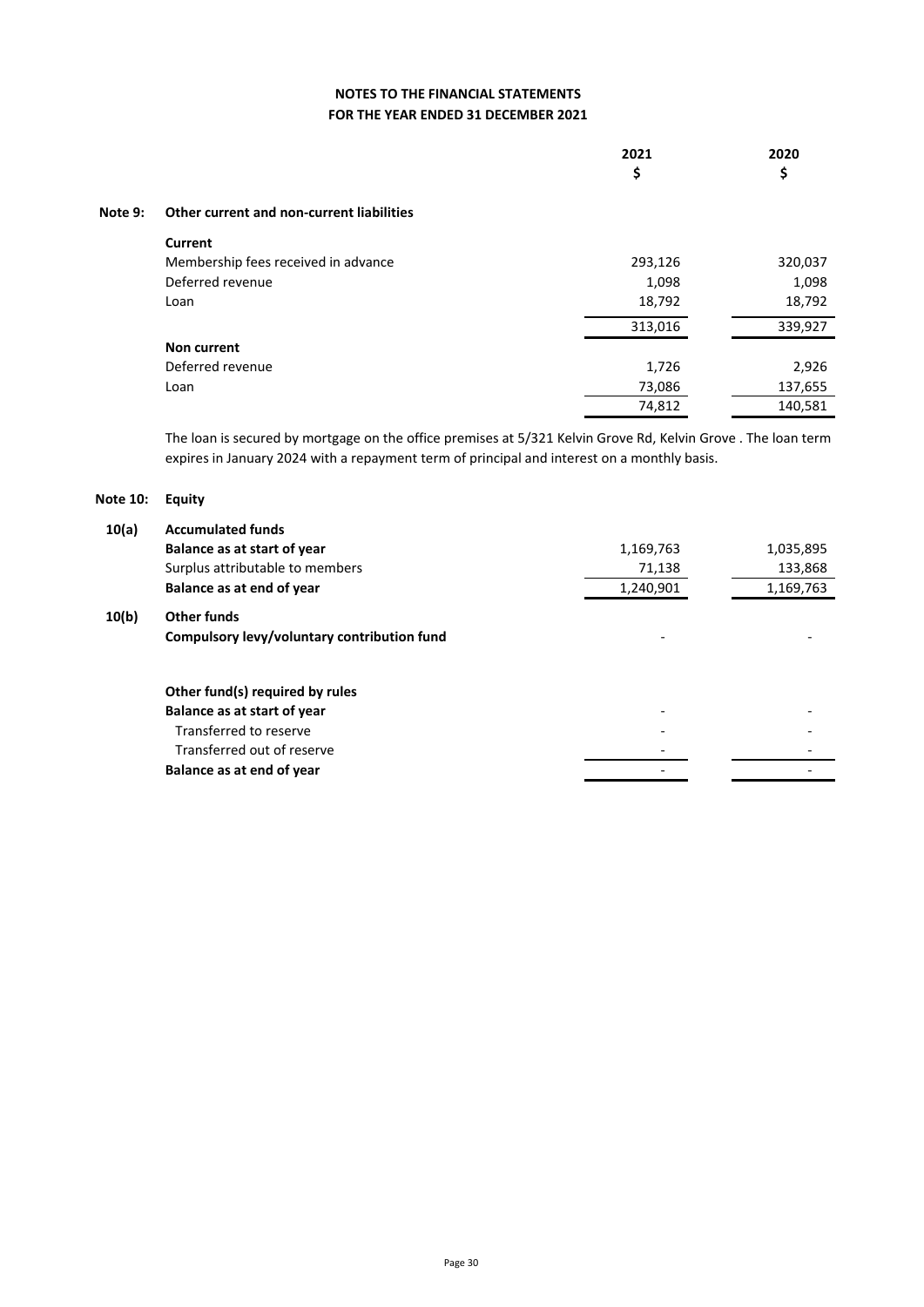|                 |                                                                                                    | 2021<br>\$ | 2020<br>\$ |
|-----------------|----------------------------------------------------------------------------------------------------|------------|------------|
| <b>Note 11:</b> | <b>Cash flow</b>                                                                                   |            |            |
| 11(a)           | <b>Cash flow reconciliation</b>                                                                    |            |            |
|                 | Reconciliation of cash and cash equivalents as per Balance Sheet to<br><b>Cash Flow Statement:</b> |            |            |
|                 | Cash and cash equivalents as per:                                                                  |            |            |
|                 | Cash flow statement                                                                                | 755,786    | 924,200    |
|                 | <b>Balance sheet</b>                                                                               | 755,786    | 924,200    |
|                 | <b>Difference</b>                                                                                  |            |            |
|                 | Reconciliation of surplus to net cash from operating activities:                                   |            |            |
|                 | Surplus for the year                                                                               | 71,138     | 133,868    |
|                 | Adjustments for non-cash items                                                                     |            |            |
|                 | Depreciation                                                                                       | 53,626     | 61,537     |
|                 | Loss/(gain) on sale of investments                                                                 | (46, 448)  | 37,697     |
|                 | Loss/(gain) on scrapping of asset                                                                  |            | (40)       |
|                 | Gain on sale of PPE                                                                                |            |            |
|                 | Unrealised (profit)/loss on financial assets held for trading                                      | (65, 185)  | (5, 373)   |
|                 | Changes in assets and liabilities                                                                  |            |            |
|                 | (Increase)/decrease in trade and other receivables                                                 | (67, 495)  | (1,831)    |
|                 | Increase/(decrease) in trade and other payables                                                    | 72,372     | 206,283    |
|                 | Increase/(decrease) in provisions                                                                  | 19,571     | (16, 631)  |
|                 | Net cash (used by) /from operating activities                                                      | 37,579     | 415,510    |
| 11(b)           | <b>Cash flow information</b>                                                                       |            |            |
|                 | Cash inflows                                                                                       |            |            |
|                 | The Association                                                                                    | 1,827,735  | 1,907,318  |
|                 | <b>Total cash inflows</b>                                                                          | 1,827,735  | 1,907,318  |
|                 | Cash outflows                                                                                      |            |            |
|                 | The Association                                                                                    | 1,996,149  | 1,618,165  |
|                 | <b>Total cash outflows</b>                                                                         | 1,996,149  | 1,618,165  |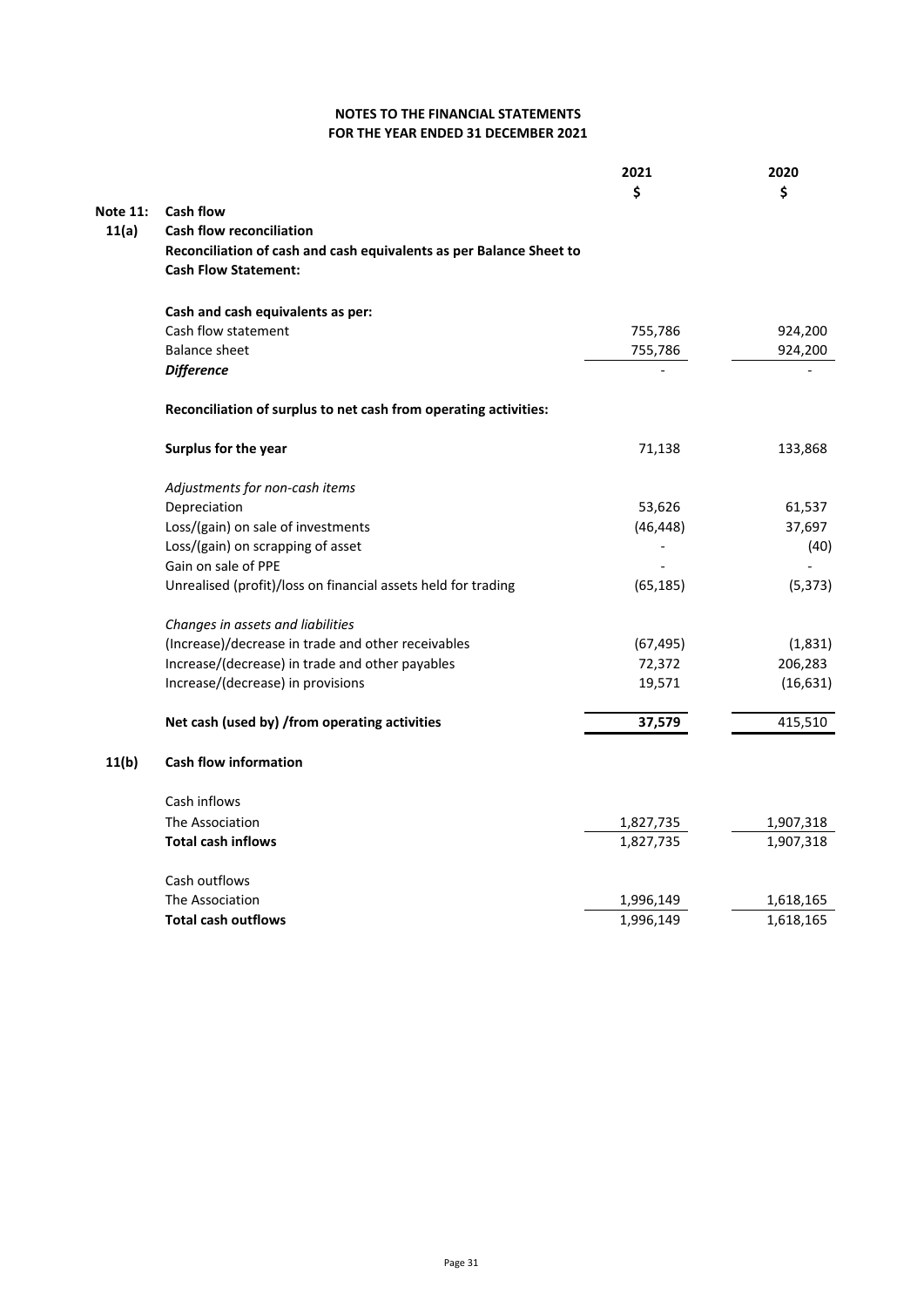### **FOR THE YEAR ENDED 31 DECEMBER 2021 NOTES TO THE FINANCIAL STATEMENTS**

|                   |                                                                                                                                                          | 2021<br>Ś | 2020<br>Ś |
|-------------------|----------------------------------------------------------------------------------------------------------------------------------------------------------|-----------|-----------|
| <b>Note 12:</b>   | Contingent liabilities, assets and commitments                                                                                                           |           |           |
| 12(a)             | <b>Commitments and contingencies</b>                                                                                                                     |           |           |
|                   | <b>Operating lease commitments- as lessee</b><br>The operating leases are for office related equipment including a photocopier, printers, phone messages |           |           |
|                   | service and postal franking machine with lease terms ranging from 2 to 5 years.                                                                          |           |           |
|                   | Future minimum rentals payable under non-cancellable operating<br>leases as at 31 December are:                                                          |           |           |
|                   | - within one year                                                                                                                                        | 25,774    | 26,789    |
|                   | - After one year but not more than five years                                                                                                            | 28,847    | 54,574    |
|                   |                                                                                                                                                          | 54,621    | 81,363    |
|                   | Other contingent assets or liabilities<br>There are no contingent assets or contingent liabilities at the date of this report.                           |           |           |
| Note 13:<br>13(a) | <b>Related party disclosures</b><br>Key Management Personnel Remuneration for the reporting<br>period                                                    |           |           |
|                   | Short-term employee benefits                                                                                                                             |           |           |
|                   | Salary (including annual leave taken)                                                                                                                    | 220,609   | 230,944   |
|                   | Annual leave accrued                                                                                                                                     | 35,334    | 27,164    |
|                   | Performance bonus                                                                                                                                        |           |           |
|                   | Total short-term employee benefits                                                                                                                       | 255,943   |           |
|                   |                                                                                                                                                          |           | 258,108   |
|                   | Post-employment benefits:                                                                                                                                |           |           |
|                   | Superannuation                                                                                                                                           | 22,929    | 21,585    |
|                   | <b>Total post-employment benefits</b>                                                                                                                    | 22,929    | 21,585    |
|                   | Other long-term benefits:                                                                                                                                |           |           |
|                   | Long service leave                                                                                                                                       | 27,770    | 23,827    |
|                   | Total other long-term benefits                                                                                                                           | 27,770    | 23,827    |
|                   | <b>Termination benefits</b>                                                                                                                              |           | 303,520   |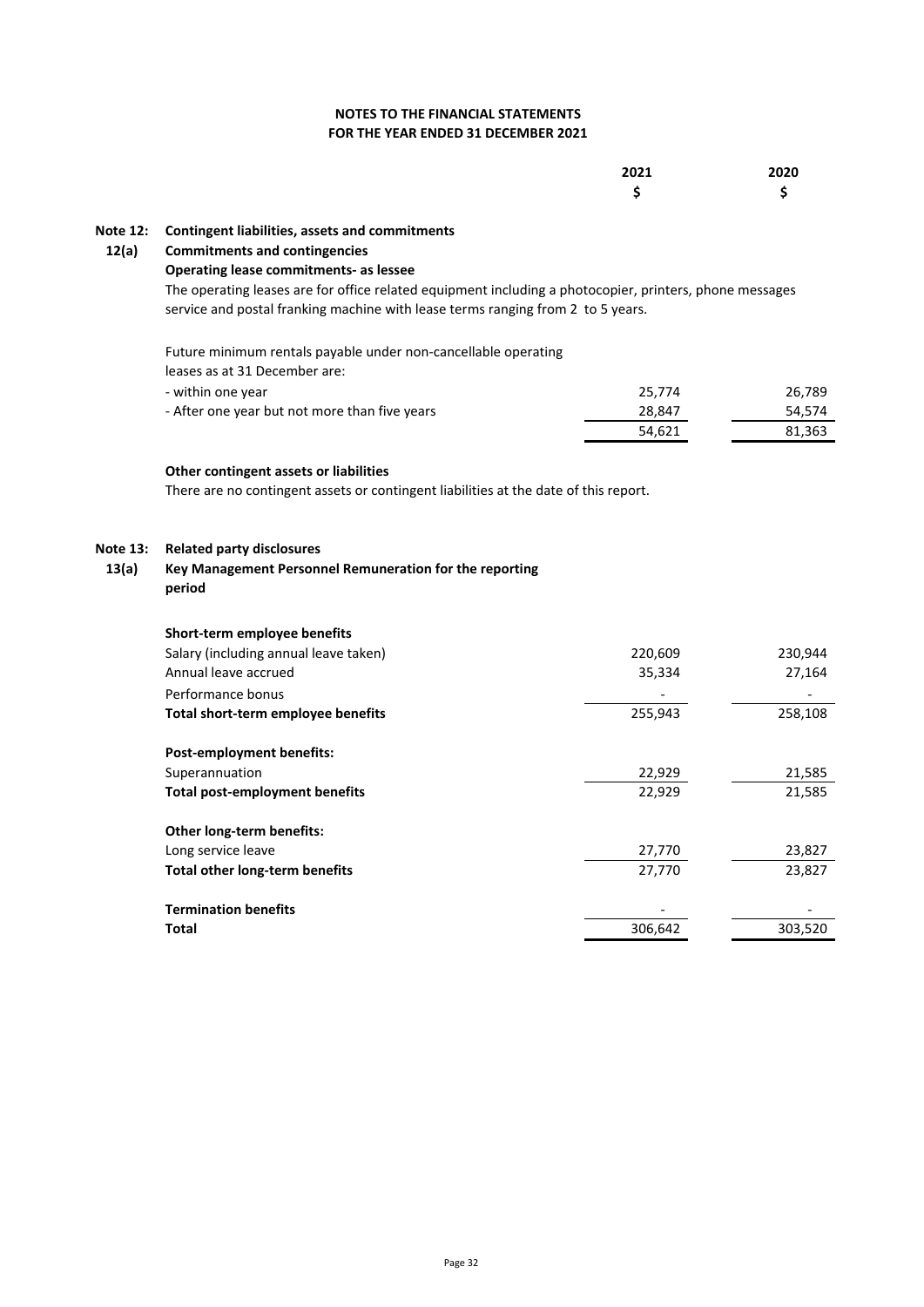| 2020   |
|--------|
|        |
| 13,005 |
| 900    |
| 13.905 |
|        |

Other services performed by the auditors is the preparation and lodgement of the annual Fringe Benefits Tax return.

#### **Note 15: Financial instruments**

#### **Financial risk management**

The Association's financial instruments consist of deposits with banks, accounts receivables and payable, external borrowings and investments in shares in companies listed on the Australian Stock Exchange.

The Association does not have any derivative instruments at 31 December 2021.

#### **Significant accounting policies**

Details of significant accounting policies and methods adopted, including the criteria for recognition, the basis for measurement and the basis on which income and expenses are recognised, in respect of each class of financial asset, financial liability and equity instrument are disclosed in Note 1 to the financial statements.

#### **Financial risk exposures and management**

The main risks the Association is exposed to through its financial assets and liabilities are interest rate risk, liquidity risk and credit risk. The Association's risk management program focuses on the unpredictability of the financial markets and seeks to minimise the potential adverse effects of the financial performance of the Association, by way of various measures detailed below. There have been no changes in the Financial Risk Management Strategies from 2020.

The Board of the Association analyses interest rate exposure and evaluates treasury management strategies in the context of the most recent economic conditions and forecasts.

Risk management is carried out by the board and key management personnel.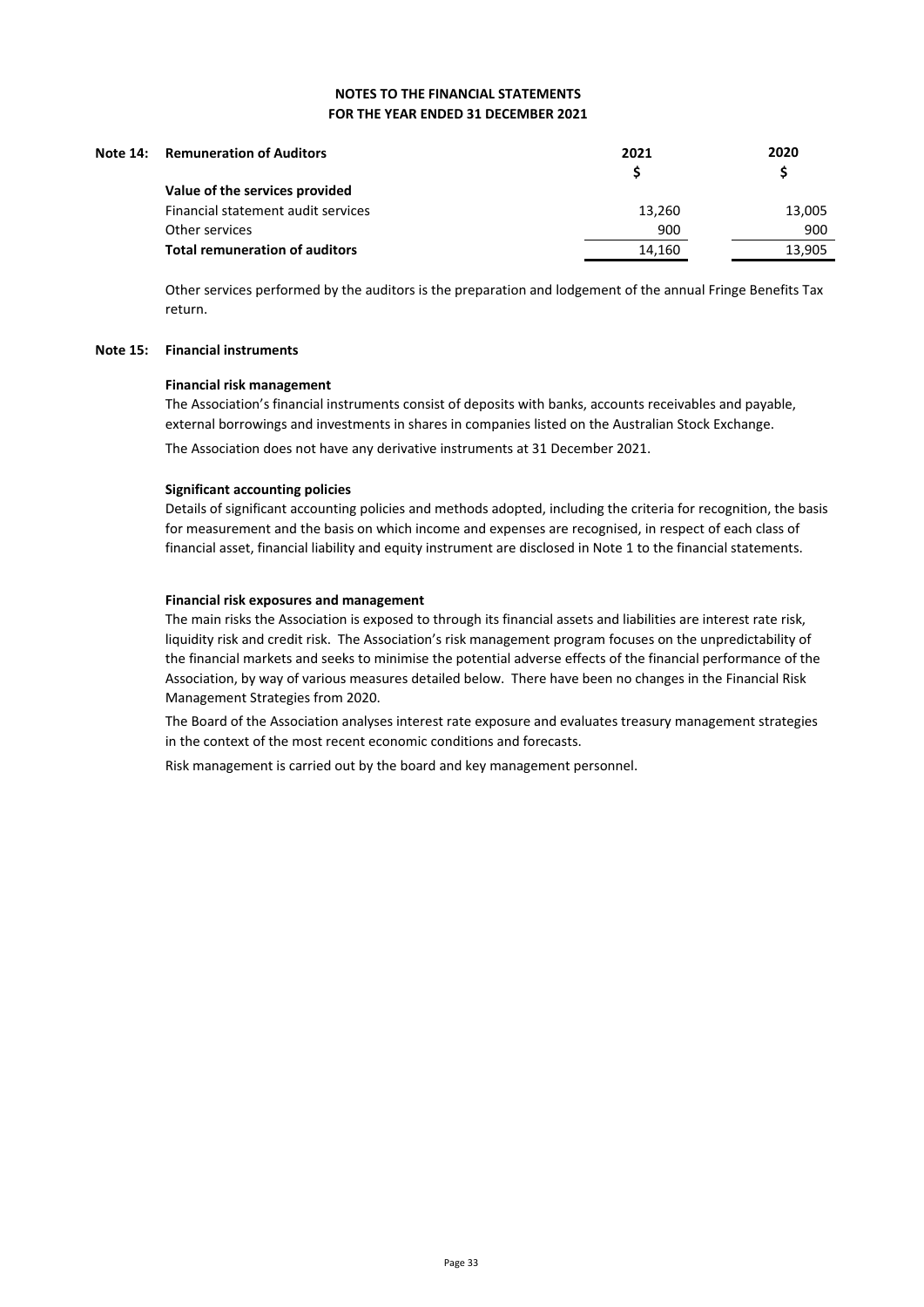### **FOR THE YEAR ENDED 31 DECEMBER 2021 NOTES TO THE FINANCIAL STATEMENTS**

|                 |                                                                    | 2021<br>\$        | 2020<br>\$       |
|-----------------|--------------------------------------------------------------------|-------------------|------------------|
| <b>Note 15:</b> | <b>Financial instruments (Continued)</b>                           |                   |                  |
| 15(a)           | <b>Categories of Financial Instruments</b>                         |                   |                  |
|                 | <b>Financial assets</b>                                            |                   |                  |
|                 | Fair value through profit or loss:                                 |                   |                  |
|                 | - Shares in listed corporations                                    | 985,031           | 755,646          |
|                 | Loans and receivables:                                             |                   |                  |
|                 | - Trade and other receivables                                      | 156,305           | 88,810           |
|                 | - Cash and cash equivalents                                        | 755,786           | 924,200          |
|                 | <b>Total</b>                                                       | 912,091           | 1,013,010        |
|                 |                                                                    |                   |                  |
|                 | <b>Carrying amount of financial assets</b>                         | 1,897,122         | 1,768,656        |
|                 | <b>Financial liabilities</b>                                       |                   |                  |
|                 | <b>Other Financial liabilities:</b>                                |                   |                  |
|                 | - Trade and other payables                                         | 708,295           | 607,812          |
|                 | - Lease liability                                                  | 40,435            | 55,721           |
|                 | - Loan                                                             | 91,878            | 156,447          |
|                 | <b>Carrying amount of financial liabilities</b>                    | 840,608           | 819,980          |
|                 |                                                                    |                   |                  |
| 15(b)           | Net income and expense from financial assets                       |                   |                  |
|                 | Financial assets at fair value through profit and loss             |                   |                  |
|                 | Held for trading:                                                  |                   |                  |
|                 | Change in fair value                                               | 65,185            | 5,373            |
|                 | Dividend revenue<br>Net gain at fair value through profit and loss | 38,799<br>103,984 | 17,370<br>22,743 |
|                 |                                                                    |                   |                  |
|                 | <b>Loans and receivables</b>                                       |                   |                  |
|                 | Interest revenue                                                   | 886               | 815              |
|                 | Net gain from loans and receivable                                 | 886               | 815              |
|                 | Net gain from financial assets                                     | 104,870           | 23,558           |
| 15(c)           | Net income and expense from financial liabilities                  |                   |                  |
|                 | At amortised cost                                                  |                   |                  |
|                 | Interest expense                                                   | 6,866             | 9,997            |
|                 | Net gain/(loss) from financial liabilities                         | 6,866             | 9,997            |
|                 |                                                                    |                   |                  |

All investments held are level one investments (quoted securities). The fair value is measured through the quoted price of the investment in the active market.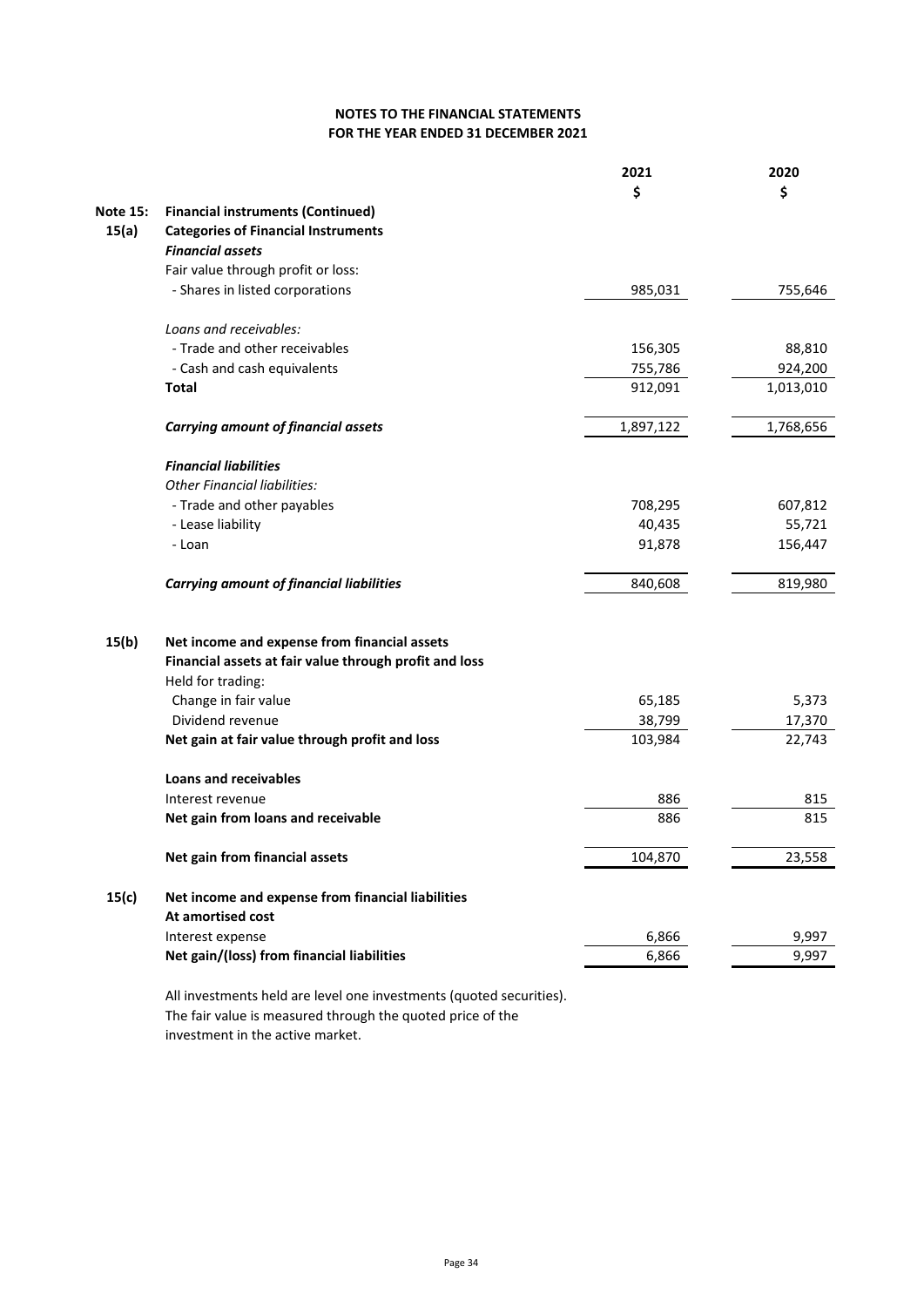#### **Note 15: Financial instruments (Continued)**

#### **15(d) Credit risk**

Credit risk refers to the risk that counterparty will default on its contractual obligations resulting in financial loss to the Association. The Association does not have any significant credit risk exposure to any single counterparty or any group of counterparties having similar characteristics.

The carrying amount of financial assets recorded in the financial statements, net of any allowances for losses, represents the Association's maximum exposure to credit risk without taking account of the value of any collateral obtained.

The following table illustrates the entity's gross exposure to credit risk, excluding any collateral or credit enhancements.

|                              | 2021    | 2020    |  |
|------------------------------|---------|---------|--|
|                              | Ş       | \$      |  |
| <b>Financial assets</b>      |         |         |  |
| Trade and other receivables  | 131,833 | 58,620  |  |
| Total                        | 131,833 | 58,620  |  |
| <b>Financial liabilities</b> |         |         |  |
| Trade and other payables     | 711,119 | 607,812 |  |
| Loan                         | 91,878  | 156,447 |  |
| <b>Total</b>                 | 802,997 | 764,259 |  |

#### *Collateral held as security*

No collateral is held as security for any of the trade and other receivables balance.

**31 December 2021** Set out below is the information about the credit risk exposure on financial assets using a provision matrix: **Trade and other receivables**

| Days past due                                      |                          |                                          |       |       |         |  |  |
|----------------------------------------------------|--------------------------|------------------------------------------|-------|-------|---------|--|--|
|                                                    | Current                  | 30 - 60 days<br>61 - 90 days<br><30 days |       |       |         |  |  |
|                                                    |                          |                                          |       |       | S       |  |  |
| Expected credit loss rate                          | 0%                       | 0%                                       | 0%    | 0%    |         |  |  |
| Estimate total gross carrying<br>amount at default | 115.990                  | 6,185                                    | 2.932 | 6.726 | 131,833 |  |  |
| <b>Expected credit loss</b>                        | $\overline{\phantom{a}}$ |                                          |       |       |         |  |  |

| 31 December 2020                                   |         |                          |                          |                          |                          |
|----------------------------------------------------|---------|--------------------------|--------------------------|--------------------------|--------------------------|
|                                                    |         |                          |                          |                          |                          |
|                                                    | Current | <30 days                 | 30 - 60 days             | 61 - 90 days             | Total<br>\$              |
|                                                    | S       |                          |                          |                          |                          |
| Expected credit loss rate                          | 0%      | 0%                       | 0%                       | 0%                       |                          |
| Estimate total gross carrying<br>amount at default | 37.555  | 7,616                    | 1,675                    | 11.774                   | 58,620                   |
| <b>Expected credit loss</b>                        |         | $\overline{\phantom{0}}$ | $\overline{\phantom{a}}$ | $\overline{\phantom{0}}$ | $\overline{\phantom{a}}$ |

The Association's maximum exposure to credit risk for the components of the statement of financial position at 31 December 2021 and 2020 is the carrying amounts as illustrated above.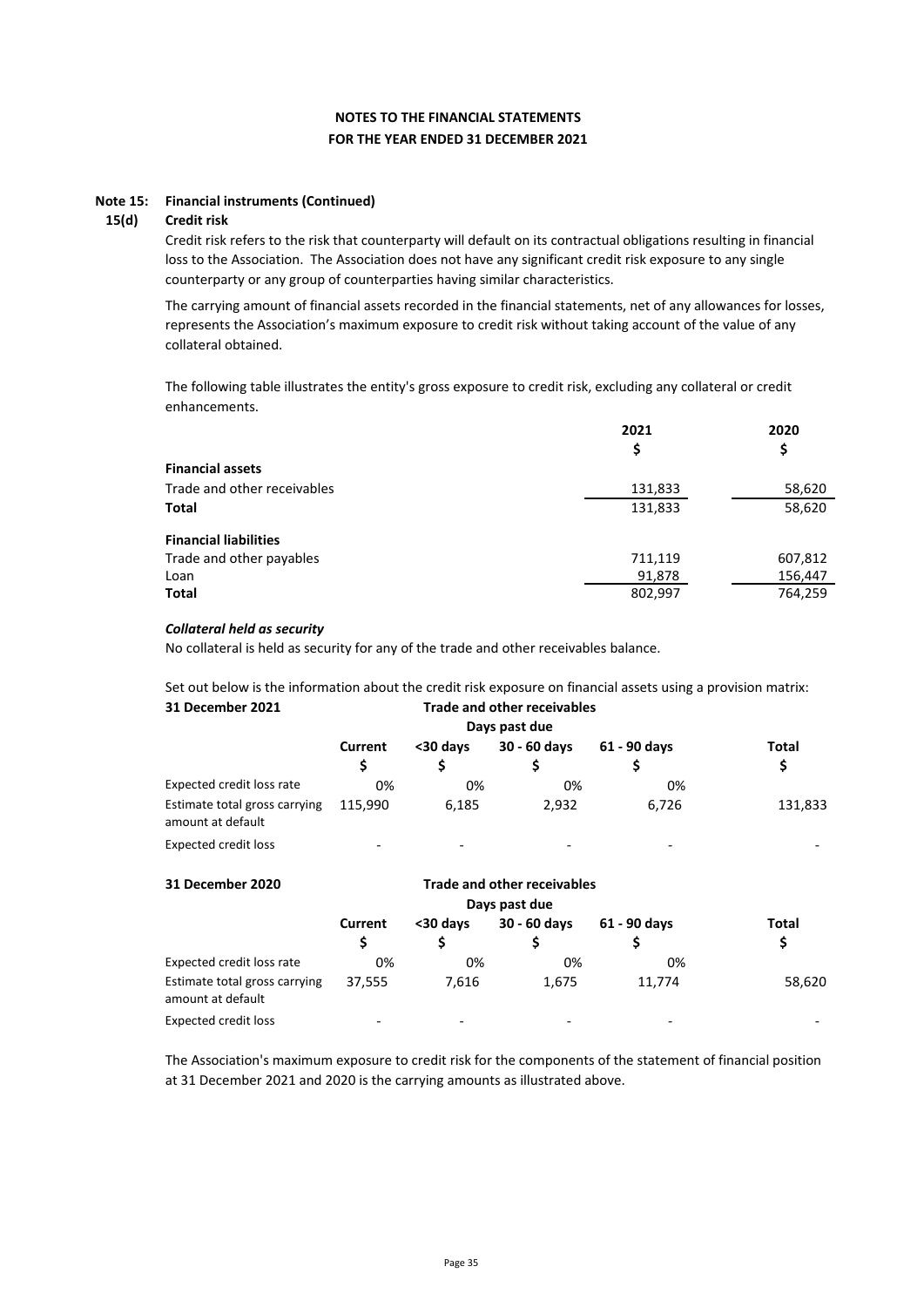#### **Note 15: Financial instruments (Continued)**

#### **15(e) Liquidity risk**

Trade payables are short-term in nature. The Association manages liquidity risk by monitoring forecast and actual cash flows and matching the maturity profiles of financial assets and liabilities and ensuring that adequate funds are maintained.

The Association is not exposed to any significant liquidity risk.

The table below analyses the Association's trade and other payables and borrowings into relevant maturity groupings based on the remaining period at the reporting date to the contractual maturity date. The amounts disclosed in the table are the contractual undiscounted cash-flows.

#### **Contractual maturities for financial liabilities- As at 31 December 2021**

|                          | On<br>demand             | <1 vear | 1-2 years | 2-5 years | >5<br>years                  | Total   |
|--------------------------|--------------------------|---------|-----------|-----------|------------------------------|---------|
|                          |                          |         |           |           |                              |         |
| Trade and other payables | $\overline{\phantom{0}}$ | 709,393 | 1,200     | 526       | $\qquad \qquad \blacksquare$ | 711,119 |
| Loan                     | -                        | 18.792  | 18,792    | 54.294    | $\overline{\phantom{a}}$     | 91,878  |
| Total                    | $\overline{\phantom{0}}$ | 728,185 | 19.992    | 54,820    | $\overline{\phantom{a}}$     | 802,997 |

### **Contractual maturities for financial liabilities- As at 31 December 2020**

|                          | On                       | <1 year | 1-2 years | 2-5 years | >5                           | Total   |
|--------------------------|--------------------------|---------|-----------|-----------|------------------------------|---------|
|                          | demand                   |         |           |           | vears                        |         |
| Trade and other payables | $\overline{\phantom{0}}$ | 604,886 | 1,200     | 1,726     | $\qquad \qquad \blacksquare$ | 607,812 |
| Loan                     | $\overline{\phantom{0}}$ | 18,792  | 18,792    | 118,863   | $\overline{\phantom{a}}$     | 156,447 |
| Total                    | $\overline{\phantom{0}}$ | 623,678 | 19,992    | 120,589   | $\overline{\phantom{a}}$     | 764,259 |

#### **Lease liability maturities- As at 31 December 2021**

|                   | On<br>demand             | <1 vear | 1-2 years | 2-5 vears | vears                    | Total  |
|-------------------|--------------------------|---------|-----------|-----------|--------------------------|--------|
| Plant & equipment | $\overline{\phantom{0}}$ | 15.884  | 16.505    | 8.047     | $\overline{\phantom{0}}$ | 40,435 |

#### **Lease liability maturities- As at 31 December 2020**

|                   | On<br>demand             | <1 vear | 1-2 years | 2-5 years | vears | Total  |
|-------------------|--------------------------|---------|-----------|-----------|-------|--------|
| Plant & equipment | $\overline{\phantom{0}}$ | 15.286  | 15.884    | 24.551    | -     | 55,721 |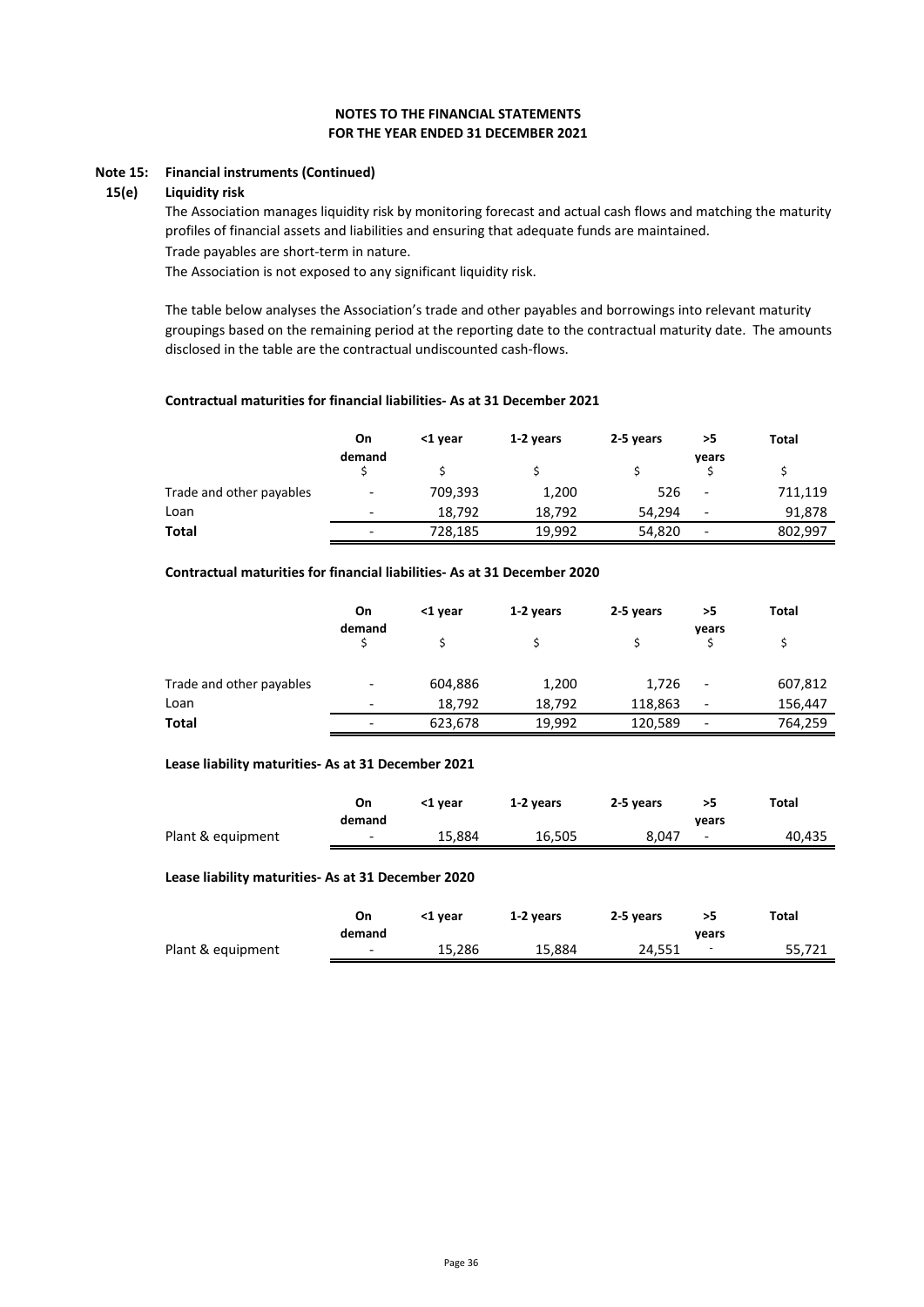#### **Note 15: Financial instruments (Continued)**

#### **15(f) Market risk**

#### *Interest rate risk*

The Association is exposed to interest rate risk through its variable rate borrowings and through its cash and cash equivalents.

#### *Cash flow sensitivity analysis for variable rate instruments*

The Committee of Management have considered the impact of the disclosure requirements of AASB 7 "Financial Instruments Disclosures", most specifically paragraphs 40 – 41 and does not consider that these disclosures are necessary given the impact of any variations in the interest rates and the required disclosure thereof is not considered material.

#### *Price risk*

The Association is not exposed to any material commodity price risk.

#### *Foreign currency risk*

The Association does not have any exposures to foreign currencies at the reporting date.

#### **15(g) Capital risk management**

The Association manages its capital to ensure that it will be able to continue as a going concern and maximise the return to the Association to enable it to provide its ongoing services to its members. The maximisation of the return is achieved through the optimisation of its financial assets, debt and equity.

The capital structure consists of cash and cash equivalents, investments in companies listed on the Australian Stock Exchange and accumulated surplus. The Association's board reviews the composition of the capital structure on a regular basis to ensure that an optimal return is generated.

This strategy remains unchanged from 31 December 2020.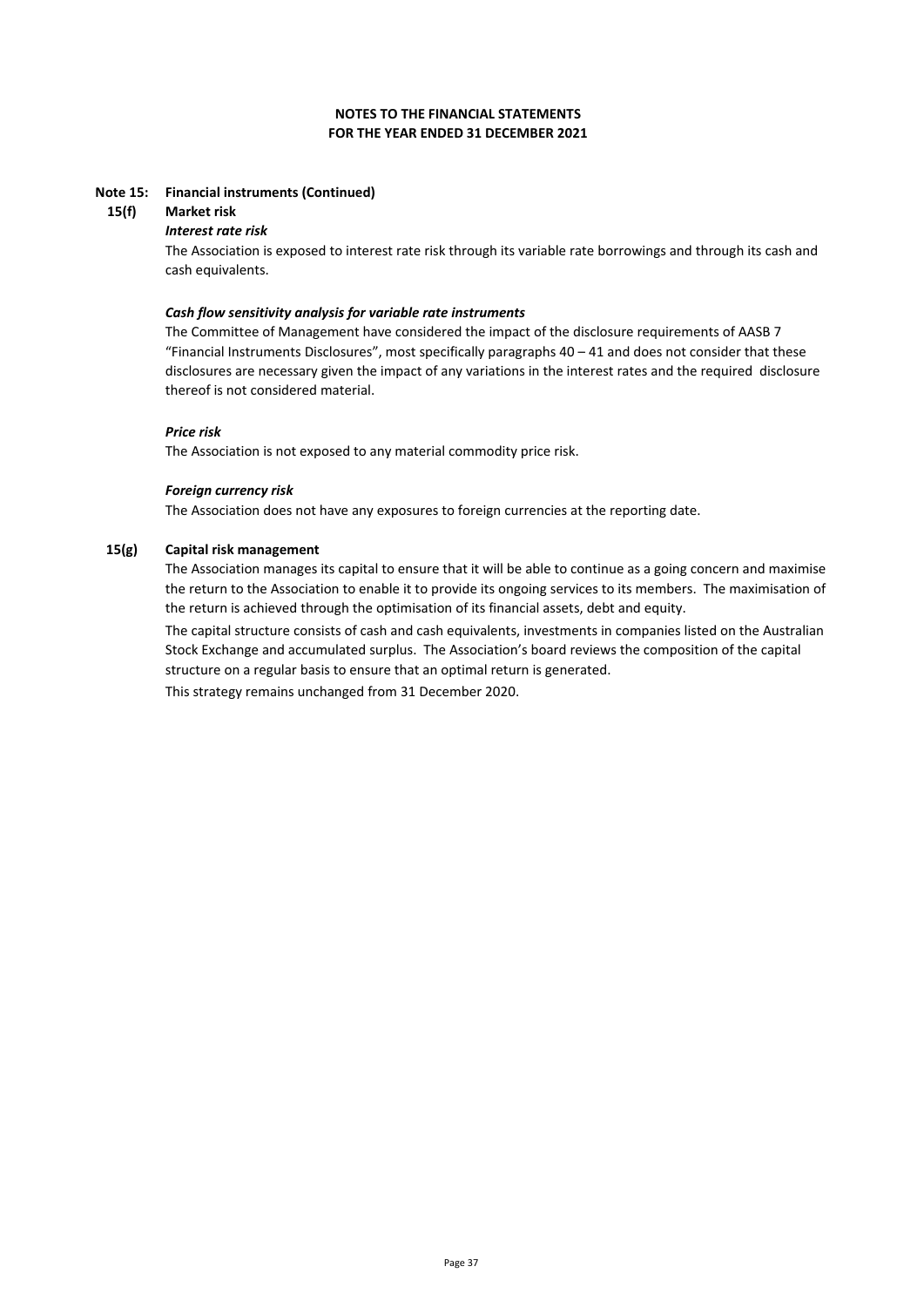#### **Note 16: Fair value measurements**

#### **16(a) Financial assets and liabilities**

Management of the reporting unit assessed that cash, trade receivables, trade payables, and other current liabilities approximate their carrying amounts largely due to the short term maturities of these instruments.

The fair value of financial assets and liabilities is included at the amount which the instrument could be exchanged in a current transaction between willing parties. The following methods and assumptions were used to estimate the fair values:

Fair values of the Association's interest-bearing borrowings and loans are determined by using a discounted cash flow method. The discount rate used reflects the issuer's borrowing rate as at the end of the reporting period. The own performance risk as at 31 December 2021 was assessed to be insignificant.

Fair value of available-for-sale financial assets is derived from quoted market prices in active markets.

Long-term fixed-rate and variable-rate receivables/borrowings are evaluated by the Association based on parameters such as interest rates and individual credit worthiness of the customer. Based on this evaluation, allowances are taken into account for the expected losses of these receivables. As at 31 December 2021 the carrying amounts of such receivables, net of allowances, were not materially different from their calculated fair values.

The aggregate net fair values and carrying amounts of financial assets and financial liabilities are disclosed in the Statement of Financial Position and in the notes to the financial statements.

All fair value measurements have been categorised as Level 1 in the fair value hierarchy.

#### **Note 17: Section 272 Fair Work (Registered Organisations) Act 2009**

In accordance with the requirements of the *Fair Work (Registered Organisations) Act 2009* , the attention of members is drawn to the provisions of subsections (1) to (3) of section 272, which reads as follows:

Information to be provided to members or Commissioner:

- 1) A member of a reporting unit, or the Commissioner, may apply to the reporting unit for specified prescribed information in relation to the reporting unit to be made available to the person making the application.
- 2) The application must be in writing and must specify the period within which, and the manner in which, the information is to be made available. The period must not be less than 14 days after the application is given to the reporting unit.
- 3) A reporting unit must comply with an application made under subsection (1)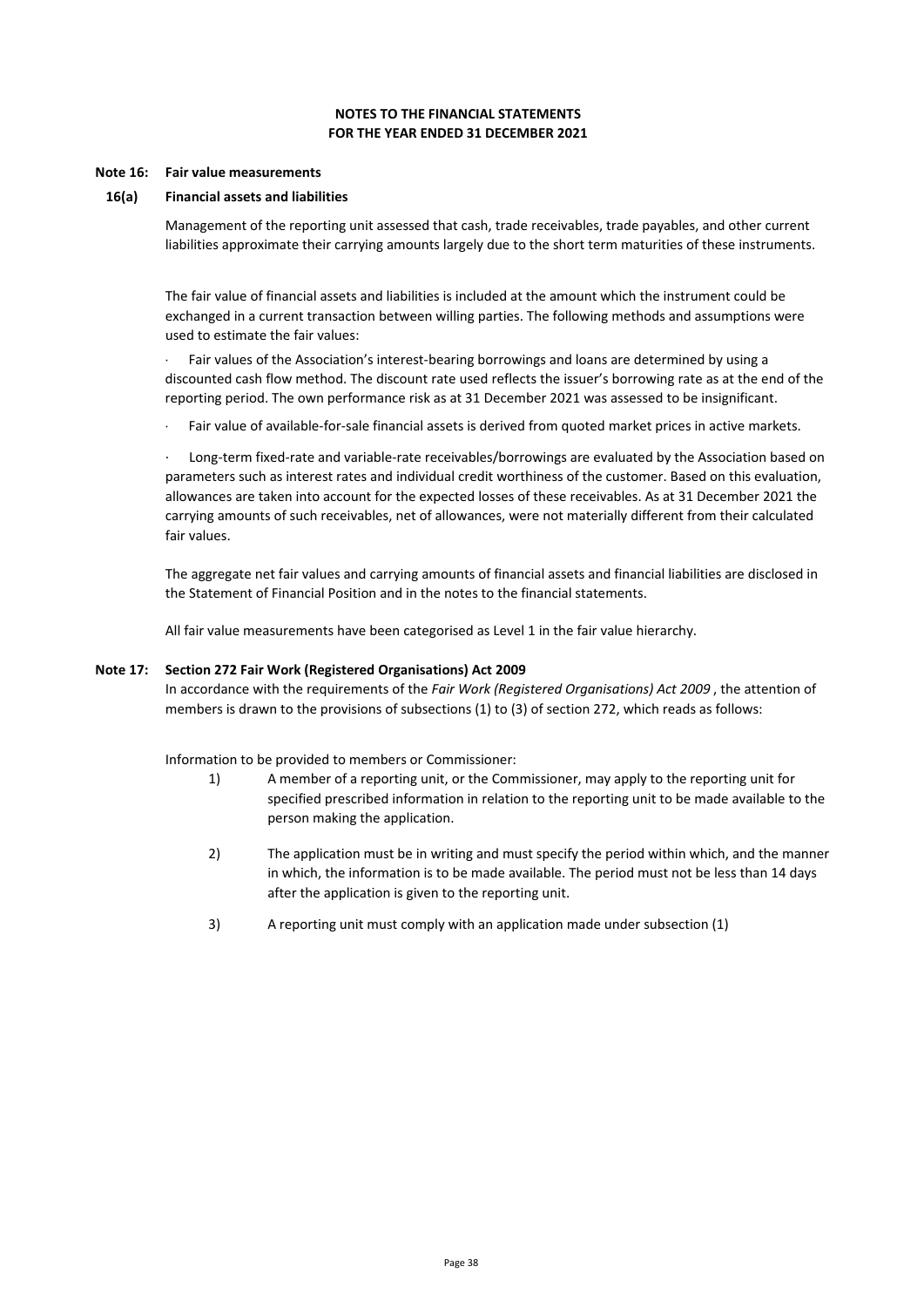### **OFFICER DECLARATION STATEMENT**

I, Deborah Ponting, being the President of the Association, declare that the following activities did not occur during the reporting period ending 31 December 2021:

The Association did not:

- agree to receive financial support from another reporting unit to continue as a going concern

- agree to provide financial support to another reporting unit to ensure they continue as a going concern

- acquire an asset or liability due to an amalgamation under Part 2 of Chapter 3 of the RO Act, a restructure of the branches of an organisation, a determination or revocation by the General Manager, Fair Work Commission

- transfer to or withdraw from a fund (other than Accumulated funds), account, asset or controlled entity

- provide cash flows to another reporting unit and/or controlled entity

- receive cash flows from another reporting unit and/or controlled entity

-have another entity administer the financial affairs of the reporting unit

- make a payment to a former related party of the reporting unit

Signed:

DE Ponting

Name of officer: Deborah Ponting

Title of officer: President

Dated: 24-May-22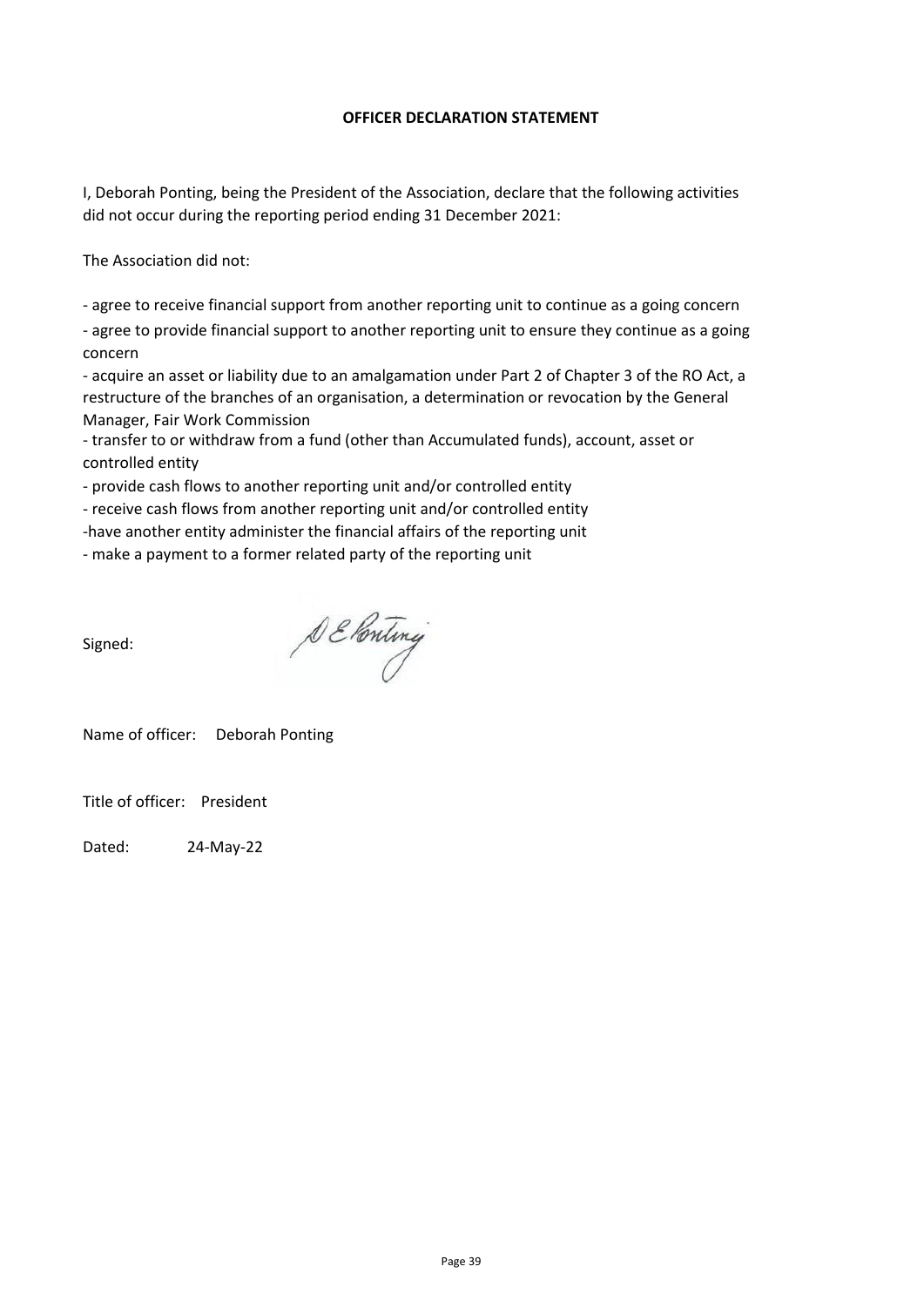

#### **Crowe Audit Australia**

ABN 13 969 921 386 Level 16 120 Edward Street Brisbane QLD 4000 Australia Tel 07 3233 3555 Fax 07 3233 3567 www.crowe.com.au

# Independent Auditor's Report

To the Members of Community Management Solutions

### **Opinion**

We have audited the financial report of Community Management Solutions (the Company), which comprises the statement of financial position as at 31 December 2021, the statement of comprehensive income, the statement of changes in equity and the statement of cash flows for the year then ended, and notes to the financial statements, including a summary of significant accounting policies, Committee of Management Statement, and the subsection 255(2A) report.

In our opinion, the accompanying financial report of Community Management Solutions are:

- (a) Giving a true and fair view of the Company's financial position as at 31 December 2021 and of its financial performance for the year then ended.
- (b) Complying with Australian Accounting Standards report and any other requirements imposed by the Reporting Guidelines or Part 3 of Chapter 8 of the *Fair Work (Registered Organisations) Act 2009* (the RO Act).

### **Basis for Opinion**

We conducted our audit in accordance with Australian Auditing Standards. Our responsibilities under those standards are further described in the *Auditor's Responsibilities for the Audit of the Financial Report* section of our report. We are independent of the Company in accordance with the ethical requirements of the Accounting Professional & Ethical Standards Board's APES 110 *Code of Ethics for Professional Accountants (including Independence Standards)* (the Code) that are relevant to our audit of the financial report in Australia. We have also fulfilled our other ethical responsibilities in accordance with the Code.

We believe that the audit evidence we have obtained is sufficient and appropriate to provide a basis for our opinion.

### **Other Information**

The members are responsible for the other information. The other information comprises the information contained in the Company's Operating Report for the year ended 31 December 2021, but does not include the financial report and our auditor's report thereon.

Our opinion on the financial report does not cover the other information and accordingly we do not express any form of assurance conclusion thereon.

In connection with our audit of the financial report, our responsibility is to read the other information and, in doing so, consider whether the other information is materially inconsistent with the financial report or our knowledge obtained in the audit or otherwise appears to be materially misstated.

If, based on the work we have performed, we conclude that there is a material misstatement of this other information, we are required to report that fact. We have nothing to report in this regard.

*Liability limited by a scheme approved under Professional Standards Legislation.* 

*The title 'Partner' conveys that the person is a senior member within their respective division and is among the group of persons who hold an equity interest (shareholder) in its parent entity, Findex Group Limited. The only professional service offering which is conducted by a partnership is external audit, conducted via the Crowe Australasia external audit division and Unison SMSF Audit. All other professional services offered by Findex Group Limited are conducted by a privately-owned organisation and/or its subsidiaries.*

*Findex (Aust) Pty Ltd, trading as Crowe Australasia is a member of Crowe Global, a Swiss verein. Each member firm of Crowe Global is a separate and independent legal entity. Findex (Aust) Pty Ltd and its affiliates are not responsible or liable for any acts or omissions of Crowe Global or any other member of Crowe Global. Crowe Global does not render any professional services and does not have an ownership or partnership interest in Findex (Aust) Pty Ltd. Services are provided by Crowe Audit Australia, an affiliate of Findex (Aust) Pty Ltd.*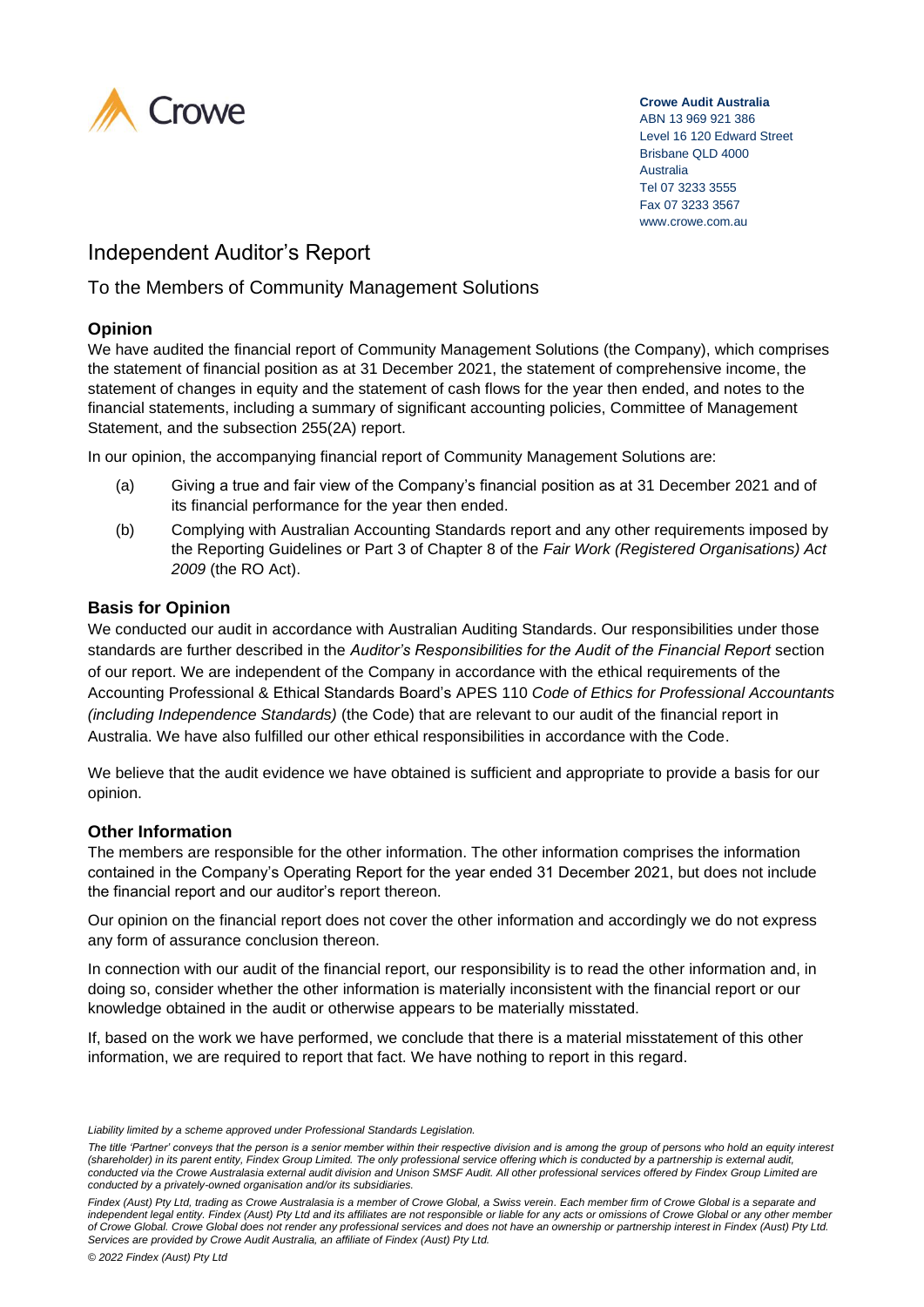

### **Responsibilities of the Members for the Financial Report**

The members of the Company are responsible for the preparation of the financial report that gives a true and fair view in accordance with Australian Accounting and for such internal control as the members determine is necessary to enable the preparation of the financial report that gives a true and fair view and is free from material misstatement, whether due to fraud or error.

In preparing the financial report, the members are responsible for assessing the ability of the Company to continue as a going concern, disclosing, as applicable, matters related to going concern and using the going concern basis of accounting unless the members either intend to liquidate the Company or to cease operations, or have no realistic alternative but to do so.

### **Auditor's Responsibilities for the Audit of the Financial Report**

Our objectives are to obtain reasonable assurance about whether the financial report as a whole is free from material misstatement, whether due to fraud or error, and to issue an auditor's report that includes our opinion. Reasonable assurance is a high level of assurance but is not a guarantee that an audit conducted in accordance with the Australian Auditing Standards will always detect a material misstatement when it exists.

Misstatements can arise from fraud or error and are considered material if, individually or in the aggregate, they could reasonably be expected to influence the economic decisions of users taken on the basis of this financial report.

As part of an audit in accordance with the Australian Auditing Standards, we exercise professional judgement and maintain professional scepticism throughout the audit. We also:

- Identify and assess the risks of material misstatement of the financial report, whether due to fraud or error, design and perform audit procedures responsive to those risks, and obtain audit evidence that is sufficient and appropriate to provide a basis for our opinion. The risk of not detecting a material misstatement resulting from fraud is higher than for one resulting from error, as fraud may involve collusion, forgery, intentional omissions, misrepresentations, or the override of internal control.
- Obtain an understanding of internal control relevant to the audit in order to design audit procedures that are appropriate in the circumstances, but not for the purpose of expressing an opinion on the effectiveness of the Company's internal control.
- Evaluate the appropriateness of accounting policies used and the reasonableness of accounting estimates and related disclosures made by the members.
- Conclude on the appropriateness of the members' use of the going concern basis of accounting and, based on the audit evidence obtained, whether a material uncertainty exists related to events or conditions that may cast significant doubt on the Company's ability to continue as a going concern. If we conclude that a material uncertainty exists, we are required to draw attention in our auditor's report to the related disclosures in the financial report or, if such disclosures are inadequate, to modify our opinion. Our conclusions are based on the audit evidence obtained up to the date of our auditor's report. However, future events or conditions may cause the Company to cease to continue as a going concern.
- Evaluate the overall presentation, structure and content of the financial report, including the disclosures, and whether the financial report represents the underlying transactions and events in a manner that achieves fair presentation.